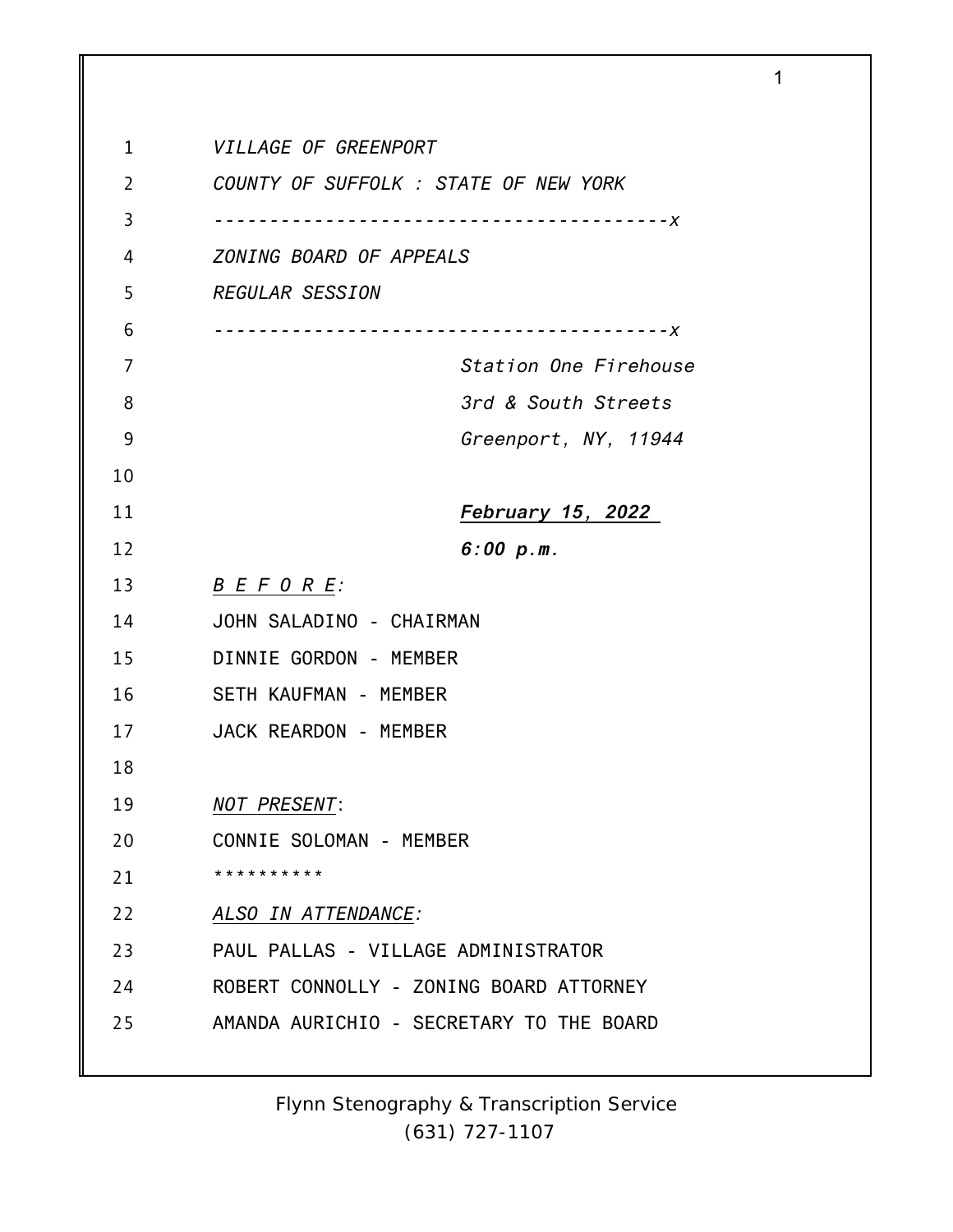| $\mathbf 1$    | (*The meeting was called to order at $6:01$ p.m.*) |
|----------------|----------------------------------------------------|
| $\overline{2}$ | CHAIRMAN SALADINO: Folks, good evening.            |
| $\overline{3}$ | This is the Village of Greenport Zoning Board of   |
| 4              | Appeals Regular Meeting.                           |
| 5              | Item No. 1 is a motion to accept and               |
| 6              | approve -- oh, that's different. It's a motion     |
| $\overline{7}$ | to accept and approve the minutes of the January   |
| 8              | 18th, 2022 Zoning Board of Appeals meeting.        |
| 9              | So moved                                           |
| 10             | MEMBER GORDON: Second.                             |
| 11             | CHAIRMAN SALADINO: All in favor?                   |
| 12             | MEMBER KAUFMAN: Aye.                               |
| 13             | MEMBER GORDON: Aye.                                |
| 14             | MEMBER REARDON: Aye.                               |
| 15             | CHAIRMAN SALADINO: And I'll vote aye.              |
| 16             | (January 18, 2022 Minutes Accepted & Approved -    |
| 17             | VOTE: 4/0/0/1 - Not Present: Member Soloman).      |
| 18             | Item No. 2 is a motion to accept and               |
| 19             | approve the minutes of the December 21st, 2021     |
| 20             | Zoning Board of Appeals meeting. So moved.         |
| 21             | MEMBER REARDON: Second.                            |
| 22             | CHAIRMAN SALADINO: All in favor?                   |
| 23             | MEMBER GORDON: Aye.                                |
| 24             | MEMBER REARDON: Aye.                               |
| 25             | MEMBER KAUFMAN:<br>Aye.                            |
|                |                                                    |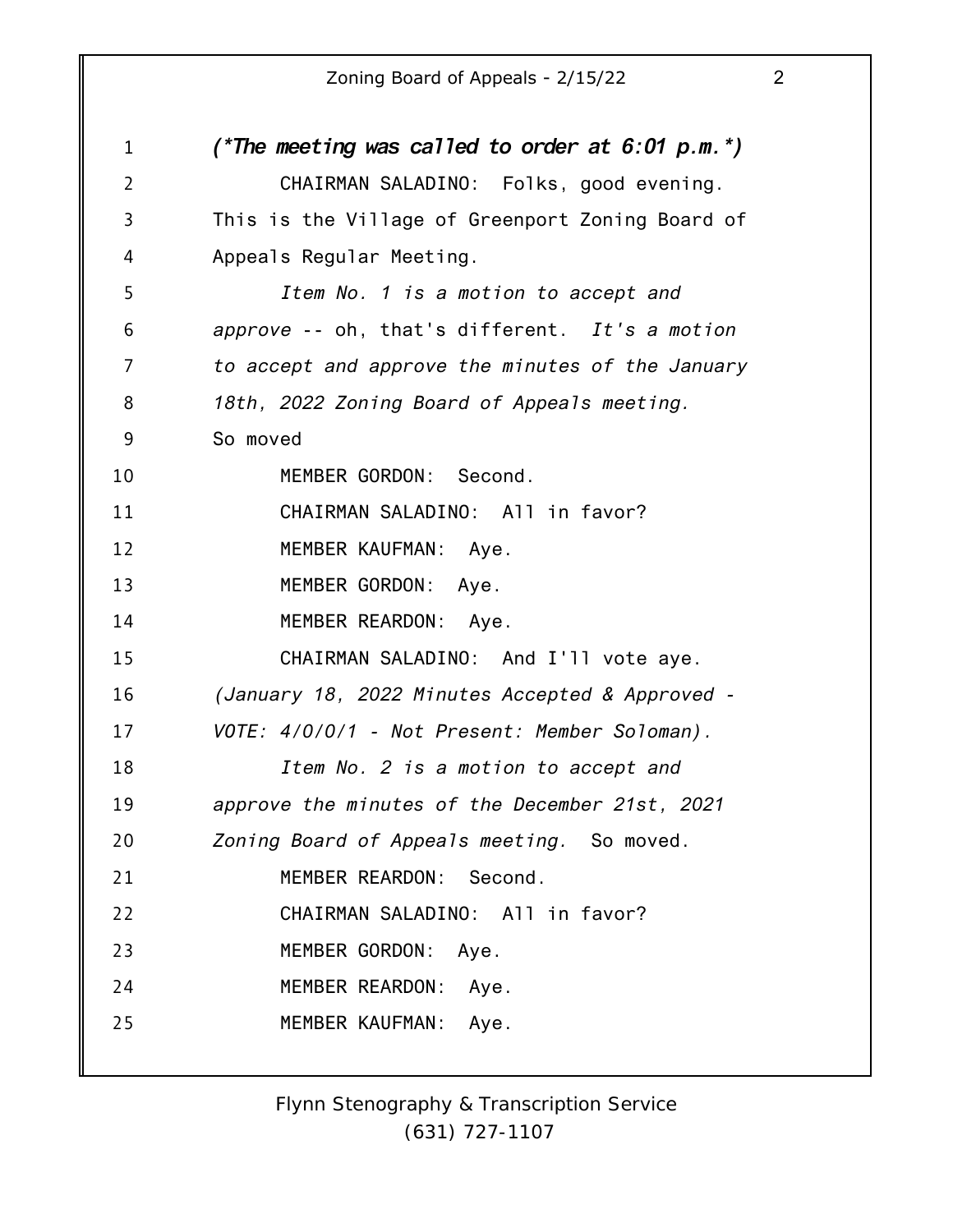1 2 3 4 5 6 7 8 9 10 11 12 13 14 15 16 17 18 19 20 21 22 23 24 25 CHAIRMAN SALADINO: And I'll vote aye. *(December 21, 2021 Minutes Accepted & Approved - VOTE: 4/0/0/1 - Not Present: Member Soloman). Item No. 3 is a motion to schedule the next Zoning Board of Appeals meeting for March 15th, 2022 at 6:00 p.m. at the Station One Firehouse, Third and South Streets, Greenport, NY, 11944.* So moved. MEMBER GORDON: Second. CHAIRMAN SALADINO: All in favor? MEMBER KAUFMAN: Aye. MEMBER REARDON: Aye. MEMBER GORDON: Aye. CHAIRMAN SALADINO: And I'll vote aye. *(March 15, 2022 Meeting Scheduled - VOTE: 4/0/0/1 - Not Present: Member Soloman).* The next item is 440 First Street. We're going to put a pin in that and we're going to do the public hearing first. *Item No. 5 is 145 Central Avenue. It's a Public Hearing regarding the area variances applied for Tom Innamorato.* Am I getting that right? MR. SIDOR: Yep. CHAIRMAN SALADINO: *The applicant proposes*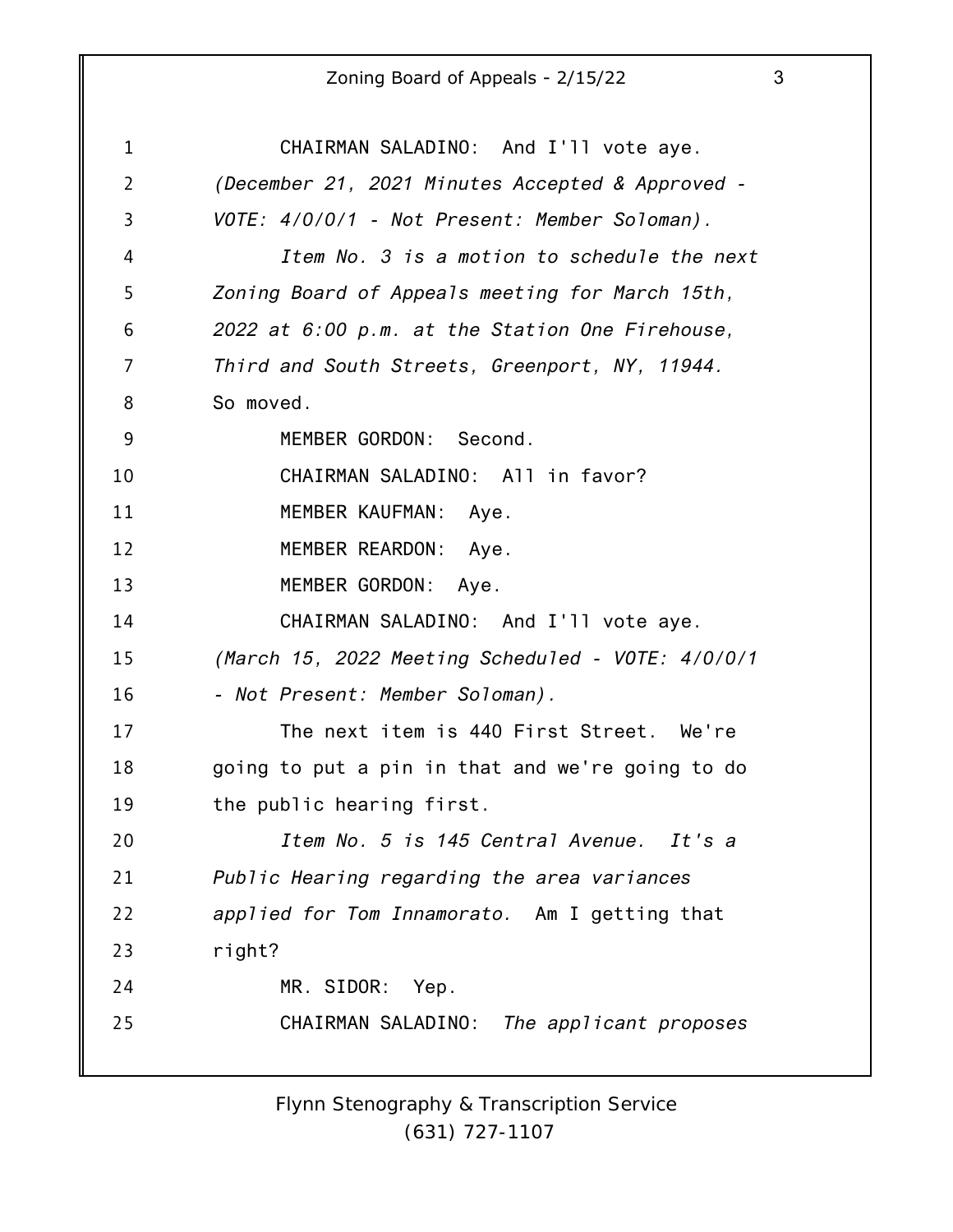| 1              | to raise the roof and ceiling height to create    |
|----------------|---------------------------------------------------|
| $\overline{2}$ | appropriate inside footage for a second floor.    |
| 3              | This property is located in the R-2 (One and      |
| 4              | Two-Family) District and is located in the        |
| 5              | Historic District. This proposed renovation       |
| 6              | requires area variances; and if we have the       |
| 7              | agenda, the area variances are listed on the      |
| 8              | agenda.                                           |
| 9              | I'm going to -- I'm going to ask the Clerk        |
| 10             | that this was -- the notice was published in the  |
| 11             | newspaper and --                                  |
| 12             | MS. AURICHIO: Yes.                                |
| 13             | CHAIRMAN SALADINO: And we do have the form        |
| 14             | that the applicant filled out that his            |
| 15             | representative would represent him. I have the    |
| 16             | mailings. If it's okay we'll read the mailings,   |
| 17             | or -- yeah, we'll read the mailings.              |
| 18             | Notified was Dennis McMahon, 133 Central          |
| 19             | Avenue; Robert Allen, 151 Central Avenue,         |
| 20             | Greenport, NY; David (sic) (Daniel) Hulsebosch -- |
| 21             | am I getting that right -- 99 James Street, New   |
| 22             | York, NY: Joseph Giacalone, 94-38 110th Street in |
| 23             | Richmond Hill, NY; Pal-Singh Manmohan, 178 High   |
| 24             | Street, Hastings on Hudson, NY; Kae Lieblein, 141 |
| 25             | Central Avenue, Greenport, NY; and 130 Bay        |
|                |                                                   |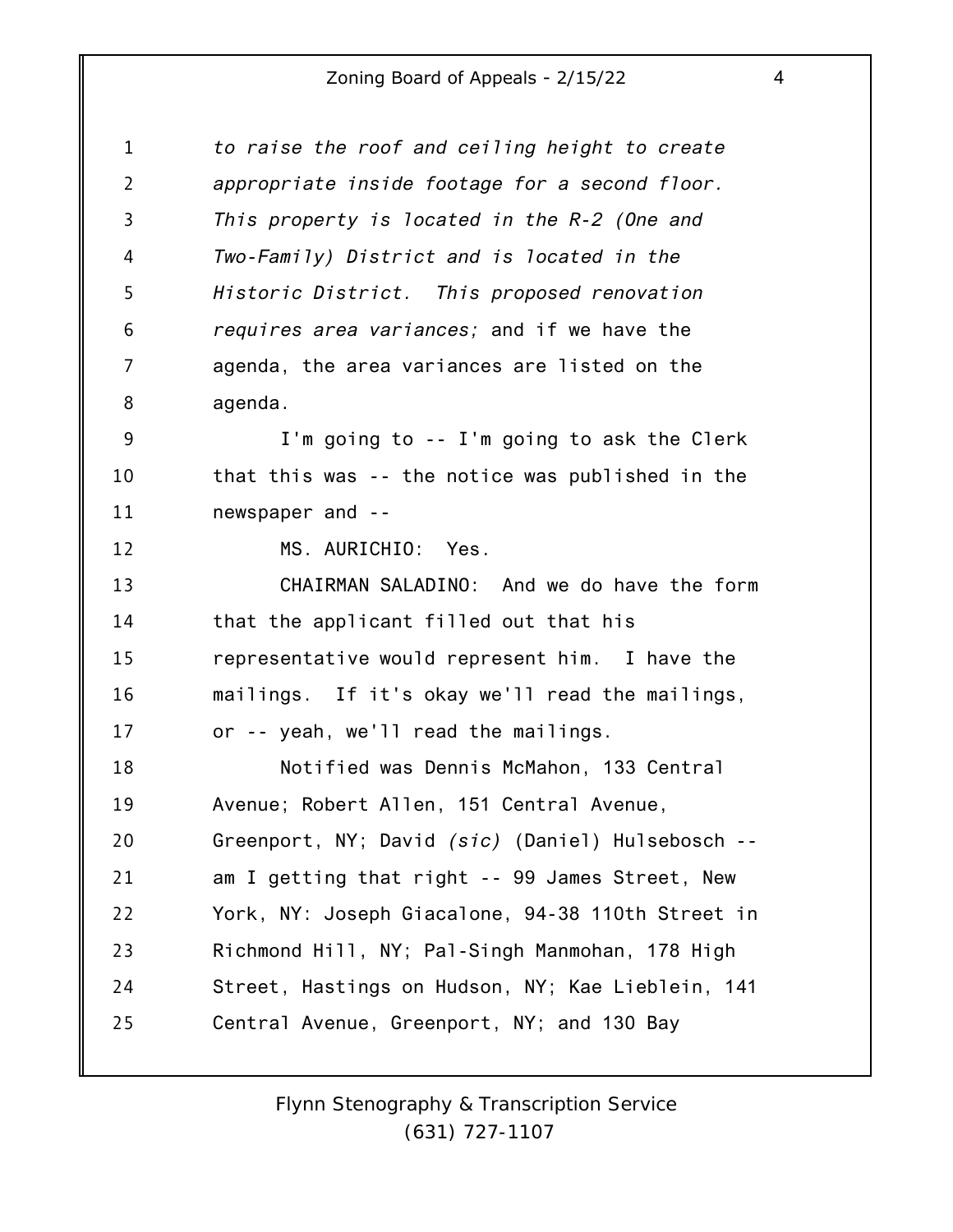1 2 3 4 5 6 7 8 9 10 11 12 13 14 15 16 17 18 19 20 21 22 23 24 25 Property LLC, 201 Hedges Lane, Sagaponack, NY. If there was -- we can open the Public Hearing. Is there anyone -- the applicant is here, we'll let the applicant speak. Name and address for the stenographer. MR. SIDOR: My name is Ryan Sidor representing Robert I. Brown Architect; the address is 205 Bay Avenue. CHAIRMAN SALADINO: Is there something you want to tell us about this property? MR. SIDOR: Yeah, it's -- as you said, we're getting rid of two wings in the south - the rear of the house and constructing a more solid addition. We're building within the existing building footprint, we're actually shrinking the square footage and we're going to a second story above. The roof will have to be raised in the front and the side, and then the shed that's in the backyard will be moved to the appropriate setbacks. CHAIRMAN SALADINO: So we're not going to -- we're not going to consider a variance for the shed tonight. The applicant agrees to move the shed. MR. SIDOR: Yes.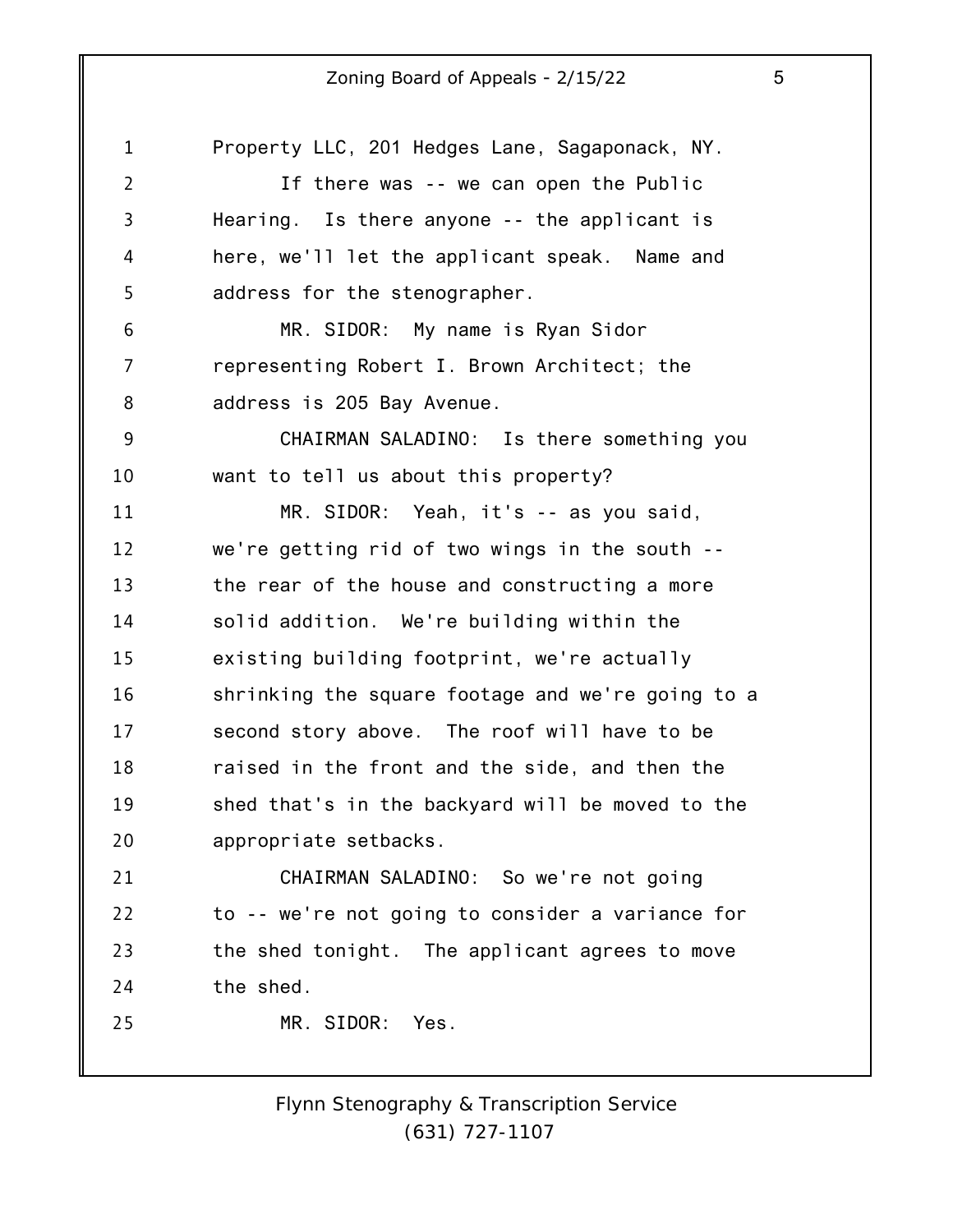| $\mathbf 1$    | CHAIRMAN SALADINO: Okay, that's good.             |
|----------------|---------------------------------------------------|
| $\overline{2}$ | The only question I would have for you, and       |
| 3              | I'm sure maybe my colleagues would have some, on  |
| 4              | your EAF, I see on your EAF you make -- it asks   |
| 5              | you about storm water runoff, that you say there  |
| 6              | won't be any. It's our experience we find that    |
| 7              | hard to believe. You know, the storm water is     |
| 8              | going to have to go someplace, it's got to be     |
| 9              | contained on the property.                        |
| 10             | MR. SIDOR: Uh-huh.                                |
| 11             | CHAIRMAN SALADINO: Can you kind of give us        |
| 12             | an idea how you're going to address that?         |
| 13             | MR. SIDOR: As far as I know we're                 |
| 14             | shrinking the square footage, so we wouldn't be   |
| 15             | increasing any runoff. I'm not sure what --       |
| 16             | CHAIRMAN SALADINO: But you have no plans          |
| 17             | for dry wells.                                    |
| 18             | MR. SIDOR: Oh, yeah, no, we do.                   |
| 19             | CHAIRMAN SALADINO: Oh, you do?                    |
| 20             | MR. SIDOR: Yeah, we do. When we do the            |
| 21             | application for the Building Department we'll put |
| 22             | the dry well back.                                |
| 23             | CHAIRMAN SALADINO: Oh, okay.                      |
| 24             | MR. SIDOR: Sorry about that.                      |
| 25             | CHAIRMAN SALADINO: That's good. The only          |
|                |                                                   |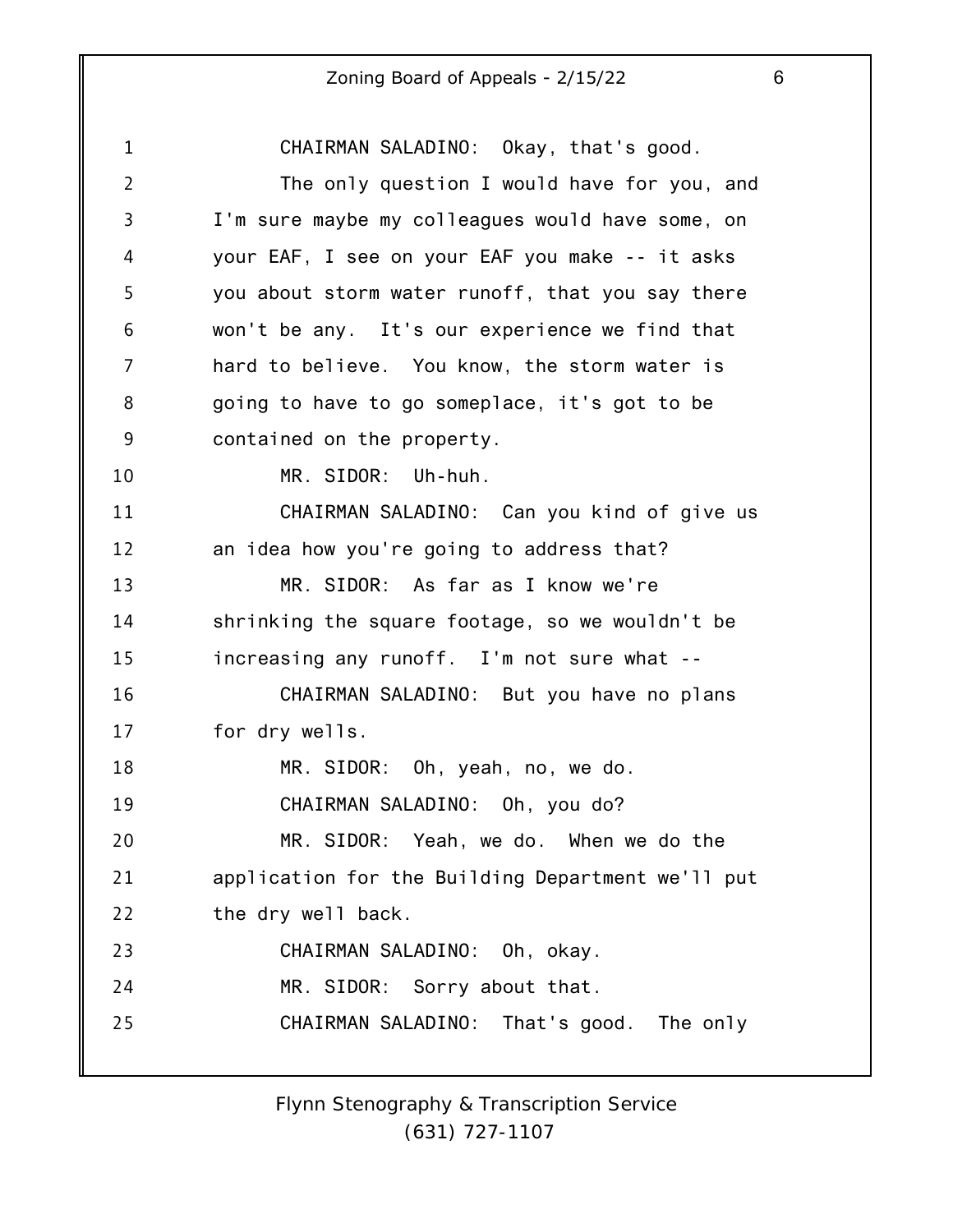1 2 3 4 5 6 7 8 9 10 11 12 13 14 15 16 17 18 19 20 21 22 23 24 25 Zoning Board of Appeals - 2/15/22 7 other question I might have is there's three parking spaces required. MR. SIDOR: Yes, yes, you had mentioned that. CHAIRMAN SALADINO: And you'll address that with  $-$ MR. SIDOR: Yes, we'll put two in the back. CHAIRMAN SALADINO: Because I don't see it on the site plan. But as far as I'm concerned, that's all I have. Anybody? MEMBER GORDON: I have a question. MR. SIDOR: Yes. MEMBER GORDON: Was this building a preexisting non-conforming? Was it -- ADMINISTRATOR PALLAS: I don't -- MEMBER GORDON: In the Village, was it listed as preexisting non-conforming? ADMINISTRATOR PALLAS: We don't have a list of preexisting non-conforming. MEMBER GORDON: All right. It seemed - it's a very old building. Its violation of our regulations about setbacks are, it seems to me, attributable to its age. ADMINISTRATOR PALLAS: Yeah. Well, I mean, it -- yes, it would clearly be a preexisting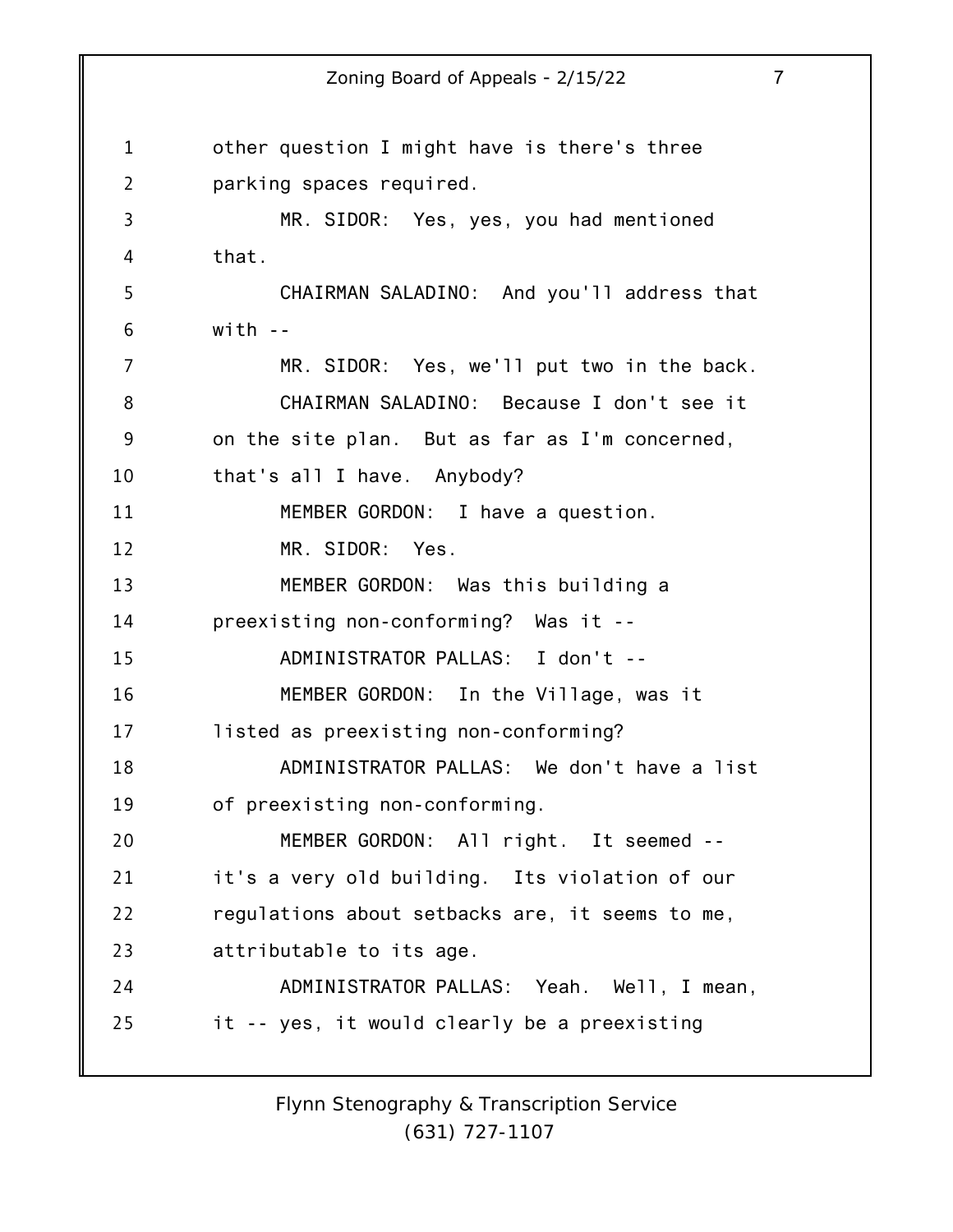1 2 3 4 5 6 7 8 9 10 11 12 13 14 15 16 17 18 19 20 21 22 23 24 25 non-conforming, but we don't have a list. I don't have a list. MEMBER GORDON: Okay. But if it's preexisting non-conforming, does it really have to have these variances, or some of them? The ones that have to do with setbacks that were, you know, in -- it's very, very close to the road -- ADMINISTRATOR PALLAS: Sure. MEMBER GORDON: -- I acknowledge that, but it says 1838 which is very impressive. ADMINISTRATOR PALLAS: Sure. I mean, there is substantial reconstruction of this building, house, and it's been our policy, as you know, that we bring in all the variances whenever there's an alteration or structural. MEMBER GORDON: Okay. All right. Well, that -- so it's Building Department policy, essentially. ADMINISTRATOR PALLAS: Correct. MEMBER GORDON: Yeah. Okay, that's it. CHAIRMAN SALADINO: Do you -- just to -- I apologize. Do you want the -- do you want -- do you have this list? Do you want -- the stenographer. MS. MAHONEY: *(Shook head yes).*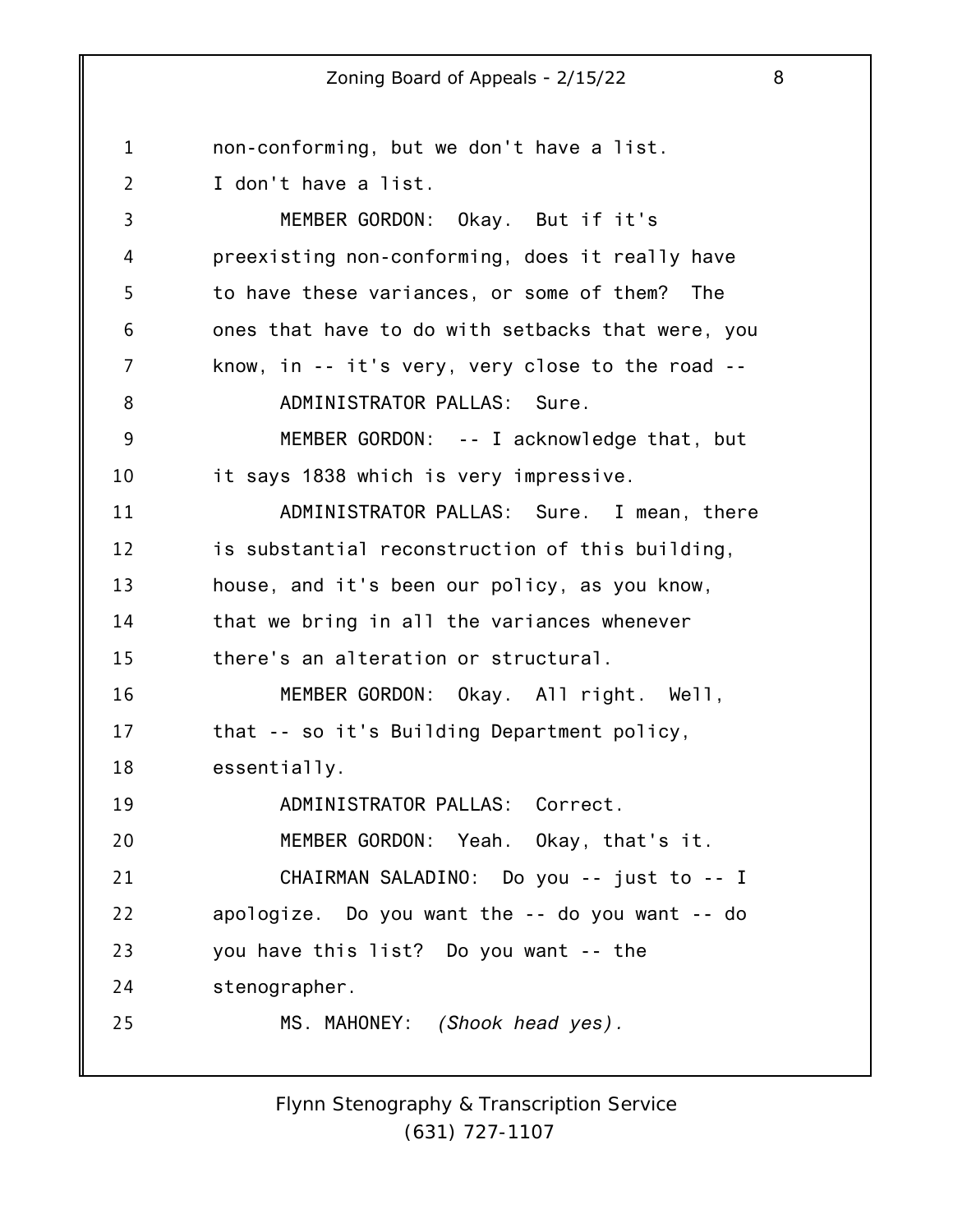1 2 3 4 5 6 7 8 9 10 11 12 CHAIRMAN SALADINO: Okay, good. Jack, anybody, questions for this guy? MEMBER REARDON: I'd like to tag along with what Dee said, is that there's a regular occurrence here of applicants that are required to apply for variances that they have no control over, they're purchasing or they're renovating a preexisting non-conforming piece of property. And bringing all that into perspective in an administrative way is a good idea. I think it's fine to make sure that all the t's are crossed and the i's are dotted.

13 14 15 16 17 18 19 20 21 22 23 But looking at it from a homeowner perspective, I presume that there is a fee involved in applying for this variance and that is -- you know, to some people that's a substantial occurrence for things that have already been approved. Though administratively we seem to want to approve them again and make it right. Which, again, I agree with, but I don't think the customer in this case should incur a cost for something that they did not occur themselves.

24 25 And I just want to start that dialogue. I've mentioned it before, Dee has mentioned it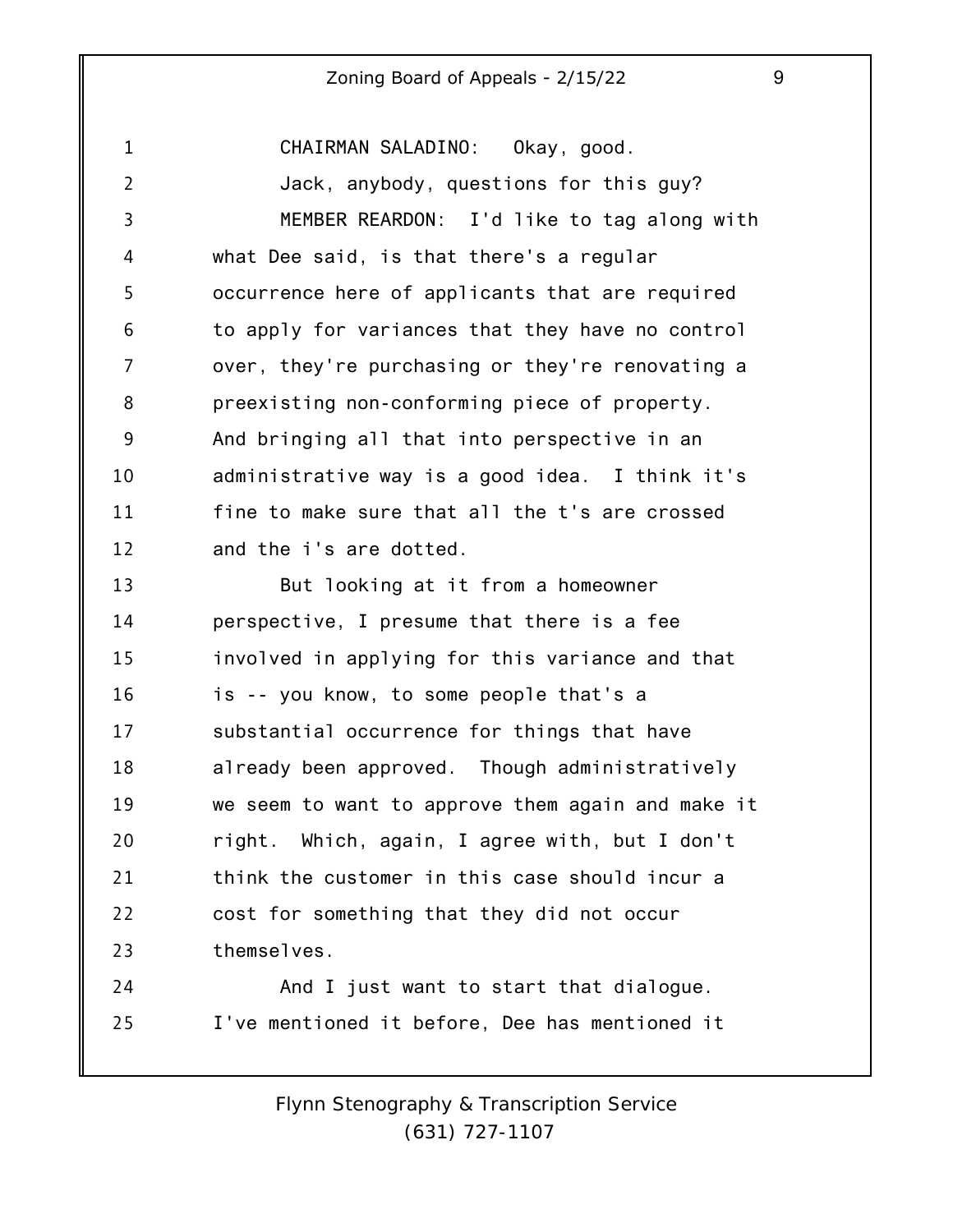| $\mathbf{1}$   | before, and I just want to put that out there.    |
|----------------|---------------------------------------------------|
| $\overline{2}$ | Because I think at some point, you know, I'll     |
| $\overline{3}$ | probably be one of those homeowners that wants to |
| 4              | apply for something and I already have something  |
| 5              | built and it's just preoccurring non-conforming,  |
| 6              | and to incur that cost might be a little          |
| 7              | subjective.                                       |
| 8              | ADMINISTRATOR PALLAS: Mr. Chairman, if I          |
| 9              | may; can I comment on that?                       |
| 10             | CHAIRMAN SALADINO: Sure.                          |
| 11             | ADMINISTRATOR PALLAS: Just a                      |
| 12             | clarification. It wasn't approved ever. If        |
| 13             | there was any -- when we look at these policies,  |
| 14             | if there was any prior work that had been brought |
| 15             | on variances in the past we would not be -- we    |
| 16             | would not do that, so. They have not been         |
| 17             | approved by any board.                            |
| 18             | MEMBER REARDON: Right. We're just giving          |
| 19             | it approval by virtue of its age. You know,       |
| 20             | nothing had to -- could have been approved, you   |
| 21             | know, back in those days.                         |
| 22             | ADMINISTRATOR PALLAS: Right.                      |
| 23             | MEMBER REARDON: So they're coming to the          |
| 24             | game with that in tow and I just want to put that |
| 25             | out there. Thank you.                             |
|                |                                                   |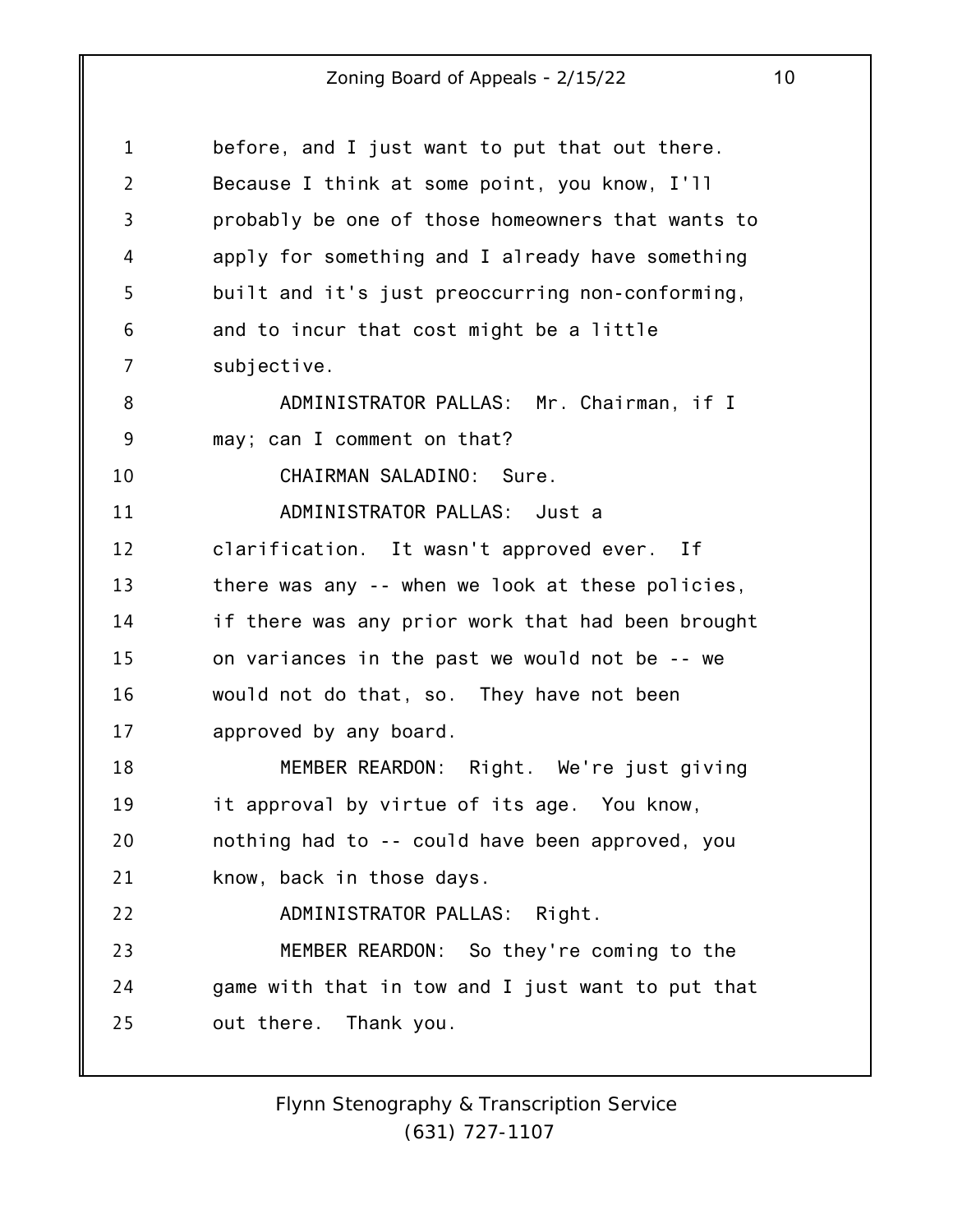1 2 3 4 5 6 7 8 9 10 11 12 13 14 15 16 17 18 19 20 21 22 23 24 25 ADMINISTRATOR PALLAS: Sure. CHAIRMAN SALADINO: Okay. I don't know - you know, maybe -- as a matter of fact, maybe if we have a couple of minutes, if this -- maybe Item 6 we can kind of -- MEMBER REARDON: Thank you. CHAIRMAN SALADINO: -- discuss that a little bit. Me personally, I don't think we should be making policy for the Building Department, but, you know. We have our own water to carry, so let them do what they do and we do what we do. But we can discuss that after, after we deal with these agenda items. Seth, you got anything? MEMBER KAUFMAN: No. CHAIRMAN SALADINO: Thank you. MR. SIDOR: Thank you. CHAIRMAN SALADINO: Is there anyone from the public that would like to speak? Name and address for the stenographer, please. MR. MARTIN: My name is Eli Martin, 182 Central Avenue. I understand there's a height variance involved here; is that correct? CHAIRMAN SALADINO: No. MR. MARTIN: No?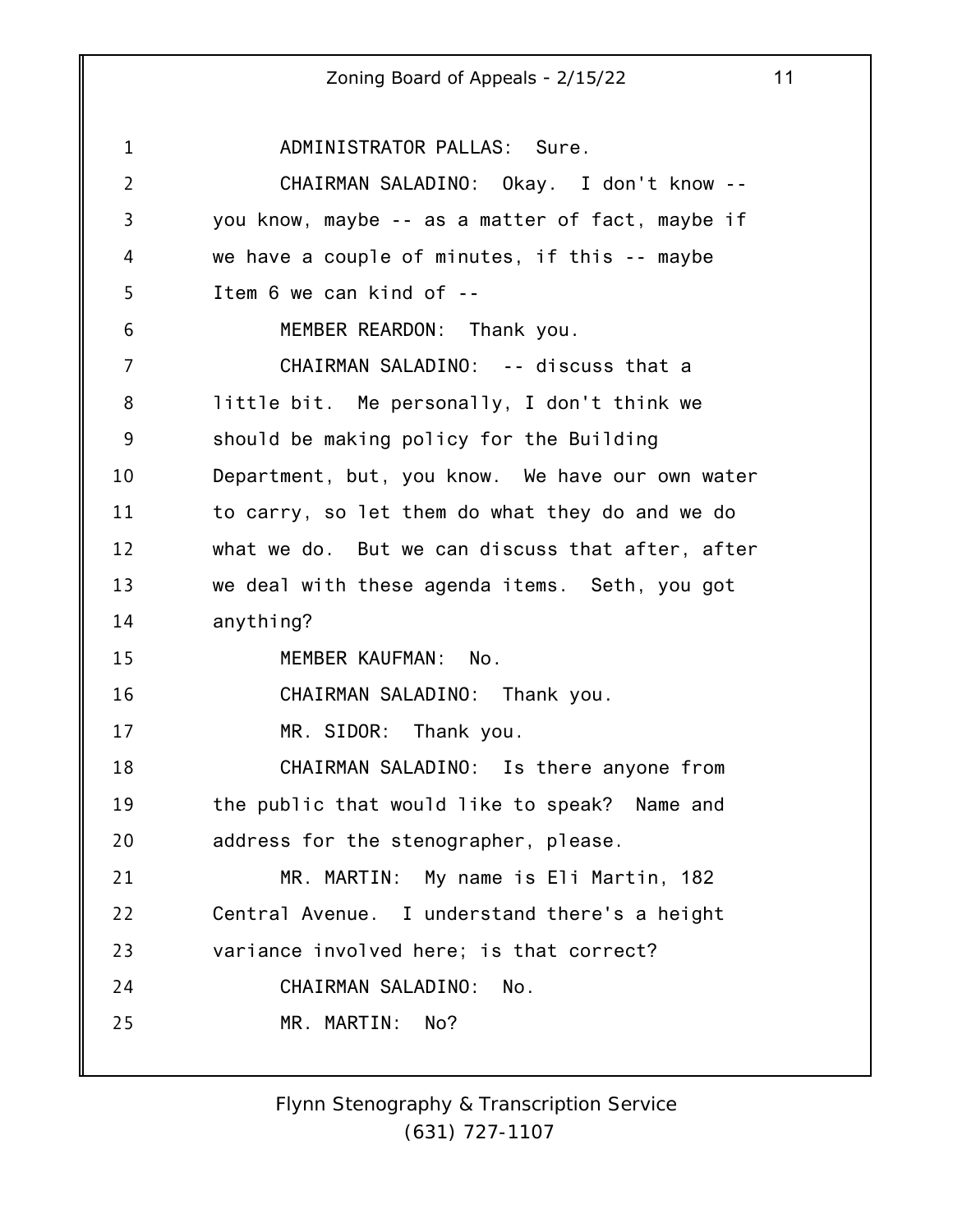1 2 3 4 5 6 7 8 9 10 11 12 13 14 15 16 17 18 19 20 21 22 23 24 25 Zoning Board of Appeals - 2/15/22 12 MEMBER KAUFMAN: No. CHAIRMAN SALADINO: Side yard, front yard, accessory structure. MR. MARTIN: Okay. MEMBER REARDON: Are you concerned? MR. MARTIN: I have a question, actually, for the Zoning Board. CHAIRMAN SALADINO: Sure. MR. MARTIN: When do they go to the Historic Preservation Commission? CHAIRMAN SALADINO: We -- we don't set their schedule. MR. MARTIN: No, but the applicant is required to appear before the HPC, I'm assuming. CHAIRMAN SALADINO: My Notice of Disapproval -- I honestly don't know if that property is in the HPC. MR. MARTIN: It is. CHAIRMAN SALADINO: But my notice says, *"This property is located in the R-2, this property is not located in the Historic District."* MR. MARTIN: It says that? That's incorrect. CHAIRMAN SALADINO: Well --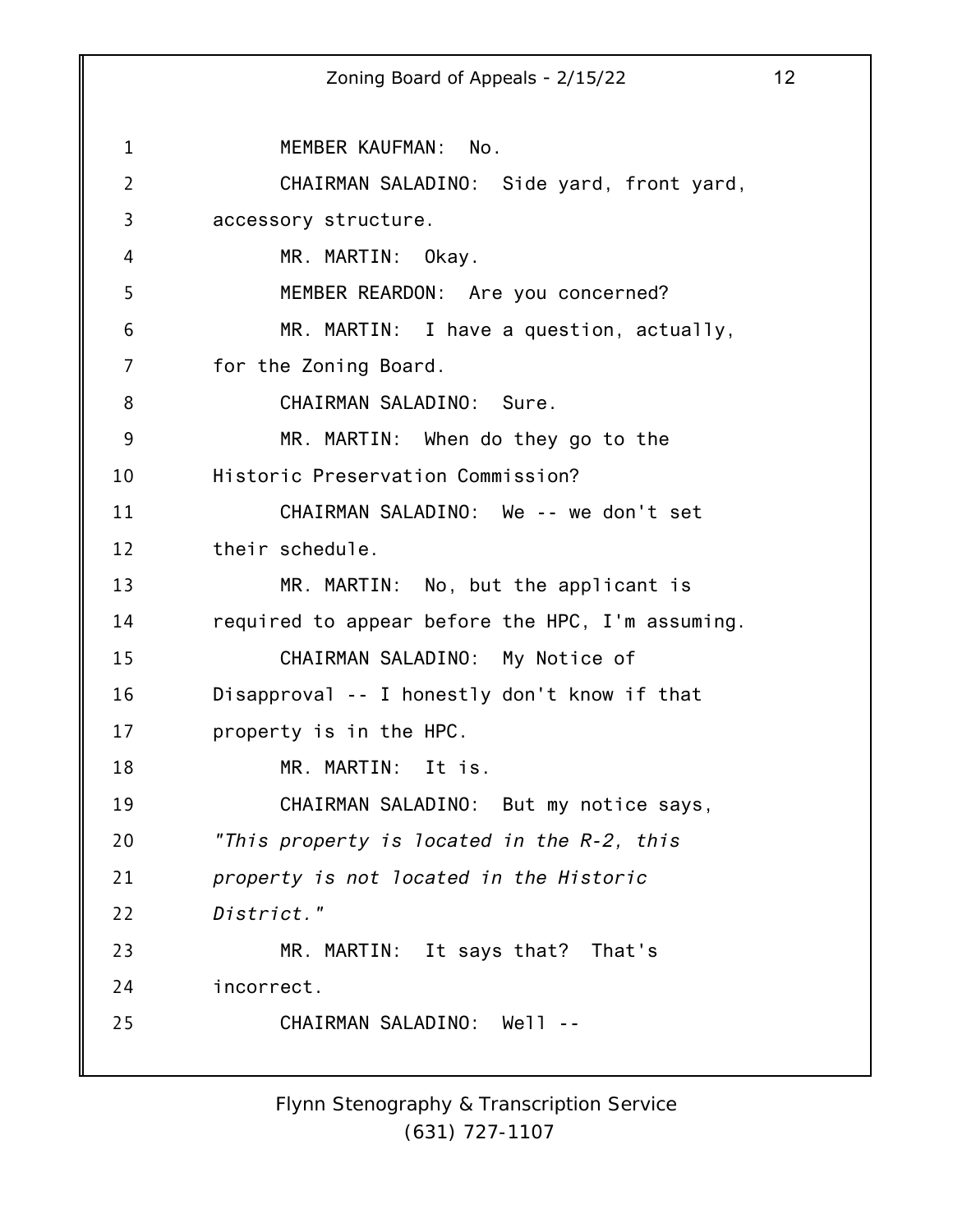1 2 3 4 5 6 7 8 9 10 11 12 13 14 15 16 17 18 19 20 21 22 23 24 25 Zoning Board of Appeals - 2/15/22 13 MR. MARTIN: This property is required to get HPC approval. CHAIRMAN SALADINO: If it's in the Historic District, you're a hundred percent right. MR. MARTIN: I am a hundred percent right. CHAIRMAN SALADINO: Okay. MR. MARTIN: I live on the block. CHAIRMAN SALADINO: Okay, we believe you. MR. MARTIN: Okay. So my question is when does that approval process happen? CHAIRMAN SALADINO: After it -- MR. MARTIN: Before or after you hear the applicant? CHAIRMAN SALADINO: HPC -- Zoning comes first, HPC will come later. MR. MARTIN: Okay. ADMINISTRATOR PALLAS: Right. CHAIRMAN SALADINO: And, again, we certainly take you at your word. MR. MARTIN: Okay. CHAIRMAN SALADINO: But we have this Notice of Disapproval in front of us. Everybody makes a mistake at times. MR. MARTIN: Okay. CHAIRMAN SALADINO: But not us.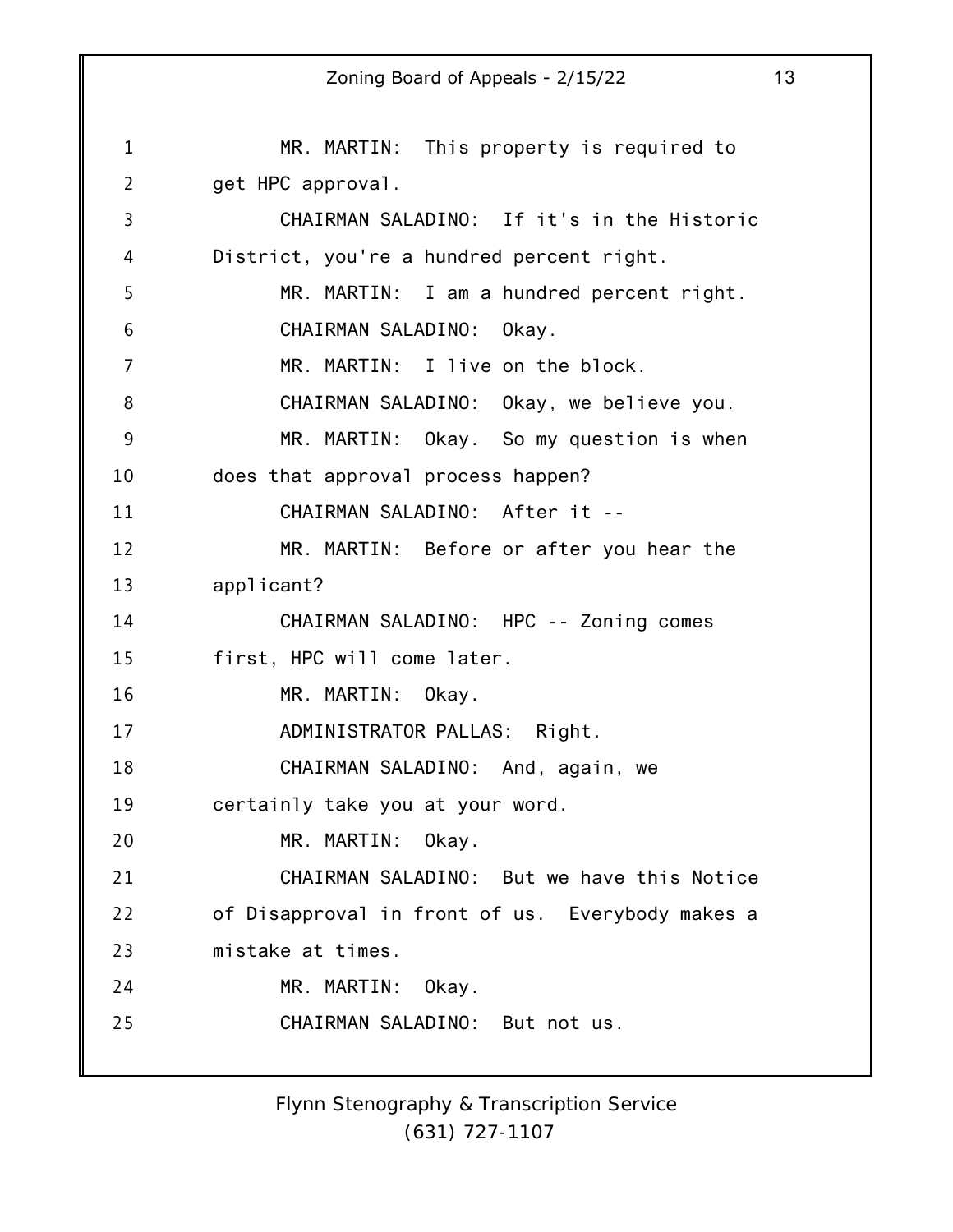| $\mathbf{1}$   | MR. MARTIN: Can that be corrected?                |
|----------------|---------------------------------------------------|
| $\overline{2}$ | CHAIRMAN SALADINO: Oh, absolutely.                |
| $\overline{3}$ | MR. MARTIN: So that it doesn't -- yeah.           |
| 4              | CHAIRMAN SALADINO: Absolutely.                    |
| 5              | MR. MARTIN: Okay. So --                           |
| 6              | CHAIRMAN SALADINO: If it's in the                 |
| 7              | Historic -- we're going to ask the Building       |
| 8              | Department now.                                   |
| 9              | ADMINISTRATOR PALLAS: Yes, it is in the           |
| 10             | Historic District. Yes, there is every intention  |
| 11             | to direct them to once this process is concluded. |
| 12             | CHAIRMAN SALADINO: Okay.                          |
| 13             | MR. MARTIN: Now, if you grant approval of         |
| 14             | the variances and the HPC does not approve the    |
| 15             | project, what happens then?                       |
| 16             | CHAIRMAN SALADINO: The HPC gives a                |
| 17             | Certificate of Appropriateness. I don't know --   |
| 18             | I'm not positive what the appeals process with    |
| 19             | the HPC is. I'm going to ask either the attorney  |
| 20             | or the Building Department. I don't know if it    |
| 21             | goes to -- if it's an Article 78 or if it goes to |
| 22             | the Village Board, I'm not sure.                  |
| 23             | I'm not sure what the HPC does, to be             |
| 24             | honest with you <i>(laughter)</i> .               |
| 25             | COUNSEL CONNOLLY: I think with an Article         |
|                |                                                   |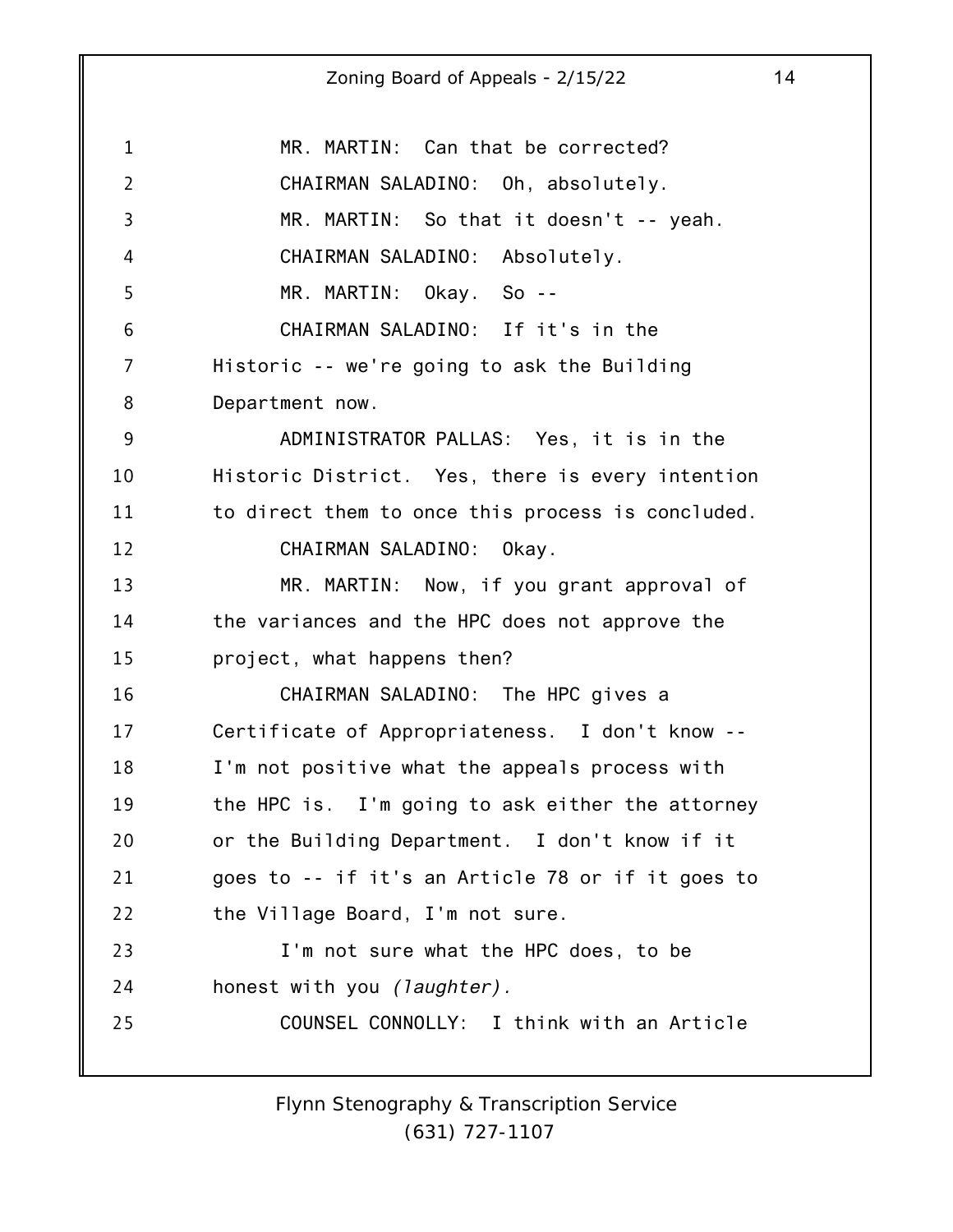1 2 3 4 5 6 7 8 9 10 11 12 13 14 15 16 17 18 19 20 21 22 23 24 25 78 proceeding in Supreme Court. CHAIRMAN SALADINO: For a Certificate of Appropriateness? COUNSEL CONNOLLY: Yeah. CHAIRMAN SALADINO: I'm not sure. ADMINISTRATOR PALLAS: To be honest, I'm not either. I can check the Code real quick. CHAIRMAN SALADINO: If you could give us a second. MR. MARTIN: I did know that when I had to apply for a building permit for our home I had to first appear before the Historic Preservation Commission before -- before I was able to submit a building permit. I'm assuming that's going to be the case here. MEMBER REARDON: That's what it says in the Code. CHAIRMAN SALADINO: It certainly will, it certainly will. Because there's variances involved, it'll come to -- it'll always come to Zoning first. And then if the property is in the Historic District it'll go to HPC. MR. MARTIN: Okay. So my response to this applicant is probably more appropriate to the HPC, but I do want to just voice my opinion.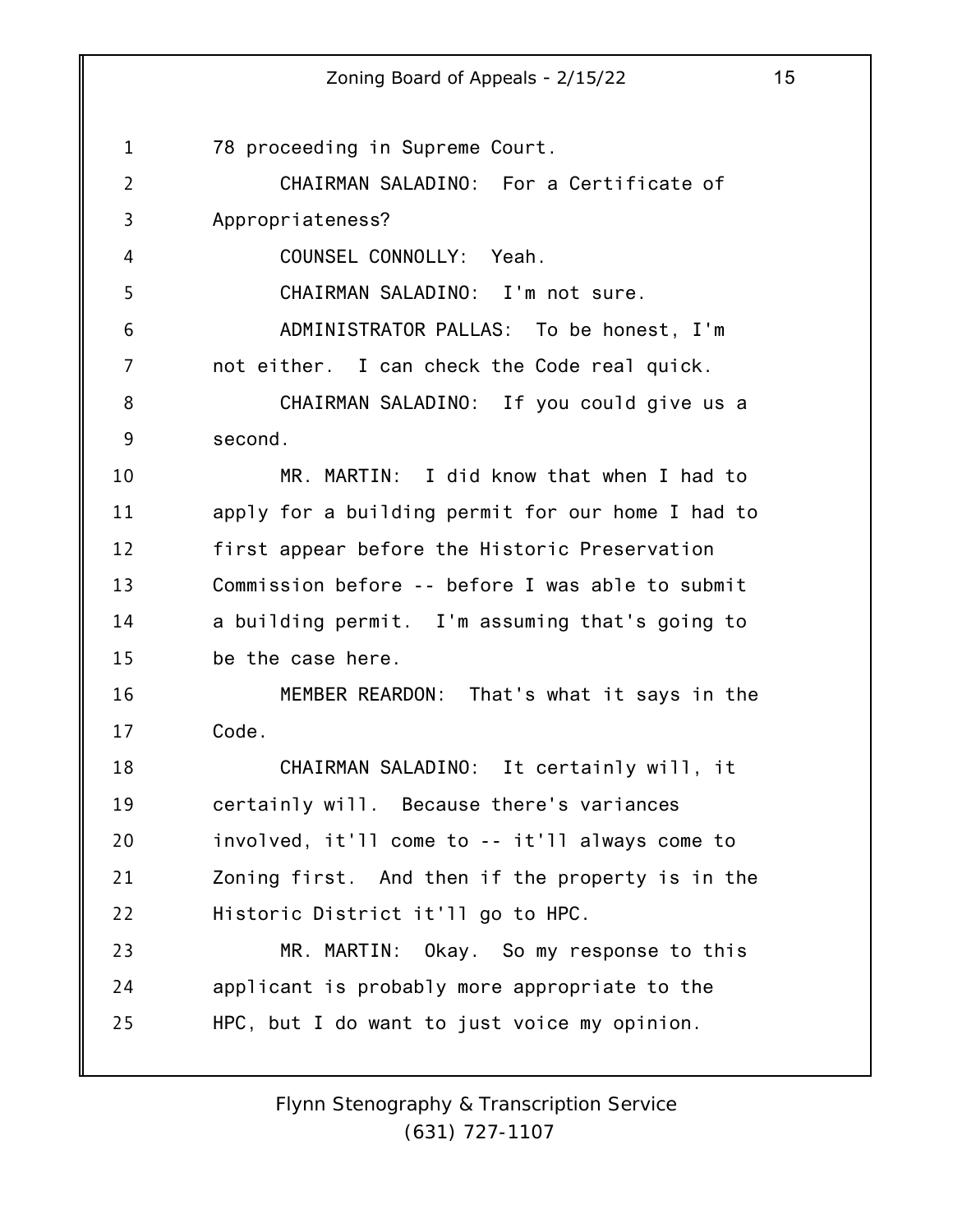1 2 3 4 5 6 7 8 9 10 11 12 13 14 15 16 17 18 19 20 21 22 23 24 25 CHAIRMAN SALADINO: Sure. MR. MARTIN: I think -- I am very happy that the applicant wants to make improvements to a very -- maybe the oldest house on the block, and there are many old houses on Central Avenue if you walk down Central Avenue. And I think 1838 is the day it was built. CHAIRMAN SALADINO: That's the date that's on the front of the building. MEMBER GORDON: There's a sign on the front. MR. MARTIN: A Federal period frame house is pretty unique. Okay? I think by raising the roof line as they are, it is -- it is an inappropriate fix to that home. Okay? I think it would be more appropriate to construct something at the rear so that the front street-scape and elevation would remain in tact. Because I think you're ruining some original historic fabric which is irreplaceable. I think it's the volume and the scale of that front facade which is the most redeeming character of that building. I think that's critical here. I have no problem whether you have a very deep lot, you can add on as much as you want to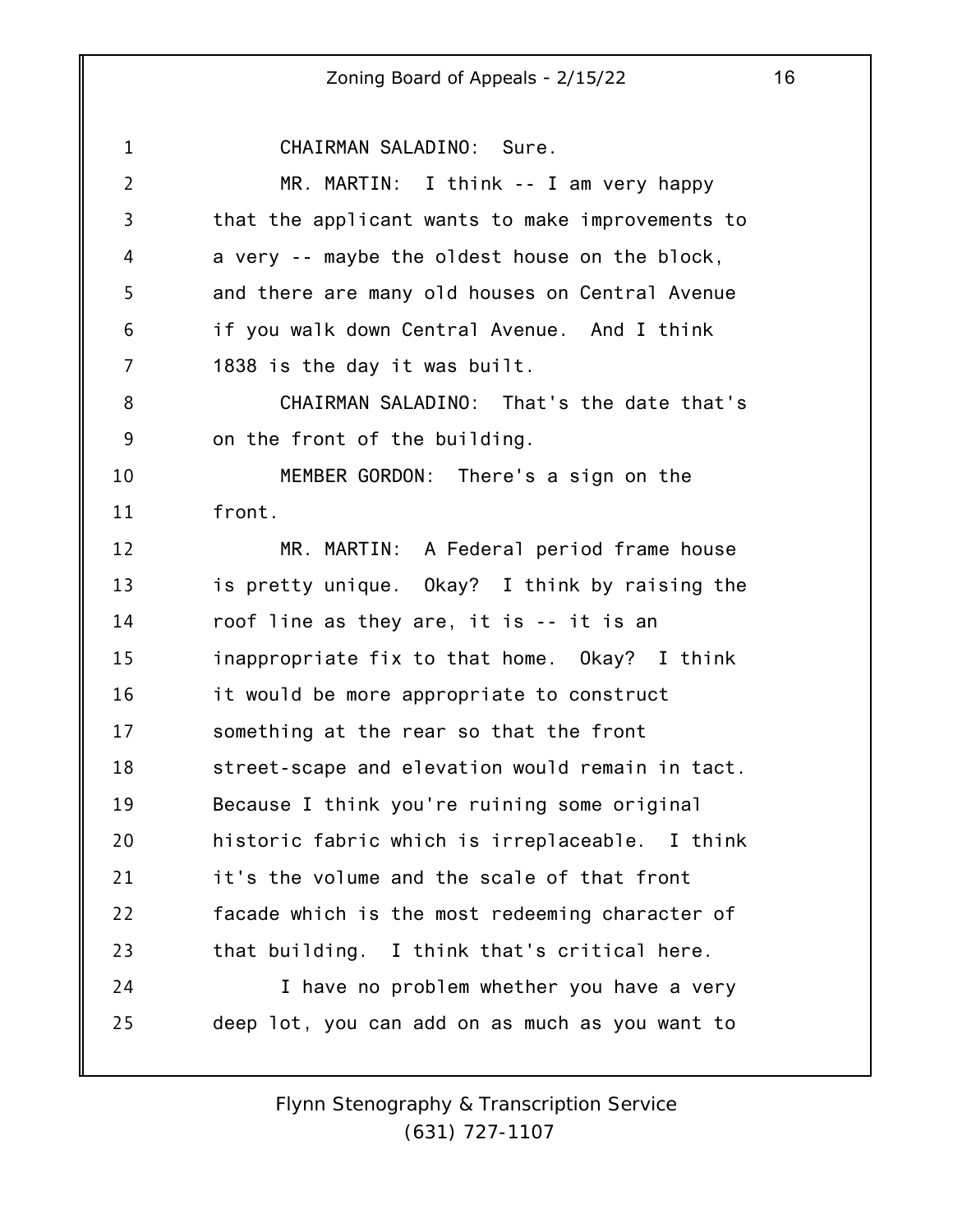the rear of the building and it accomplishes the same thing. I think they need to go back to the drawing board and do something more appropriate and I think the HPC is going to feel the same way.

1

2

3

4

5

6

7

19

CHAIRMAN SALADINO: Well, that's certainly their area of expertise. They would --

8 9 10 11 12 13 14 15 16 MR. MARTIN: Now, as far as -- let me just finish. As far as all the side yard and front yard setback requirements, it's a non-conforming building, obviously from 1838 it predates the zoning ordinance, and there are probably half, if not more, of the buildings on Central Avenue don't comply. So, you know, that's not an issue for me and it shouldn't be an issue for the Board.

17 18 CHAIRMAN SALADINO: Just to explain our position.

MR. MARTIN: Yes.

20 21 22 23 24 25 CHAIRMAN SALADINO: This Board, we respond to an appeal, we respond to a Notice of Disapproval. We don't make policy in the Building Department. The Building Department makes policy for the Village. We can voice our opinion, we can agree, we can disagree, but we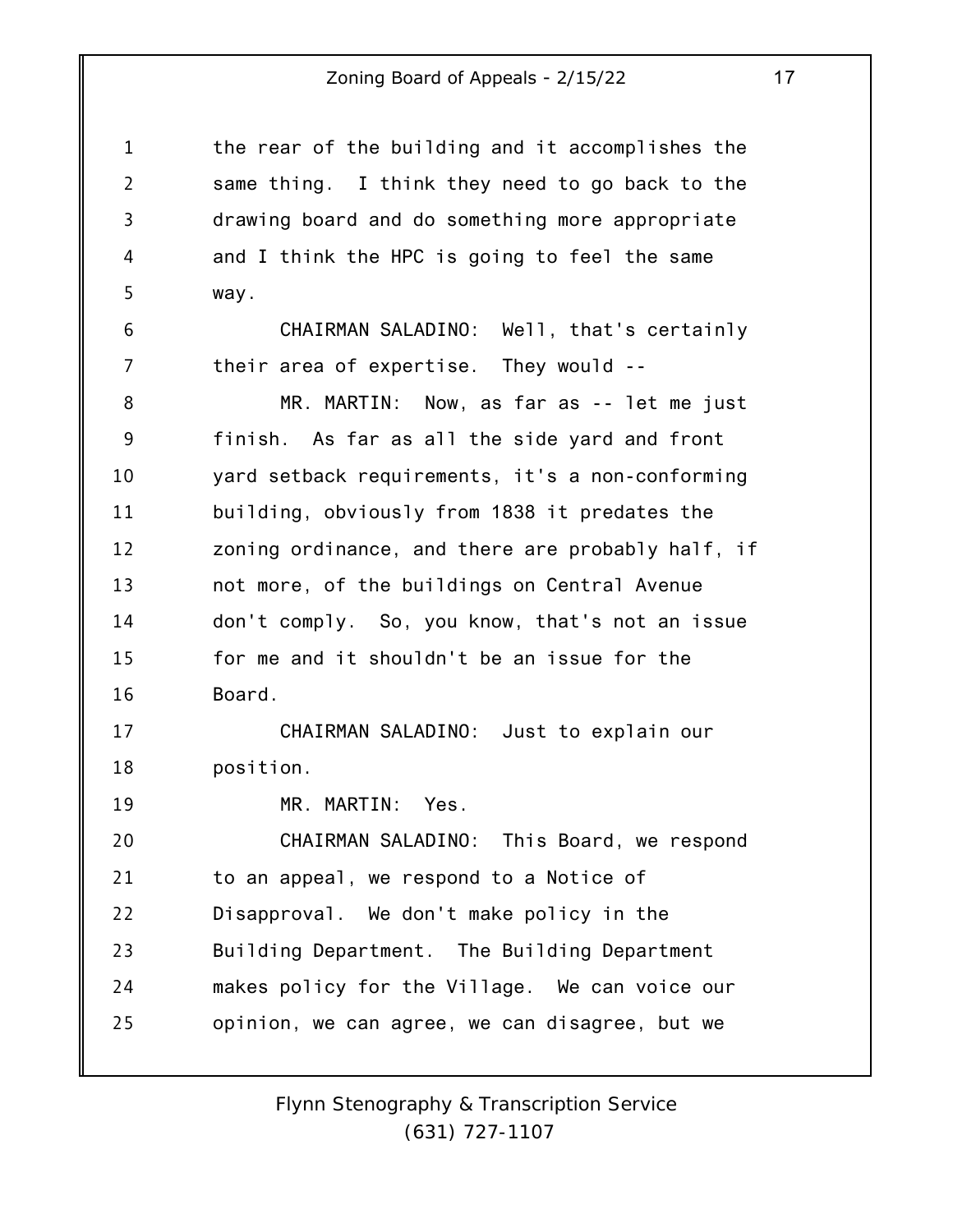1 2 3 4 5 6 7 8 9 10 11 12 13 14 15 16 17 18 19 20 21 22 23 24 25 don't make policy. MR. MARTIN: I understand. CHAIRMAN SALADINO: Our opinion -- our opinions are expressed in our vote. We get a Notice of Disapproval, we weigh the facts. There's a balancing test that we have to follow for an area variance and that's what we do. As far as preexisting side yard, rear-yard, front yard setbacks. Again, that's a policy that the Building Department has and that they use. And in all fairness to all the property owners in Greenport, in my tenure on the Zoning Board I can't remember ever -- MR. MARTIN: Not granting a variance, right. CHAIRMAN SALADINO: For a front yard that was like -- MEMBER GORDON: No, no. It's not that we don't grant variances, it's that it's very difficult. It feels foolish to be ruling on a variance when it's something that has been there for a hundred years. MR. MARTIN: No, I agree with you. I'm a hundred percent yes, I agree. So it's an existing non-conforming use that doesn't comply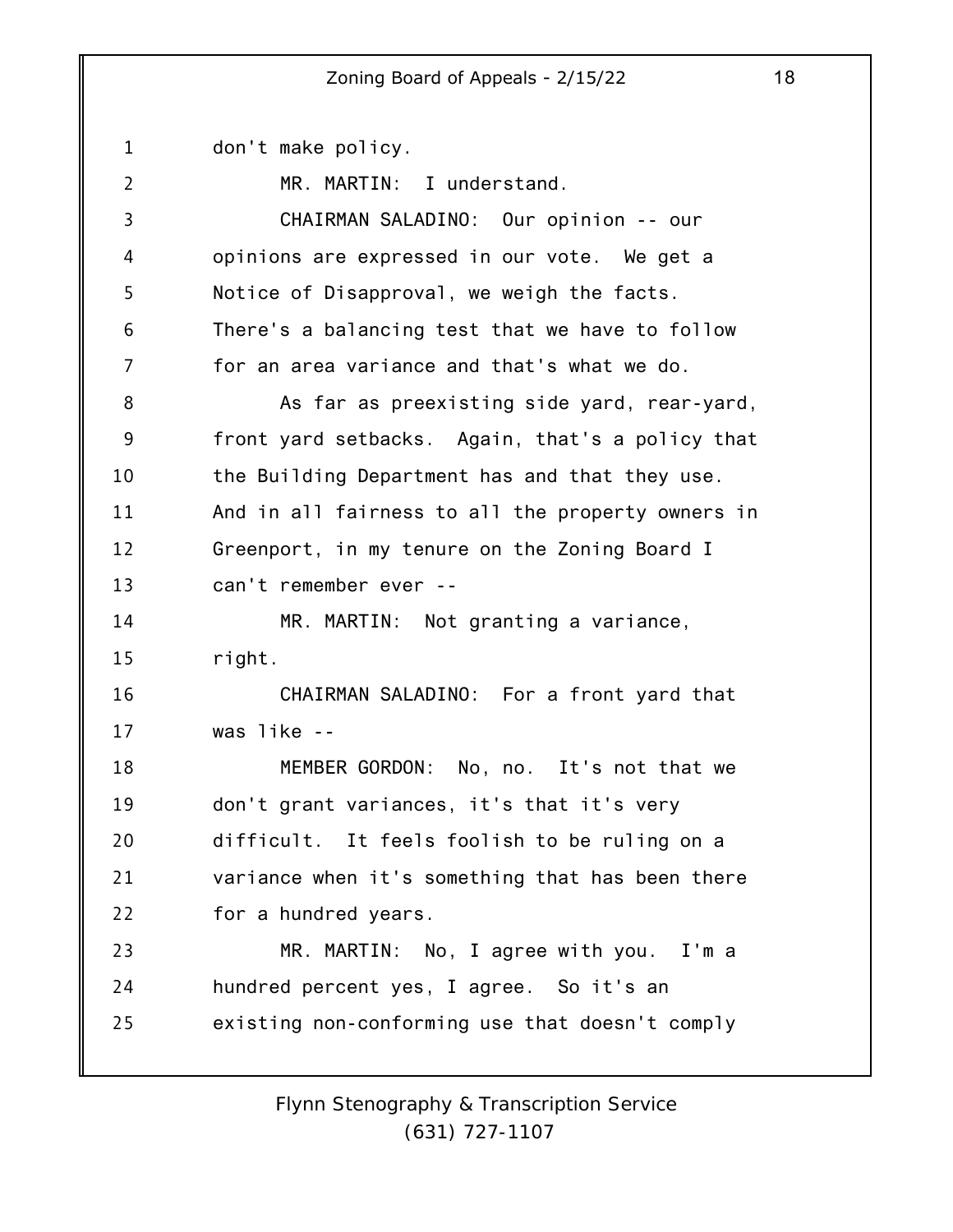1 2 3 4 5 6 7 8 9 10 11 12 13 14 15 16 17 18 19 20 21 22 23 24 25 with the current zoning, which is understandable. So it's the remodeling of a house that I'm against. CHAIRMAN SALADINO: Well, as far as that, as far as that, again, that would be more the purview, that would be more with HPC. The only thing -- we deal with land use, you know, so -- so front yard, side yard, rear yard, square footage. MR. MARTIN: Right. CHAIRMAN SALADINO: That's more in our area. MR. MARTIN: Okay. CHAIRMAN SALADINO: But one of the questions of the balancing test is whether an undesirable change will be produced in the character of the neighborhood, or a detriment to nearby properties will be created by the granting of these area variances. MR. MARTIN: That is something you could rule on, yes. CHAIRMAN SALADINO: But we have to look at -- we also have to look at it like we can't single one house out. If the house next door is two stories and the house next door on the other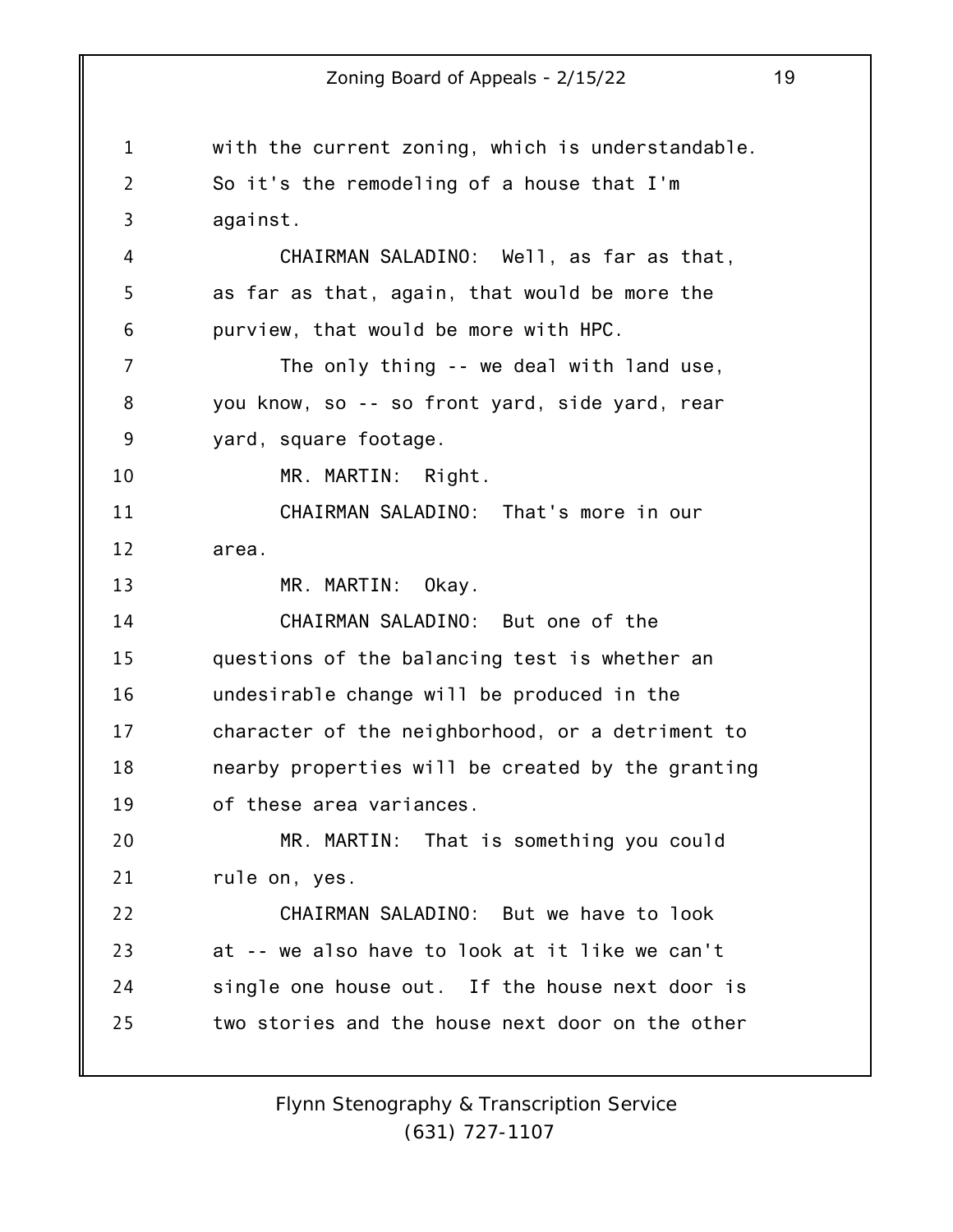| 1              | side is two stories and the house across the      |
|----------------|---------------------------------------------------|
| $\overline{2}$ | street is two stories, the Zoning Board has to    |
| $\overline{3}$ | look at the block in totality. The HPC could      |
| 4              | say, Well, no, we don't want to -- we don't want  |
| 5              | to, you know --                                   |
| 6              | MEMBER KAUFMAN: So these variances alone          |
| 7              | are not causing a change to the neighborhood.     |
| 8              | But doing as-of-right raising the roof, that --   |
| 9              | we can argue whether that's changing the          |
| 10             | character of the neighborhood or not, but it's    |
| 11             | not on for review, they're doing that             |
| 12             | as-of-right.                                      |
| 13             | MR. MARTIN:<br>Okay.                              |
| 14             | MEMBER KAUFMAN: It's really an HPC --             |
| 15             | MR. MARTIN: I understand your position.           |
| 16             | MEMBER KAUFMAN: Yeah.                             |
| 17             | MR. MARTIN: I just want to make my                |
| 18             | position --                                       |
| 19             | MEMBER KAUFMAN: Yeah.                             |
| 20             | MR. MARTIN: -- clear. Okay?                       |
| 21             | CHAIRMAN SALADINO: And if you talk --             |
| 22             | after what happens here tonight, if you talk to   |
| 23             | the building, if you talk to Mr. Pallas or        |
| 24             | Amanda, they'll tell you when this will be on the |
| 25             | HPC's agenda.                                     |
|                |                                                   |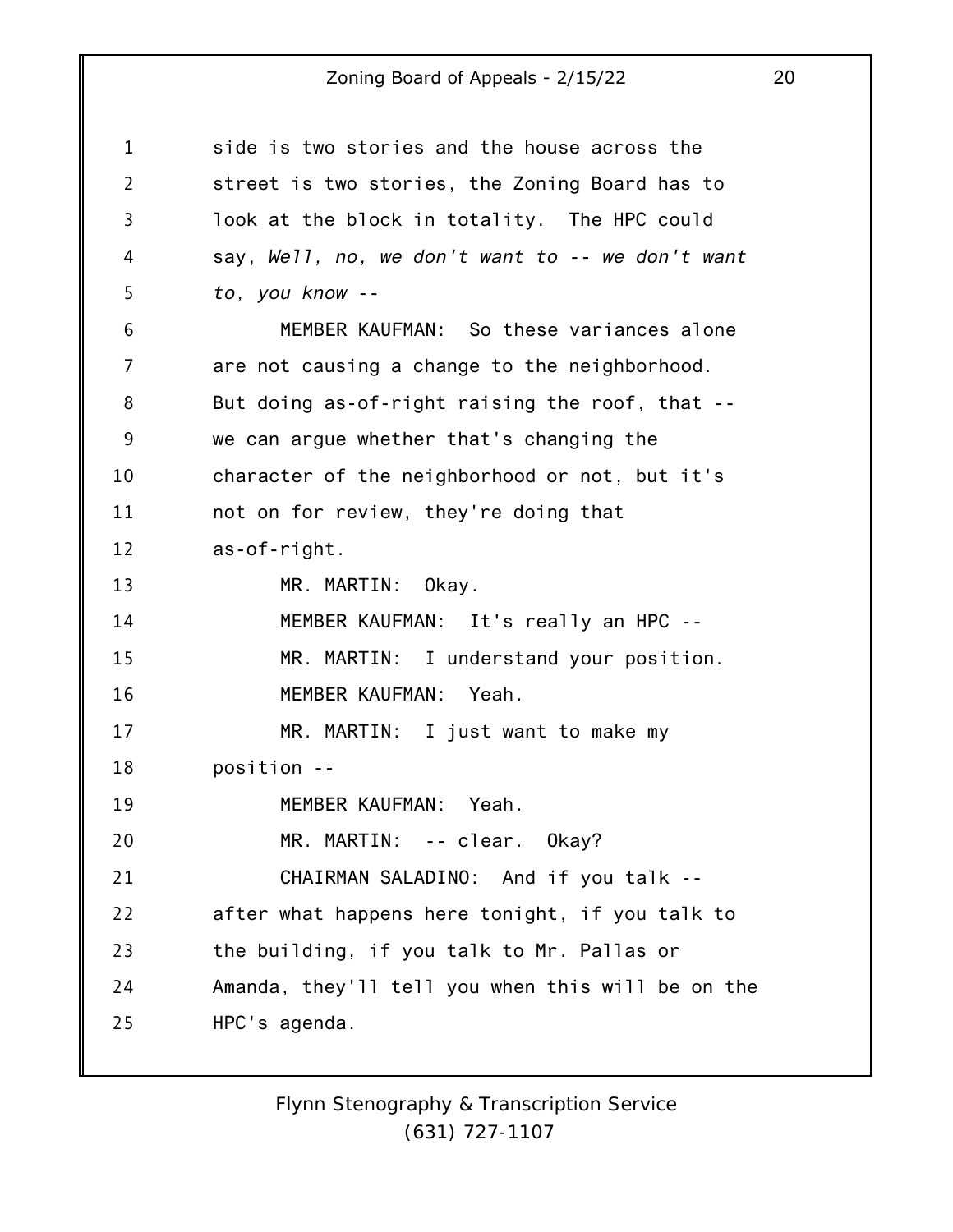1 2 3 4 5 6 7 8 9 10 11 12 13 14 15 16 17 18 19 20 21 22 23 24 25 Zoning Board of Appeals - 2/15/22 21 MR. MARTIN: Okay. I just hope I've inspired the architect to reconsider the design. CHAIRMAN SALADINO: Well, you can talk to him *(laughter).* You can talk to him later at your leisure. MR. MARTIN: Thank you very much. I appreciate your time MEMBER REARDON: Can I ask you a couple of questions? MR. MARTIN: Yes. MEMBER REARDON: I did not get your name at the beginning. MR. MARTIN: Eli, E-L-I; Martin,  $M-A-R-T-I-N$ . MEMBER REARDON: Thank you. Eli, have you seen proposed elevations of the renovation? MR. MARTIN: Right here. MEMBER REARDON: Okay. And have you spoken to the homeowner or the architect -- MR. MARTIN: No. MEMBER REARDON: -- about your concerns? MR. MARTIN: No, I just saw this today. MEMBER REARDON: Okay. All right. That was it. Thank you. MR. MARTIN: Thank you very much.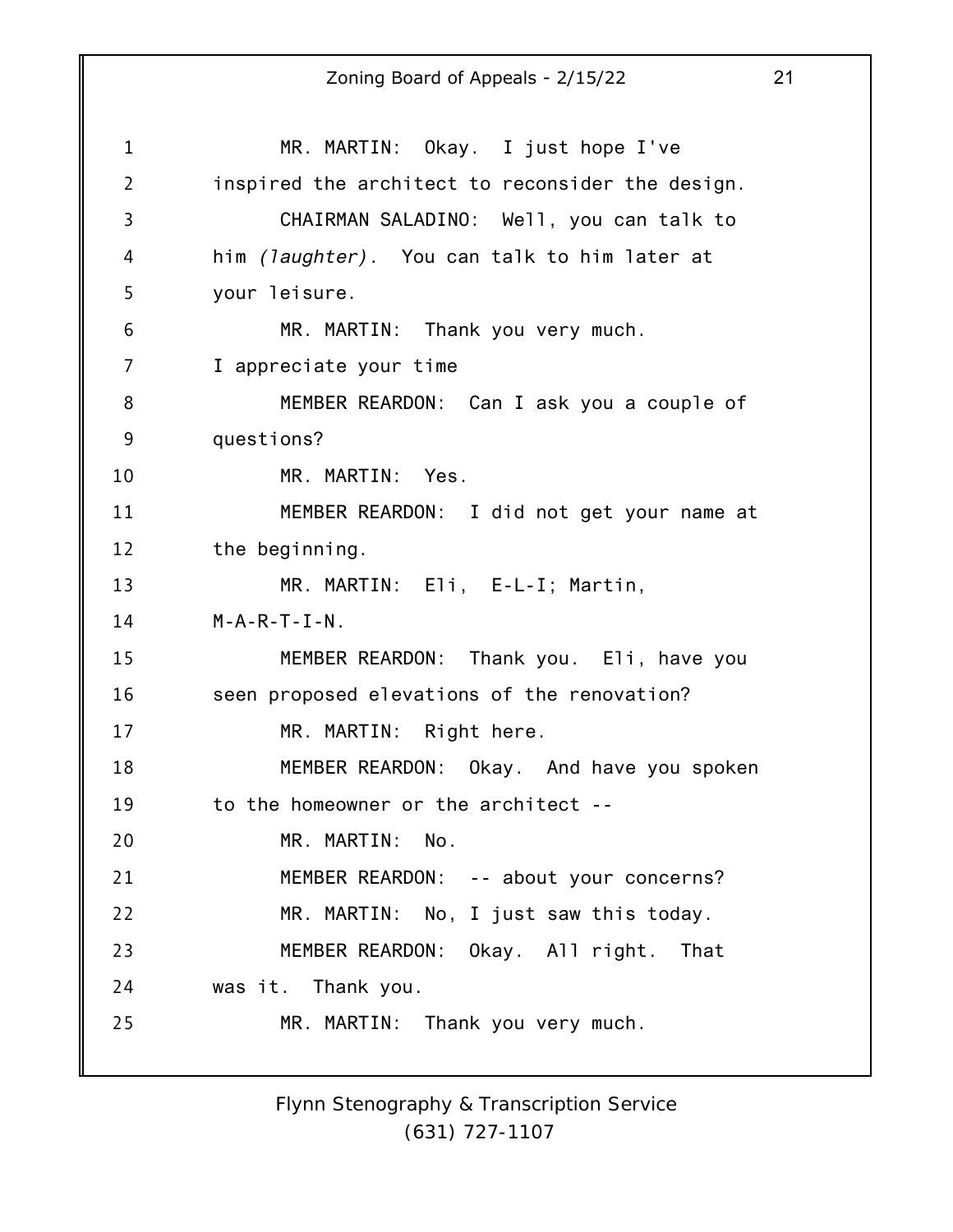1 2 3 4 5 6 7 8 9 10 11 12 13 14 15 16 17 18 19 20 21 22 23 24 25 CHAIRMAN SALADINO: Thank you. Is there anyone else from the public that would like to speak? Please, name and address for the stenographer. MS. SHANK: Ruth Shank, 320 Carpenter Street. I live on the corner of Carpenter and Central and I have a house that's approximately 1810. I feel like when I look at the plans that the second story addition totally -- I realize you're not the Historic Review Board, but it changes the whole character of that house. I don't care if every house around there is two story, my house is one story. And I don't think changing the character of an historic home in both the scale and the appearance is the right thing to do. If the gentleman wants to add on to thbe back, like Eli said, where it does not show from the front, I think that's acceptable. That's all I have to say. Thank you. CHAIRMAN SALADINO: Okay. Did you want to -- see, the problem -- just to respond, the problem that we have, we have a -- that's prescribed by law, we have a balancing test and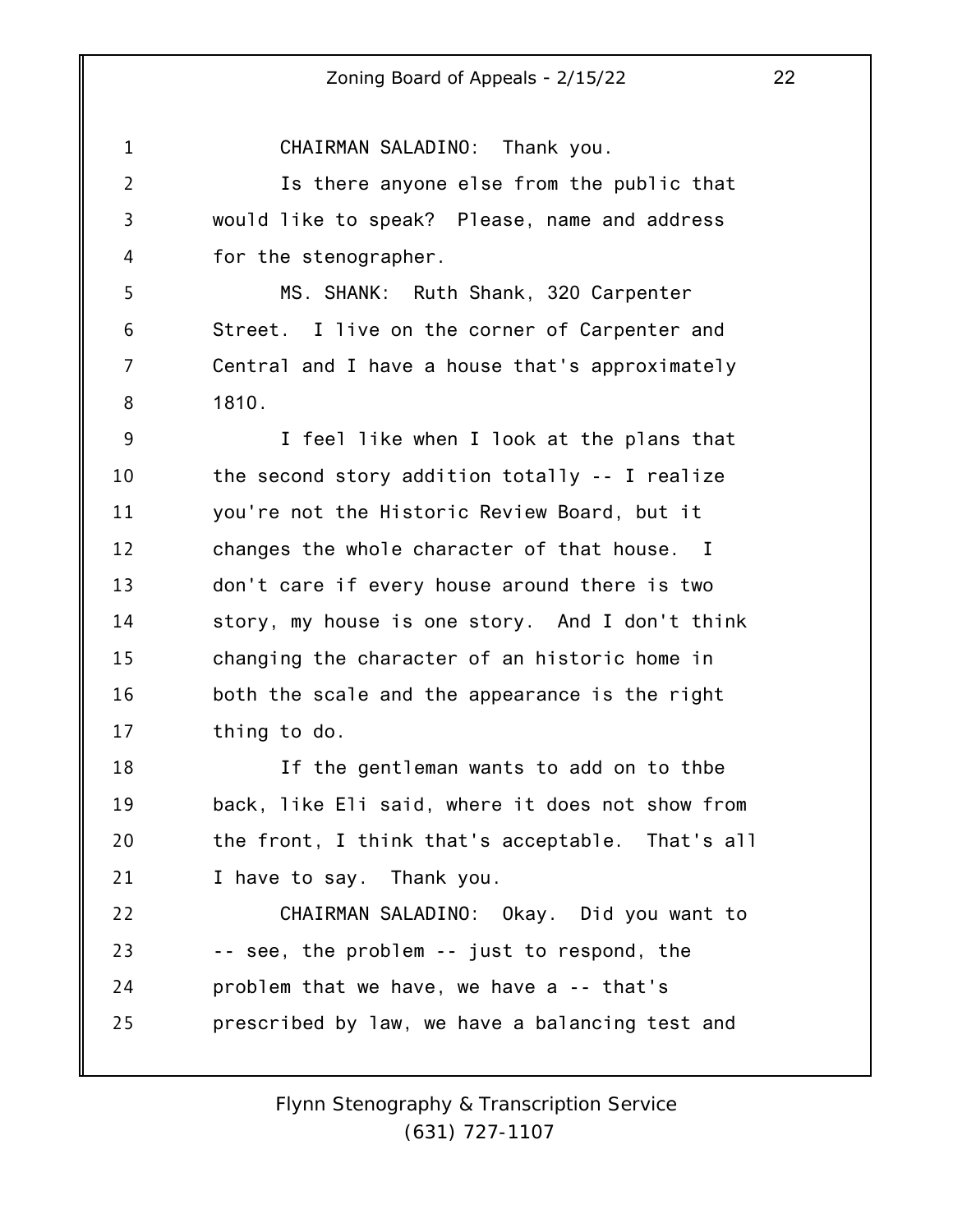1 2 3 4 5 6 7 8 9 10 11 12 13 14 15 16 17 18 19 20 21 22 23 24 25 these questions that we'll ask of each other is prescribed by law. And it doesn't say the character of the house, it says the character of the neighborhood; the character of the house would be the next board. MR. MARTIN: It would be detrimental to the character of the neighborhood. MEMBER KAUFMAN: It's also about the variances we're considering. And these variances are not about height, they're about the lot use. So we're not -- we can't really consider that. That's why HPC exists, for these things. MR. MARTIN: Okay. CHAIRMAN SALADINO: Thank you. Is there anyone else from the public that would like to speak? Name and address for the stenographer, please. MR. LIEBLEIN: Will Lieblein, 141 Central Avenue. I just have one quick question. You said it was something -- you need three parking spaces and you were going to provide part of that in the rear of the house? Is that correct? MR. SIDOR: Yes. MR. LIEBLEIN: Okay. I just wanted to get that clear.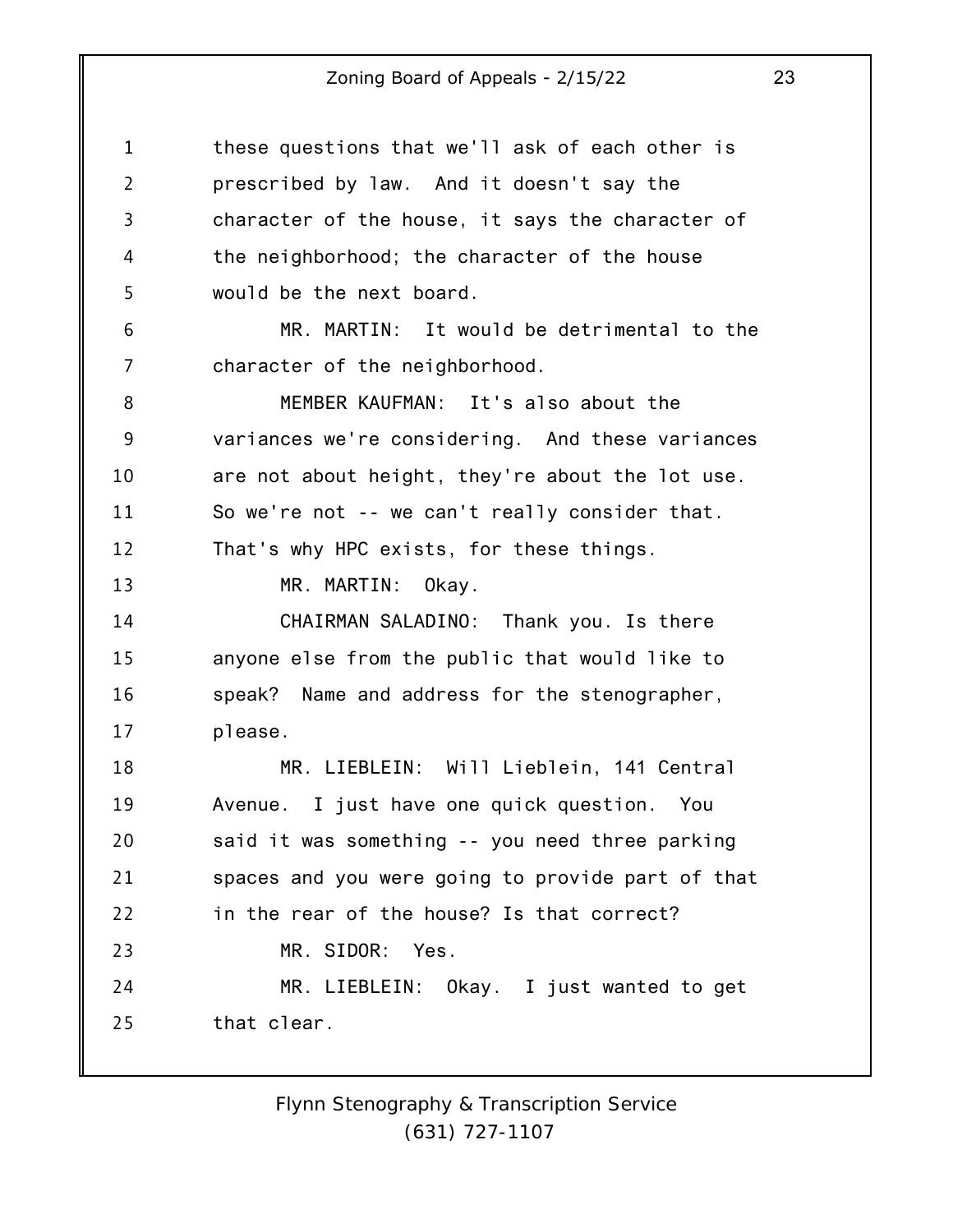1 2 3 4 5 6 7 8 9 10 11 12 13 14 15 16 17 18 19 20 21 22 23 24 25 Zoning Board of Appeals - 2/15/22 24 MS. LIEBLEIN: Will, there are sewer lines -- MS. MAHONEY: State your name, please. MS. LIEBLEIN: Kay Lieblein, Central Avenue. Um, the -- MR. LIEBLEIN: Yeah, the sewer line runs right down the property line that runs out to - you know, to connect both houses to the Greenport sewage. So, you know, the only thing that I'd be a little concerned about is, you know, how that's paved out to get to the parking spots in the back. That's why -- CHAIRMAN SALADINO: Isn't there a driveway there currently? MR. LIEBLEIN: There is and it runs right down the middle of that. I'm just concerned about, you know -- when we put -- when that driveway got put in, all of that had to be, you know, very carefully considered when we poured the concrete. I was actually part of it, I helped pour it. Further back, beyond where the driveway is, if you're going to go into the backyard, you're going to be on it, you're going to be right on it, and it gets closer to the surface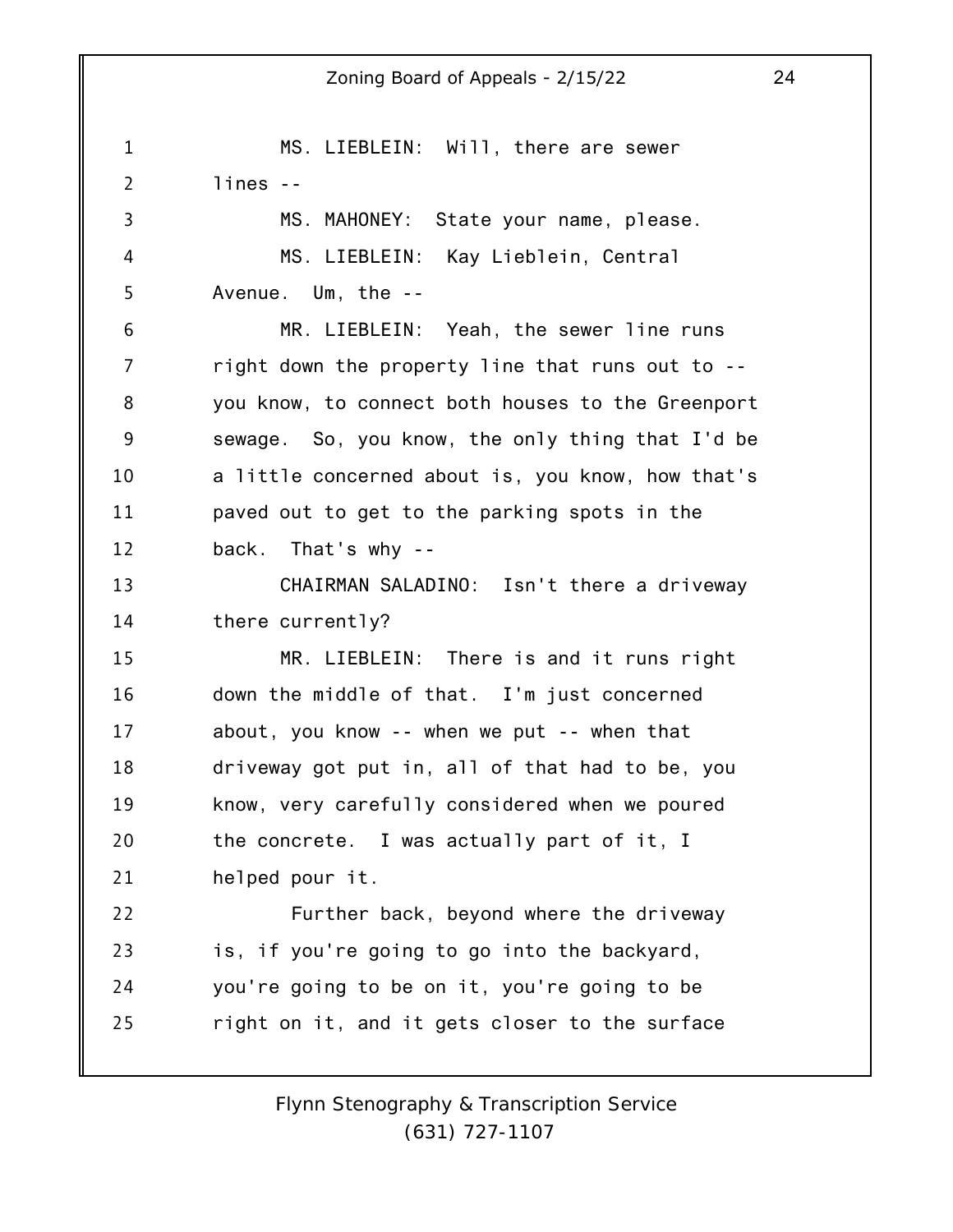| $\mathbf 1$    | the further back you go. That's my only           |
|----------------|---------------------------------------------------|
| $\overline{2}$ | consideration, is that once you pass where the    |
| 3              | driveway ends now, that's when I would be a       |
| 4              | little concerned. I'm not saying it can't be      |
| 5              | done, I'm just saying that that's --              |
| 6              | CHAIRMAN SALADINO: All we're saying is is         |
| 7              | that the property requires three parking spaces.  |
| 8              | We don't see them -- we don't see them on the     |
| 9              | site plan, but it's going to require three        |
| 10             | parking spaces.                                   |
| 11             | As far as the sanitary system, that would         |
| 12             | be a Building Department -- they would -- that    |
| 13             | would be up to them to decide if -- if --         |
| 14             | MR. LIEBLEIN: Well, there's already two as        |
| 15             | it stands right now. We've parked two cars on     |
| 16             | both sides of that, our side and their side, for  |
| 17             | years. So, going a little bit further isn't a     |
| 18             | huge big deal, just that it be done with care,    |
| 19             | that's all (laughter).                            |
| 20             | CHAIRMAN SALADINO: Well, the -- the thing         |
| 21             | -- the thing is you're only allowed to park one   |
| 22             | car in the driveway; the other two spaces have to |
| 23             | be other than the driveway. It's going to be      |
| 24             | required by the applicant to show the Building    |
| 25             | Department where these two parking spaces are     |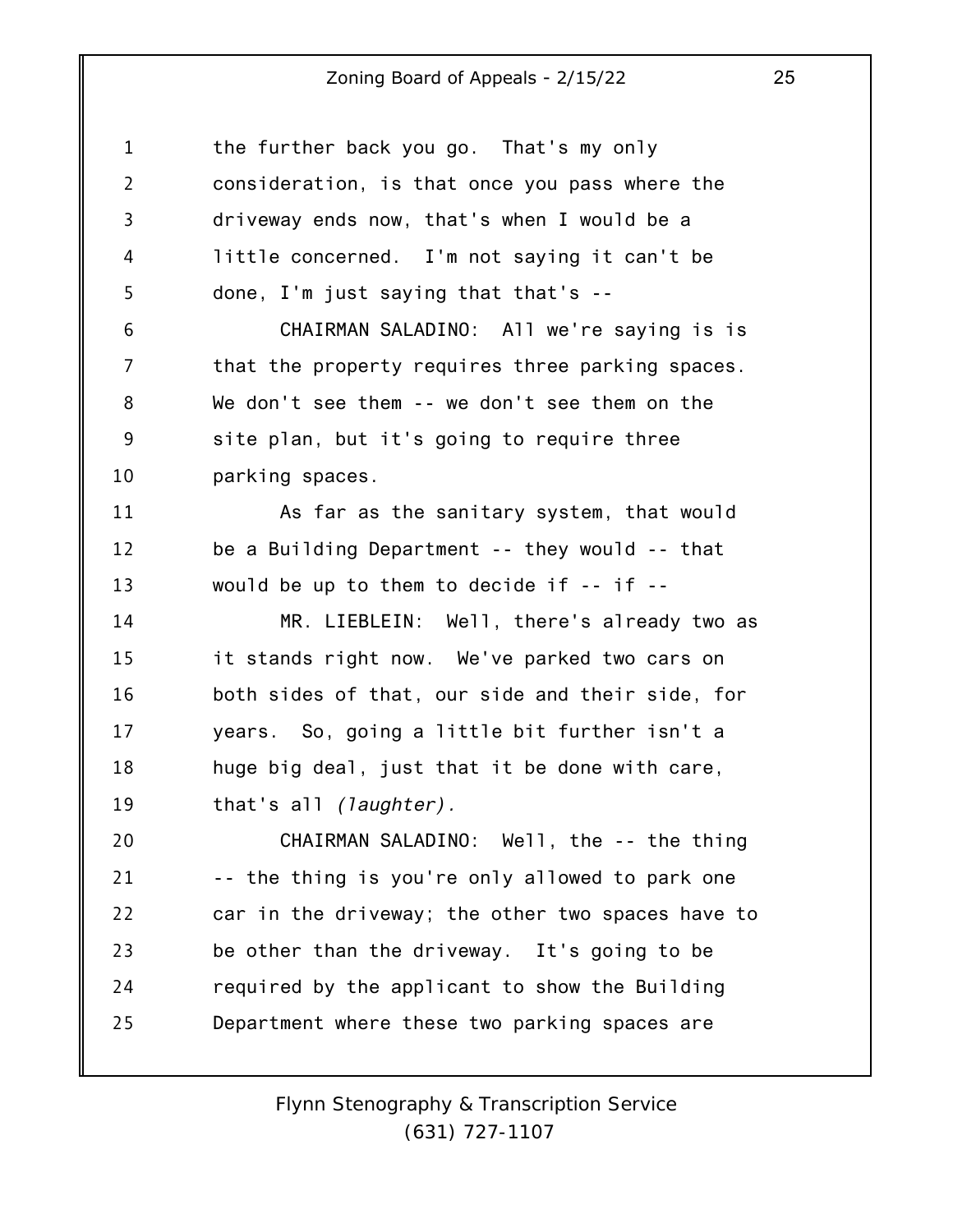1 2 3 4 5 6 7 8 9 10 11 12 13 14 15 16 17 18 19 20 21 22 23 24 25 going to be. This is not for site plan approval, this is just -- MR. LIEBLEIN: Okay. CHAIRMAN SALADINO: This is just -- so they're going to have to show the Building Department that, yeah, we have a legal two-family house, we're required to have three parking spaces, we're going to use one space in the driveway and two spaces elsewhere, someplace else. If it runs over the sewer line and it's a safety hazard or a problem, that'll be for the Building Department to decide. MEMBER GORDON: This is also something you could discuss with the architect. MR. LIEBLEIN: Yeah, yeah. I just -- I only raise it because I know what happens when sewer lines break. *(\*Laughter\*)* Firsthand. Thank you. CHAIRMAN SALADINO: Okay, sure. Thanks. Is there anyone else from the public that would like to speak? No? I'm going to make a motion that we close this public hearing. So moved. MEMBER GORDON: Second.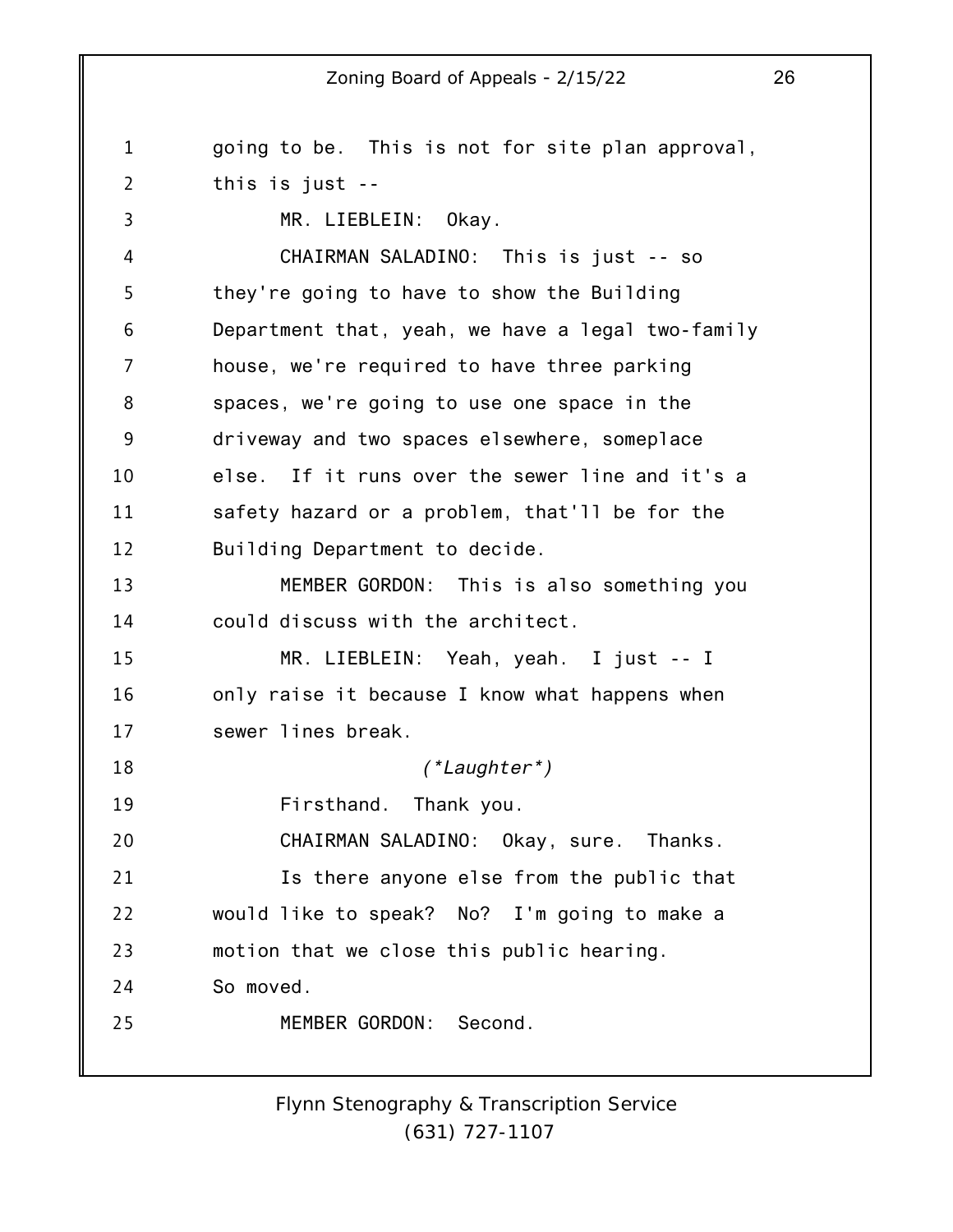1 2 3 4 5 6 7 8 9 10 11 12 13 14 15 16 17 18 19 20 21 22 23 24 25 Zoning Board of Appeals - 2/15/22 27 CHAIRMAN SALADINO: All in favor? MEMBER GORDON: Aye. MEMBER REARDON: Aye MEMBER KAUFMAN: Aye. CHAIRMAN SALADINO: And I'll vote aye. *(Public Hearing is closed - VOTE: 4/0/0/1 - Not Present: Member Soloman).* ADMINISTRATOR PALLAS: Mr. Chairman, if I may. CHAIRMAN SALADINO: Sure. ADMINISTRATOR PALLAS: I do apologize for interrupting. We inadvertently left off an agenda item which would have been the discussion and possible motion on this application; we typically have that on the agenda. CHAIRMAN SALADINO: Okay. We can adjust to that. The next item, prior -- before we take up the discussion of this is *440 First Street*, it's *a motion to accept the application, schedule a public hearing and arrange a site visit regarding the application of Eric Urban for the property located at 440 First Street, Greenport, NY, 11944. This property is located in the R-2 (One and Two-Family) District and is located in the*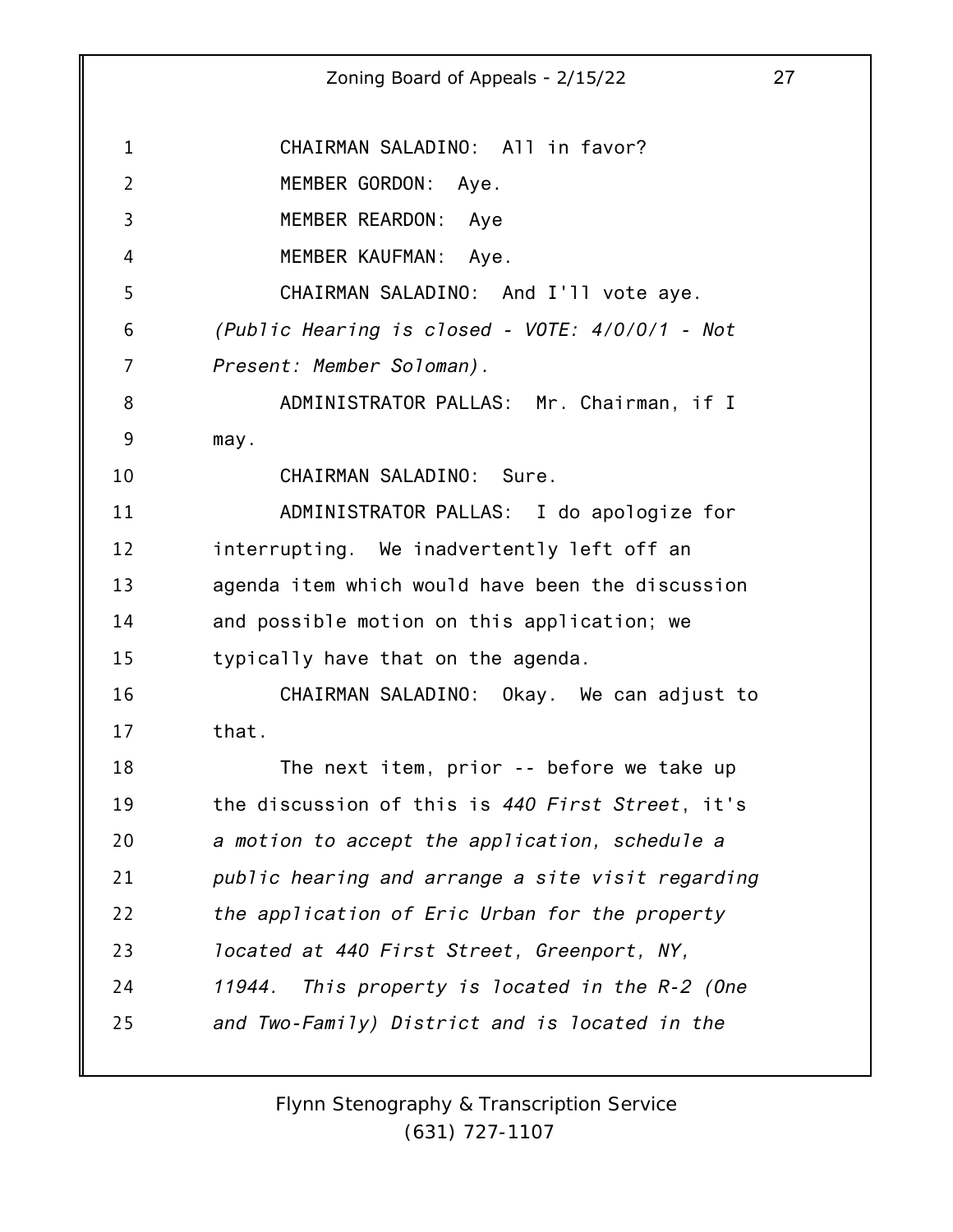1 2 3 4 5 6 7 8 9 10 11 12 13 14 15 16 17 18 19 20 21 22 23 24 25 *Historic District. This property requires a use variance. The Suffolk County Tax Map # is 1001- 4-7-1.* Is the applicant here? In the back over there? No? All right. I think we'll -- since there's no one here, and there are some questions about this application, I'm thinking we'll put it on the agenda for next month since -- and since there are some questions about this application, maybe the Building Department can talk to the applicant before next month and square some of those things away. All right. Moving on is -- what are we doing? MEMBER REARDON: So we're not going to have a site visit yet on that? CHAIRMAN SALADINO: No, we're going to - we're going to table that. MEMBER REARDON: Okay, fine. CHAIRMAN SALADINO: That application, I'll make a motion that we table this until our next meeting. MEMBER KAUFMAN: Second. CHAIRMAN SALADINO: All in favor? MEMBER KAUFMAN: Aye.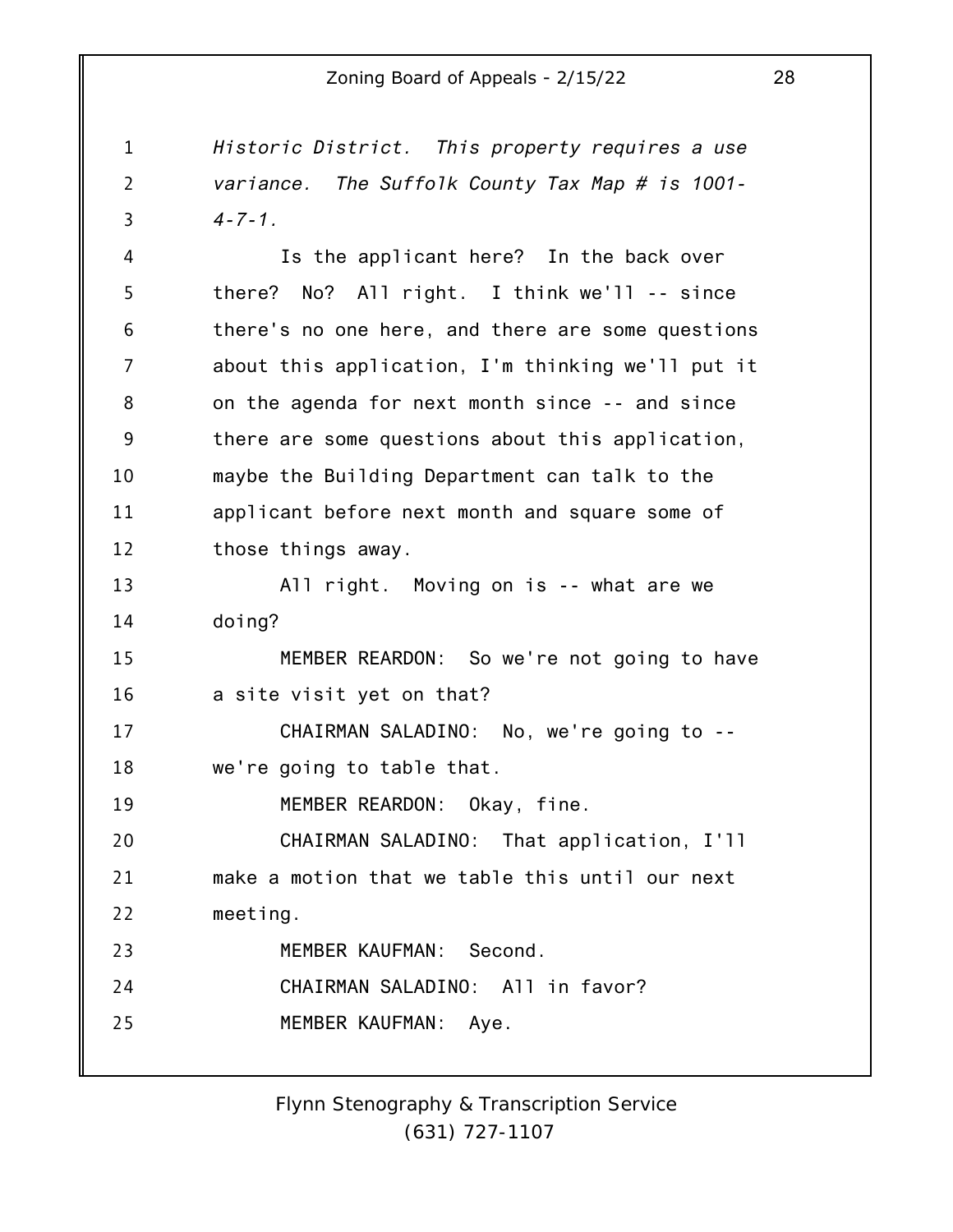1 2 3 4 5 6 7 8 9 10 11 12 13 14 15 16 17 18 19 20 21 22 23 24 25 Zoning Board of Appeals - 2/15/22 29 MEMBER REARDON: Aye. MEMBER GORDON: Aye. CHAIRMAN SALADINO: Aye. *(Tabled - VOTE: 4/0/0/1 - Not Present: Member Soloman).* CHAIRMAN SALADINO: And our next item is a *(Item No. 5) Discussion and possible vote on 145 Central Avenue and -- it's 145 Central Avenue and the Suffolk County Tax Map No. Remains the same, 1001-5-2-2.* Comments, guys? MEMBER GORDON: Well, looking at the -- it would be good if I had my correct -- looking at the individual variance requests, it seems to me we are -- we can't really -- we can't make a judgment on the side yard setback because that's fixed and preexisting and we can't on the front yard requirements. You know, that 1838 placement of the building is right up next to the front yard setback of 7.1 feet, but there's no way that could be changed. The accessory structure is presumably easy to alter and the applicant has agreed to do that without any -- without any hesitation, as I understand. MR. SIDOR: Uh-huh. MEMBER GORDON: So, I'm not convinced we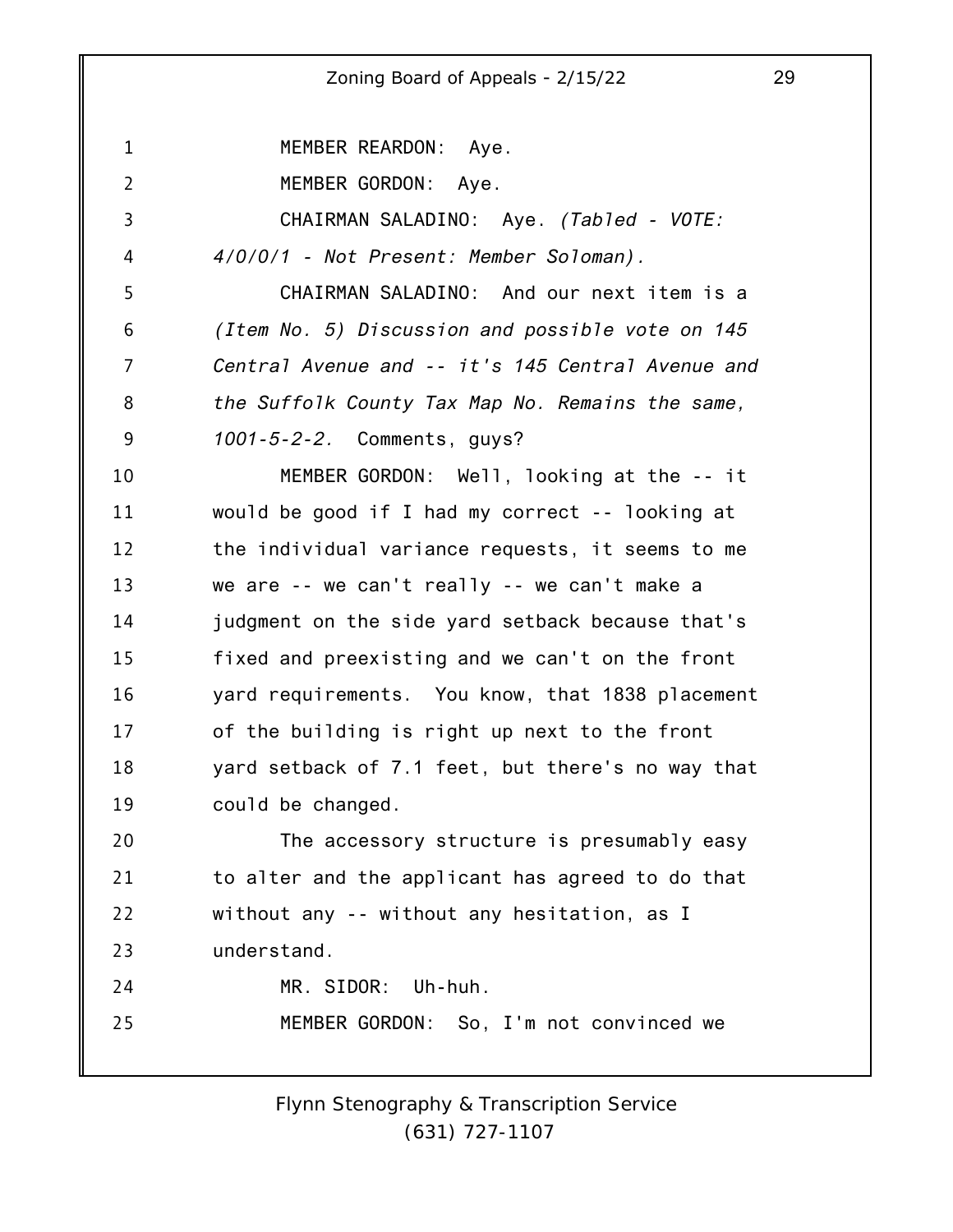1 2 3 4 5 6 7 8 9 10 11 12 13 14 15 16 17 18 19 20 21 22 23 24 25 have anything to do here, but I could be persuaded otherwise. I think maybe -- COUNSEL CONNOLLY: Is the new -- Paul, is the new construction part of the renovation going to be impacting the side yard setback? ADMINISTRATOR PALLAS: Well, yeah, it follows the same lines. COUNSEL CONNOLLY: Right. It's the -- ADMINISTRATOR PALLAS: The distance would be the same and the variance would be identical, whether it's the addition or the existing structure it's the same dimension. I don't know, is that responsive? MEMBER GORDON: There's actually a reduction in the square footage. CHAIRMAN SALADINO: Yeah, but the -- I'm sorry. But the side yards are going to be the same, they're going to tear off part of the building -- MEMBER GORDON: That's correct. CHAIRMAN SALADINO: -- and then -- MEMBER GORDON: The side is the same and the front is the same. CHAIRMAN SALADINO: Yeah, but they're going to tear off a part of the building, so now that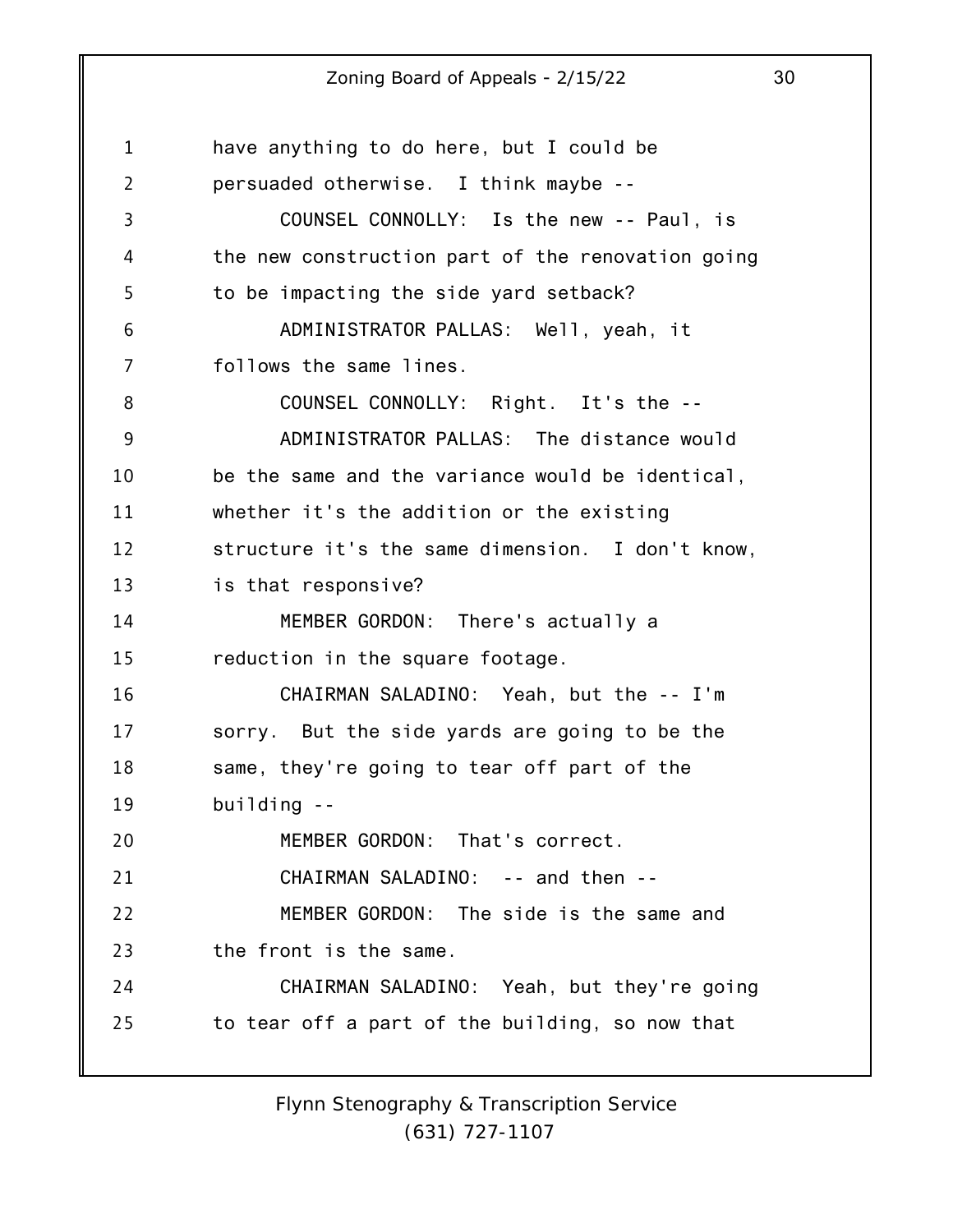part of the building that comes off, the land is fallow, the land is vacant. Now they're going to construct a new portion and that's going to approach on the side yards.

1

2

3

4

5 6 7 8 9 10 11 12 13 14 15 16 I understand what -- the discussion that we've been having for the last few months is that this is preexisting, it's non-conforming. My contention, though, was all we're doing is legitimizing what's there by voting on it. Some of us don't agree with that concept, but now it's -- there's going to be new construction. And if we followed the Code, that new construction would have to conform to side yard and rear yard setbacks, although we're not dealing with a rear yard. It would have to deal with a side yard setback.

17 18 19 20 MEMBER GORDON: Well, it's going to be identical in the dimensions of the building. It fits with the original front, you know, the front salt box building.

21 22 23 24 25 MEMBER KAUFMAN: But it isn't the same because they're taking those two additions off and putting on a straight. So, I mean, it is new construction; I mean, it depends how you want to parse it.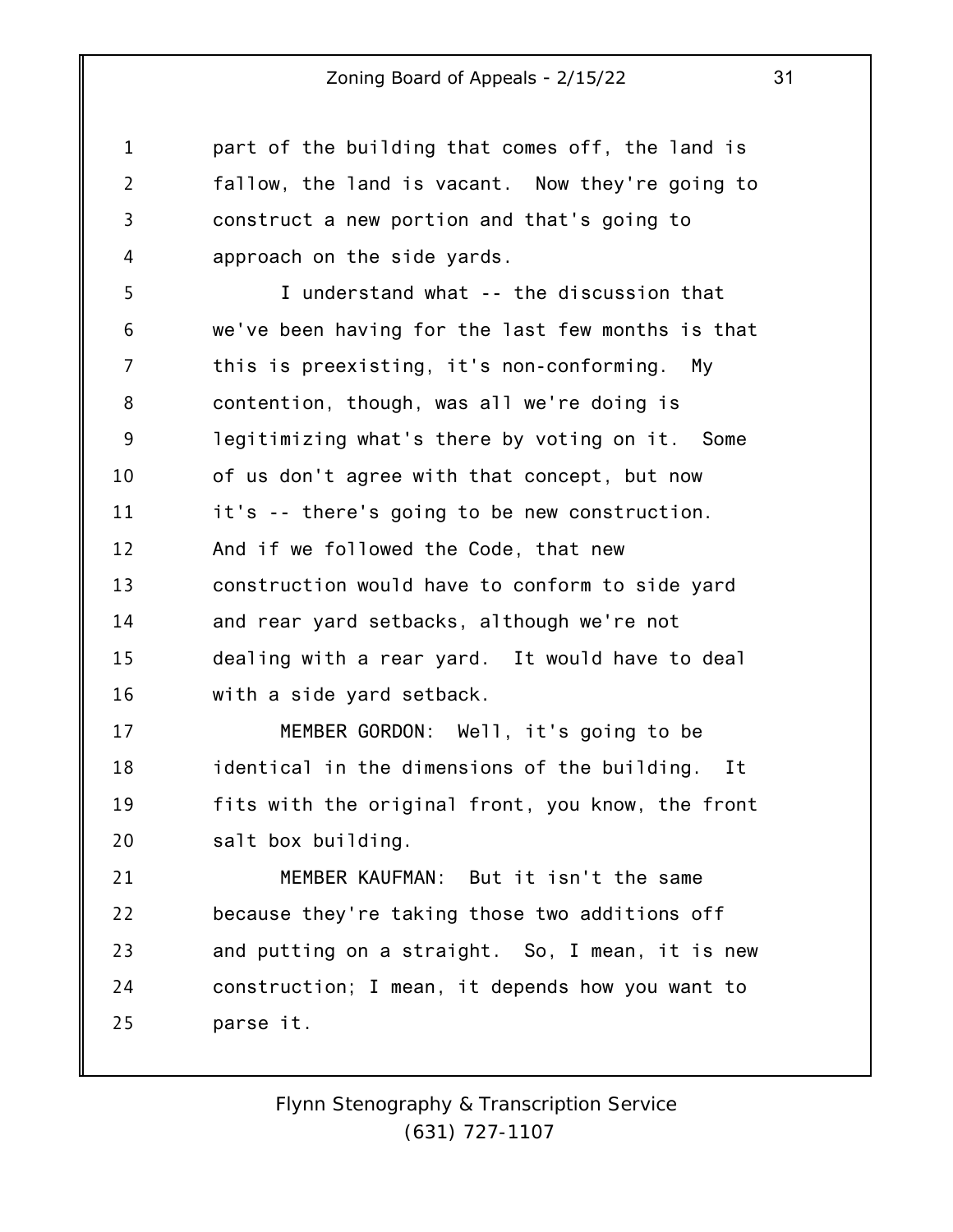1 2 3 4 5 6 MEMBER REARDON: It's a renovation. It's not new construction, new construction is new. This has an existing foundation, they're shortening it by a few feet but they're following everything that's existing; that's a definition of a renovation.

7 8 9 10 11 12 13 14 15 16 MEMBER KAUFMAN: But they're not. The back of the building is being -- those two extensions are being torn off and a new back of the building is being put up that is a different shape. In other words, it's a u-shaped now, it'll be a *(indiscernible word)* after that. So, it depends on how you want to interpret it. I'm not convinced that what I'm saying is actually the way to look at it, but it is -- I could see the Chairman's ideas on this.

17 18 19 20 21 22 23 24 25 CHAIRMAN SALADINO: I just -- I don't know -- I'm looking at our concerns with this application and previous applications that were the same and future applications that are probably going to be the same. And I don't want to sound flippant about this, but I look at it as being overly concerned about this as an elaborate solution to an almost non-existent problem. And without revealing anything here or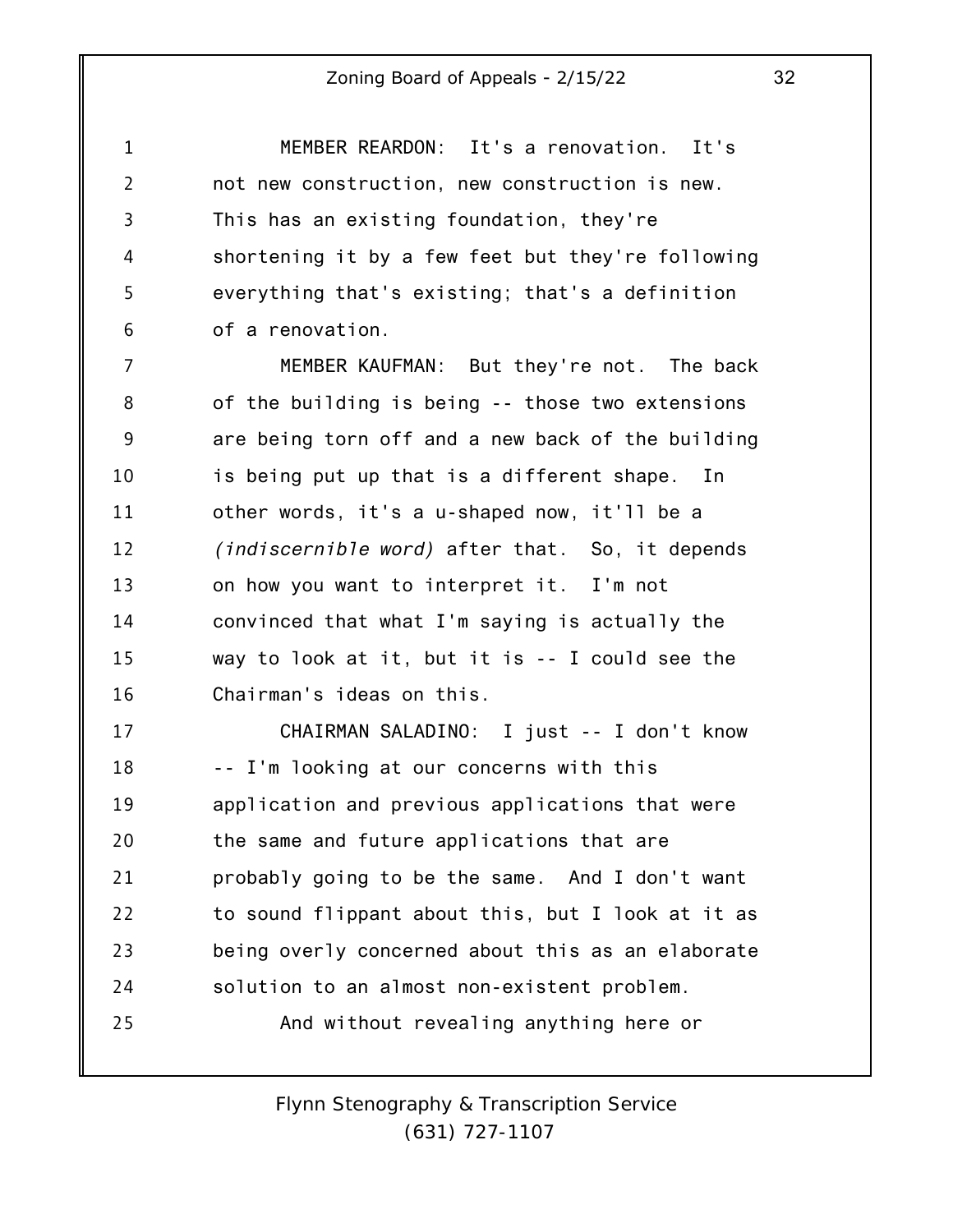| $\mathbf{1}$   | saying something out of turn, I'm pretty sure     |
|----------------|---------------------------------------------------|
| $\overline{2}$ | we're going to approve this. We always have.      |
| 3              | There's -- no one would ever suggest that we make |
| 4              | them tear the front of the house down, no one     |
| 5              | would ever suggest that they should tear a        |
| 6              | portion of the side of the house down; at least I |
| 7              | would never suggest that.                         |
| 8              | So, I think until the Building Department         |
| 9              | and the Village Attorney and the Zoning Board     |
| 10             | attorney come to some agreement on how to         |
| 11             | progress this policy, I think our opinions should |
| 12             | be expressed in our vote. If -- and I don't see   |
| 13             | the problem that $-$ I don't have enough          |
| 14             | information or maybe foresight to see a problem   |
| 15             | that can be created by us taking this odd-line    |
| 16             | stand. I'm not sure.                              |
| 17             | I understand -- I understand we want to           |
| 18             | cross the t's, dot the i's and do everything by   |
| 19             | the book. And in a perfect world, that's a great  |
| 20             | -- that's a great thing. But --                   |
| 21             | MEMBER KAUFMAN: So what exactly are you           |
| 22             | saying? (Laughter)                                |
| 23             | CHAIRMAN SALADINO: I'm saying we should           |
| 24             | vote on these variances. I'm saying we have this  |
| 25             | Notice of Disapproval in front of us, we either   |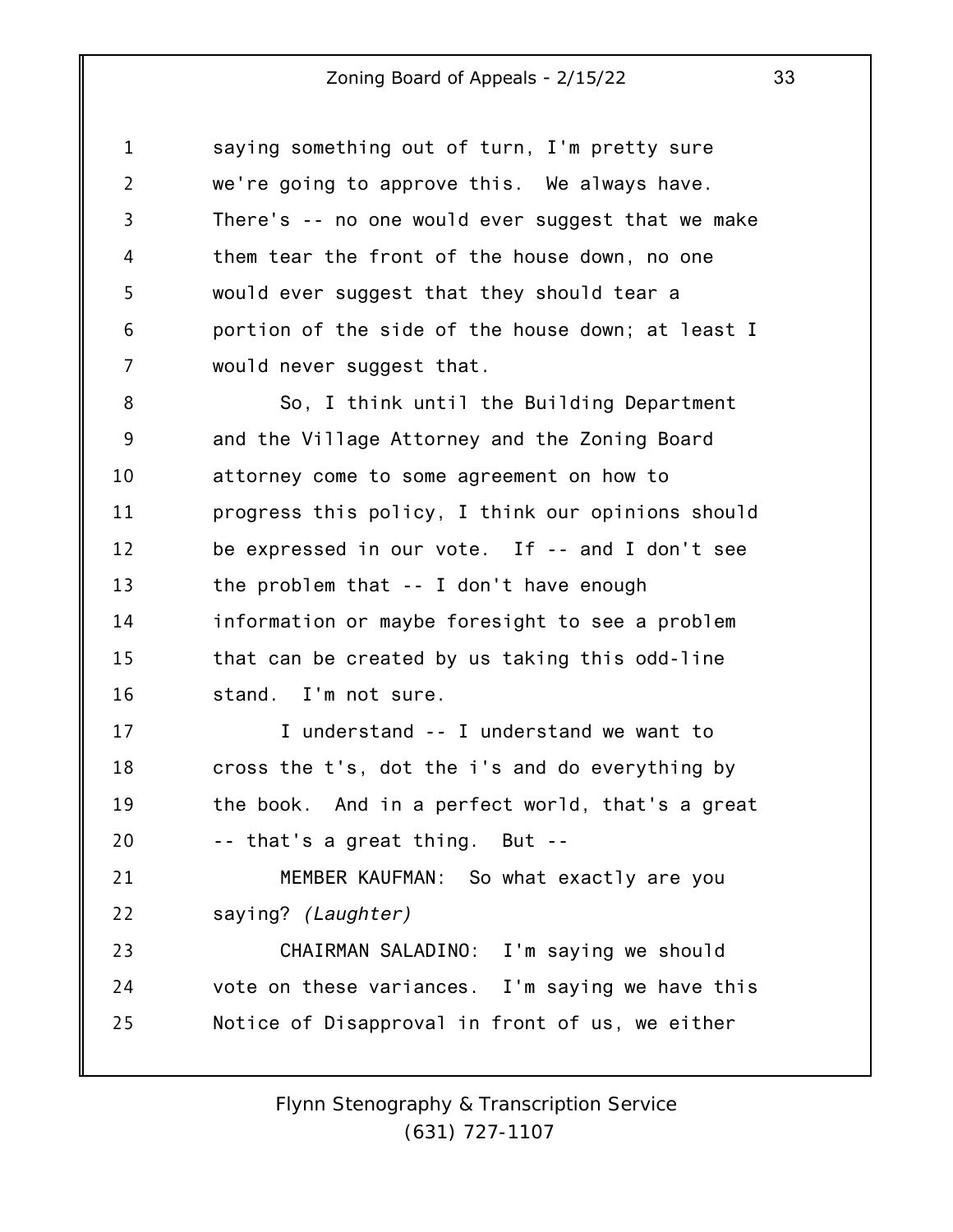1 grant them or deny them.

2 3 4 5 6 7 8 9 10 11 12 13 14 15 16 17 18 19 20 21 22 23 24 25 MEMBER KAUFMAN: Well, yeah, but I think that's obvious. But, I mean, if they're going to bring up these variances to legitimize them, then clearly they're asking us to decide whether they're -- whether they should be allowed to continue to exist or not. Otherwise why would they be brought to us? So either they should be brought to us or we should look at it and say, you know, do we want to -- if we start changing the building then you do need to fix this. Now, do these things need fixing? That's a whole other ball game. But if you're going to ask us to actually look at this stuff, then maybe we should be looking at, you know, if you want to change the building you will need to resolve this. CHAIRMAN SALADINO: Well -- MEMBER KAUFMAN: I'm saying in general, I'm not saying for this particular application. CHAIRMAN SALADINO: I think that's what I kind of said. I think -- MEMBER KAUFMAN: Yeah. No. Okay, I'm just making sure, because otherwise we're just rubber stamping stuff and what's the point of doing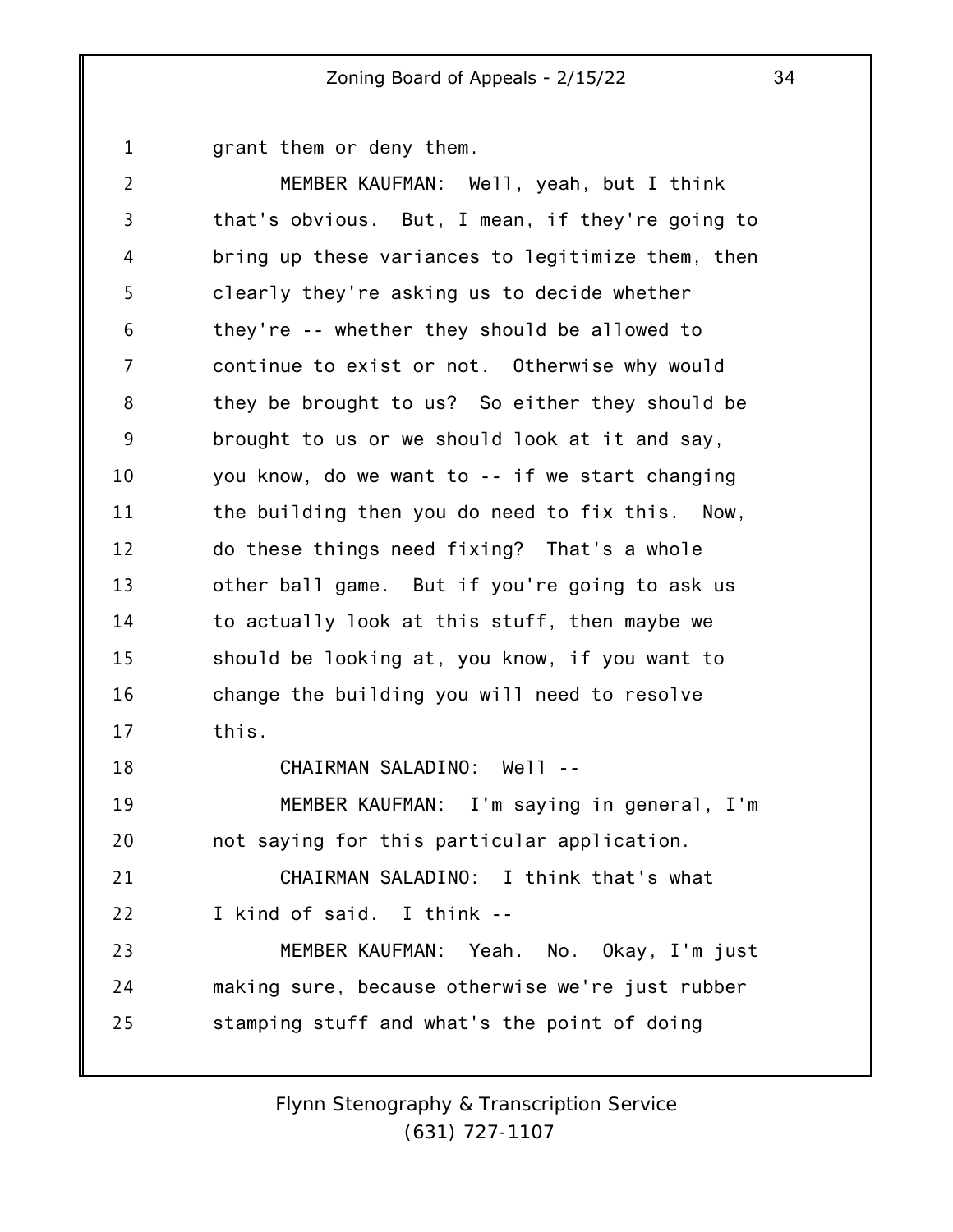| 1              | this? We're saying Yes, this is fine the way it   |
|----------------|---------------------------------------------------|
| $\overline{2}$ | is because it's old, then they should just be     |
| 3              | they're old and that's the way they are, not that |
| 4              | the Zoning Board needs to say, Yes, it's fine     |
| 5              | now.                                              |
| 6              | CHAIRMAN SALADINO: Again, how it gets in          |
| 7              | front of the Zoning Board is -- I'm not sure how  |
| 8              | -- I'm not sure -- I'm not sure what the Zoning   |
| 9              | Board's option is to say No, we're not going to   |
| 10             | address this Notice of Disapproval.               |
| 11             | COUNSEL CONNOLLY: Right.                          |
| 12             | CHAIRMAN SALADINO: I don't know if we have        |
| 13             | that option to say no, we're not --               |
| 14             | MEMBER KAUFMAN: I'm not saying you should.        |
| 15             | I'm simply saying --                              |
| 16             | CHAIRMAN SALADINO: Well, that was Diana's         |
| 17             | suggestion, that these variances, you know,       |
| 18             | shouldn't be considered because they're           |
| 19             | pre-existing, they're non-conforming and they     |
| 20             | shouldn't be considered. I don't know if we have  |
| 21             | that option to not consider them.                 |
| 22             | COUNSEL CONNOLLY: Right. The Zoning Board         |
| 23             | has to consider the application before them.      |
| 24             | What might be helpful is if in the future if an   |
| 25             | applicant who has these nonconforming and         |
|                |                                                   |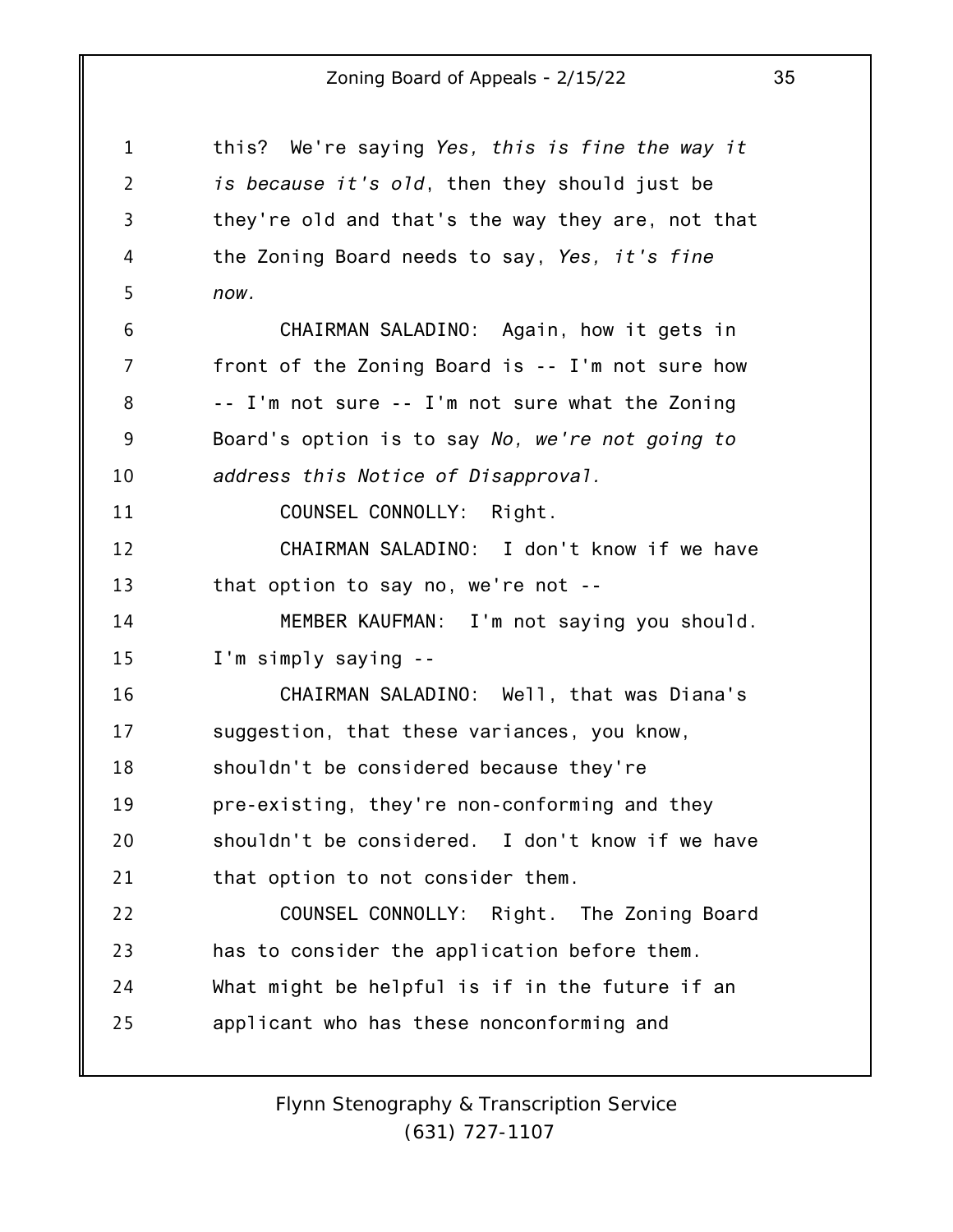| $\mathbf{1}$   | preexisting, instead of asking for a variance,    |
|----------------|---------------------------------------------------|
| $\overline{2}$ | asks -- comes to the Board for an interpretation  |
| $\overline{3}$ | and then the Board can rule on whether or not     |
| 4              | these preexisting non-conformings actually        |
| 5              | require variances and that would be precedent for |
| 6              | the future.                                       |
| $\overline{7}$ | CHAIRMAN SALADINO: Or, or the Building            |
| 8              | Department decides --                             |
| 9              | MEMBER GORDON: Isn't that the Building            |
| 10             | Department's job?                                 |
| 11             | COUNSEL CONNOLLY: Well, the Building              |
| 12             | Department --                                     |
| 13             | MEMBER GORDON: Writes them.                       |
| 14             | CHAIRMAN SALADINO: -- writes the                  |
| 15             | disapproval letter and if the applicant doesn't   |
| 16             | agree with that, then it's the Zoning Board's     |
| 17             | jurisdiction to rule on that. Or, I mean, it      |
| 18             | could be brought up at the Village Trustees, too. |
| 19             | CHAIRMAN SALADINO: As a -- (laughter).            |
| 20             | COUNSEL CONNOLLY: If they wanted to change        |
| 21             | policy.                                           |
| 22             | CHAIRMAN SALADINO: (Laughter). I -- I             |
| 23             | think until -- until someone decides              |
| 24             | definitively, you know, what comes in front of    |
| 25             | us, we just -- we can talk about it, we can       |
|                |                                                   |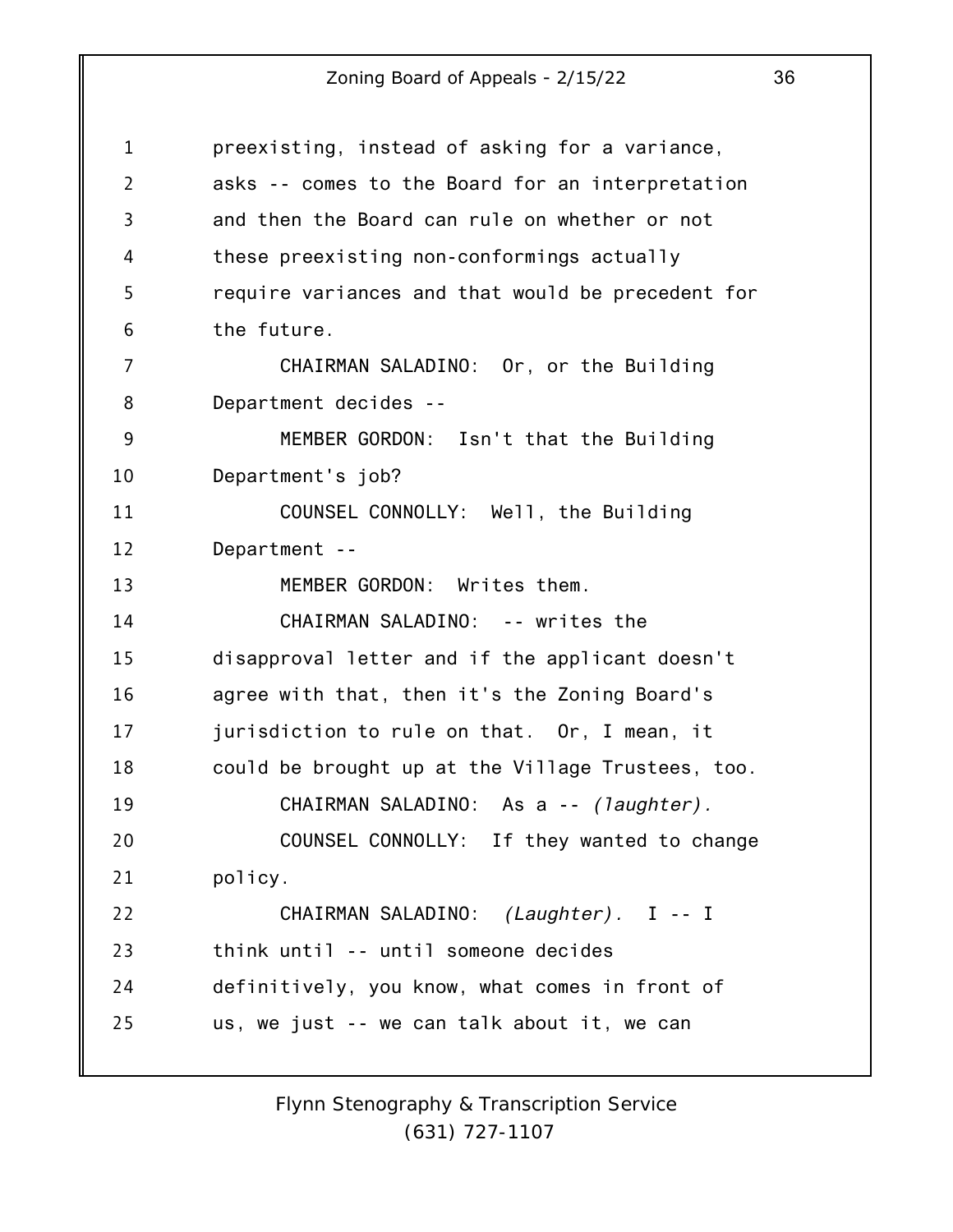1 2 3 4 5 6 7 8 9 10 11 12 13 14 15 16 17 18 19 20 21 22 23 24 25 Zoning Board of Appeals - 2/15/22 37 question it, but we can't ignore it, you know. MEMBER GORDON: Right. Okay. So, are we going to vote on this? CHAIRMAN SALADINO: Are we done talking about it? MEMBER KAUFMAN: I already used more words than I meant to, so. CHAIRMAN SALADINO: *(Laughter)* If we're done talking about it -- MEMBER REARDON: You both bring up good points. CHAIRMAN SALADINO: -- then we'll do a little administrative stuff here. I'm going to make a motion that -- MEMBER GORDON: Did you do SEQRA? CHAIRMAN SALADINO: I'm going to make a motion that the Zoning Board declares itself Lead Agency for the purposes of SEQRA. So moved. MEMBER GORDON: Sorry. MEMBER REARDON: Seconded. CHAIRMAN SALADINO: All in favor? MEMBER GORDON: Aye. MEMBER REARDON: Aye. MEMBER KAUFMAN: Aye. CHAIRMAN SALADINO: And I'll vote aye.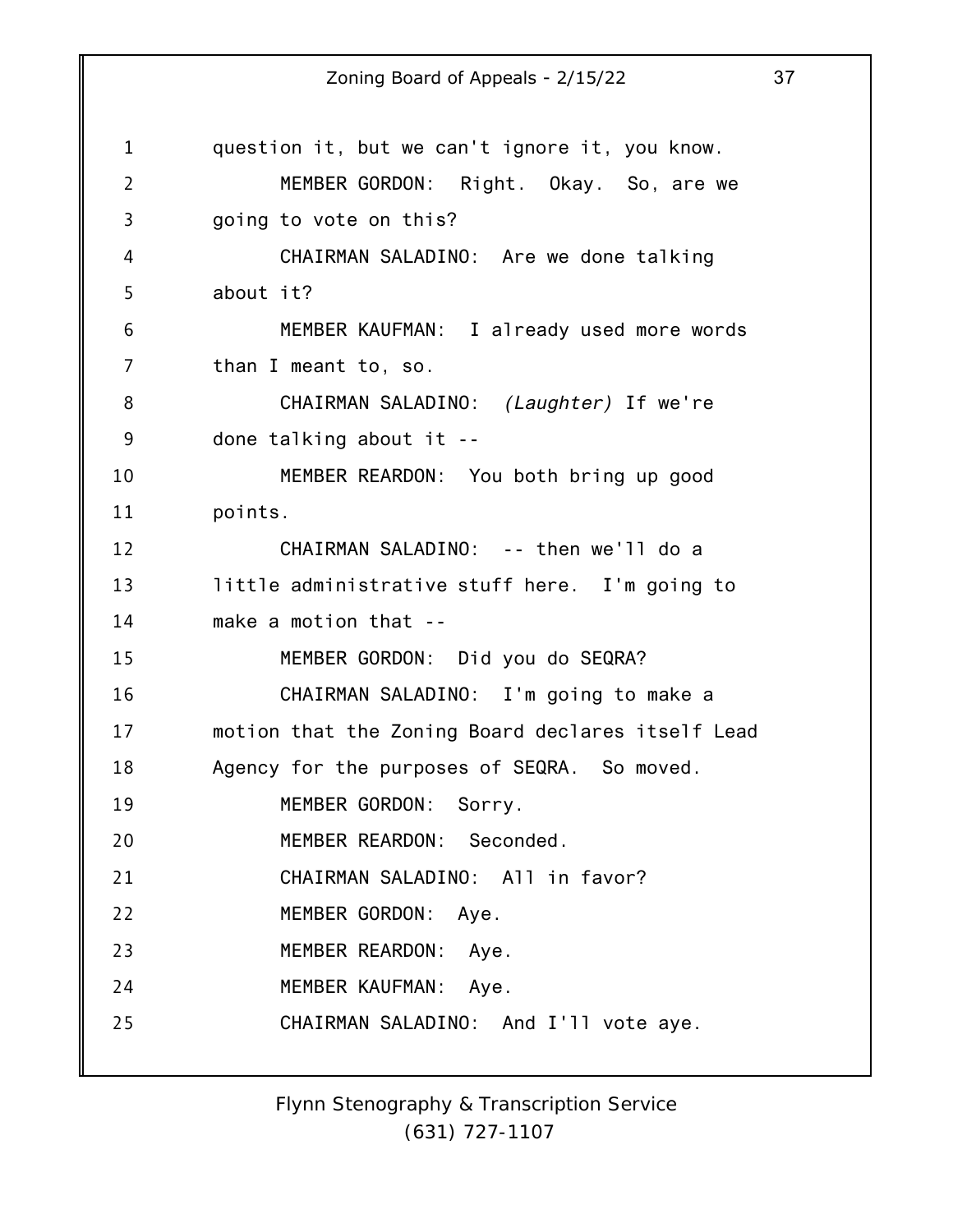1 2 3 4 5 6 7 8 9 10 11 12 13 14 15 16 17 18 19 20 21 22 23 24 25 Zoning Board of Appeals - 2/15/22 38 And I'm going to make a motion that this is a Type II Action. So moved MEMBER KAUFMAN: Second. CHAIRMAN SALADINO: All in favor? MEMBER GORDON: Aye. MEMBER REARDON: Aye. CHAIRMAN SALADINO: And I'll vote aye. All right, we'll go through these -- we'll go through these -- we're going to take the architect at his word that they're going to move the shed so we're not going to -- do we have to deny that for them to move, or we just take him for his word that they're going to -- it's a tiny shed and it's vinyl. COUNSEL CONNOLLY: Right, right. Are you withdrawing that request for that variance for the shed? MR. SIDOR: Actually, that was not me. The Building Department brought that one up and put it on the variance list, but we will remove it. It's a vinyl shed, it's I'm assuming concrete block and I know our client has no problem bringing it to the appropriate setback which is five feet for a rear yard. CHAIRMAN SALADINO: Well, it would work for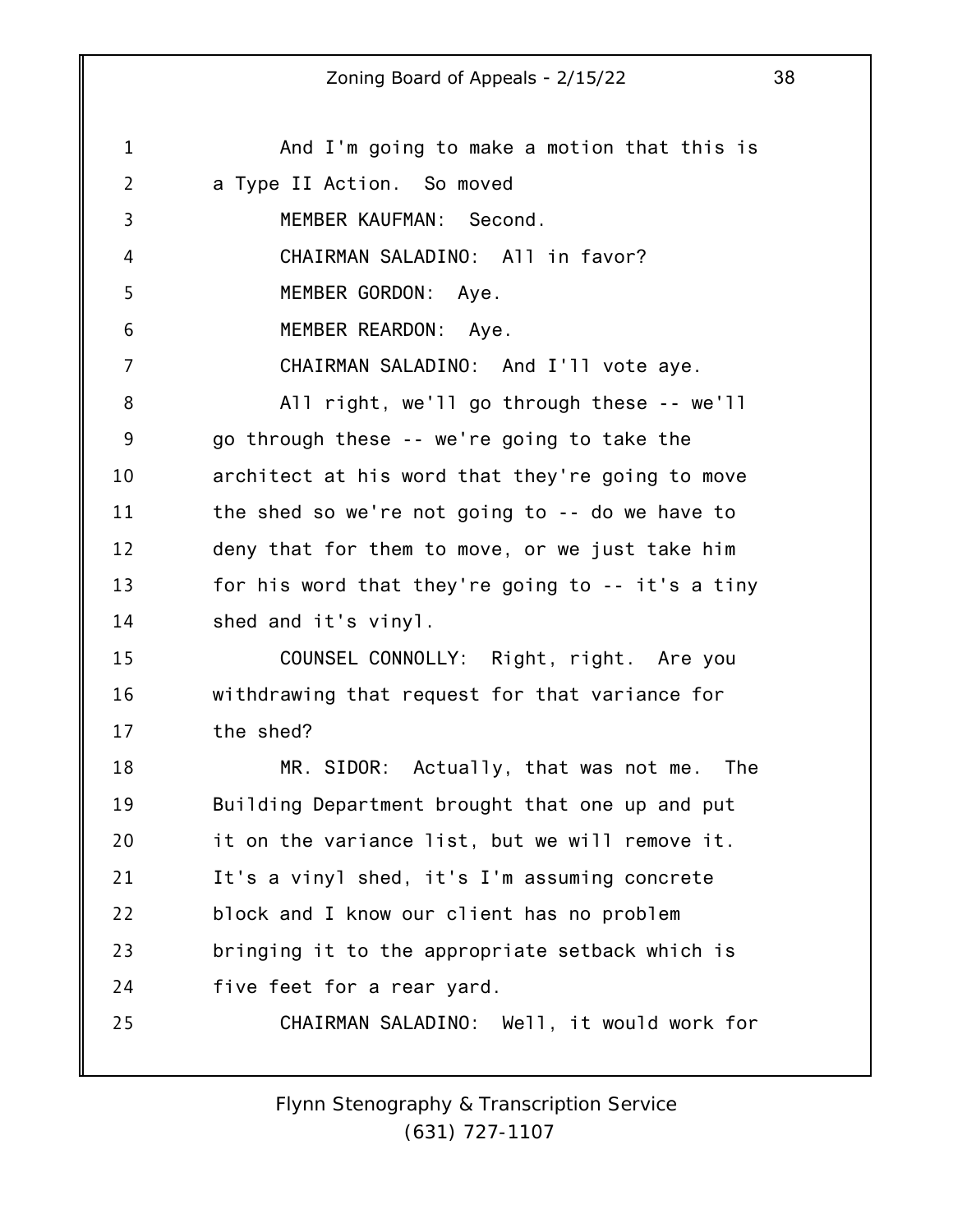| 1              | us that you moved it, this way we don't           |
|----------------|---------------------------------------------------|
| $\overline{2}$ | legitimize a shed that's less than five feet from |
| $\overline{3}$ | the property line. We care about the neighbors,   |
| 4              | the guy behind you, maybe the guy next to you.    |
| 5              | MEMBER KAUFMAN: Would it be appropriate to        |
| 6              | deny that variance and then they would have to    |
| 7              | rectify the situation?                            |
| 8              | MR. SIDOR: Yes.                                   |
| 9              | CHAIRMAN SALADINO: Or they could --               |
| 10             | MEMBER GORDON: Withdraw that part of the          |
| 11             | application.                                      |
| 12             | COUNSEL CONNOLLY: I think he's on the             |
| 13             | record stating that he's going to move the shed,  |
| 14             | so I don't think you really need to deny it.      |
| 15             | MEMBER KAUFMAN:<br>Okay.                          |
| 16             | CHAIRMAN SALADINO: All right, we did              |
| 17             | SEQRA. We'll go through these questions and       |
| 18             | then -- these five questions as a balancing test. |
| 19             | Question No. 1 is whether an undesirable          |
| 20             | change will be produced in the character of the   |
| 21             | neighborhood or a detriment to nearby properties  |
| 22             | will be created by the granting of this area      |
| 23             | variance.<br>Jack?                                |
| 24             | MEMBER REARDON:<br>No.                            |
| 25             | CHAIRMAN SALADINO:<br>Dinnie?                     |
|                |                                                   |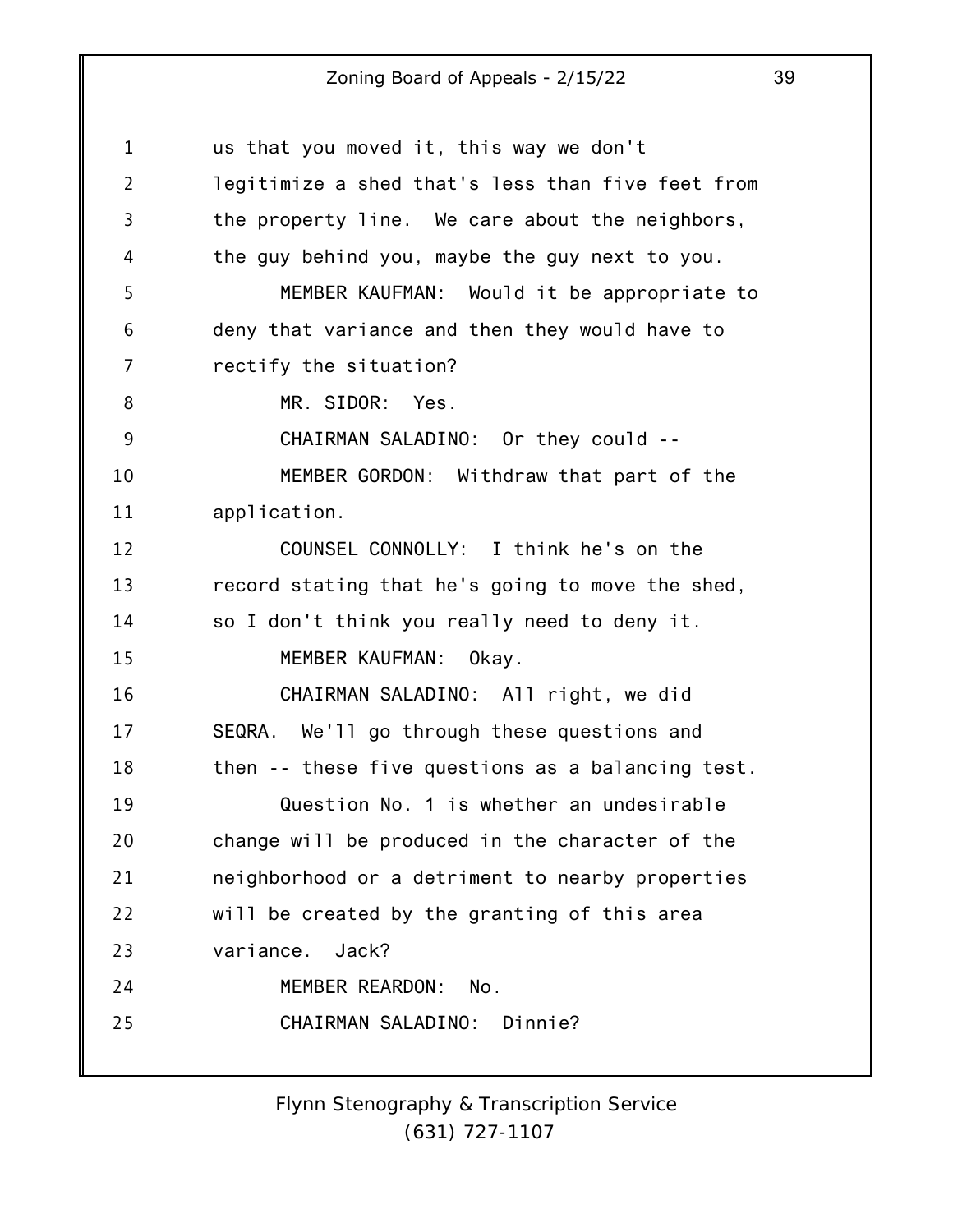1 2 3 4 5 6 7 8 9 10 11 12 13 14 15 16 17 18 19 20 21 22 23 24 25 Zoning Board of Appeals - 2/15/22 40 MEMBER GORDON: No. CHAIRMAN SALADINO: Seth? MEMBER KAUFMAN: No. CHAIRMAN SALADINO: And I'll vote no. Whether the benefits sought by the applicant can be achieved by some method feasible for the applicant to pursue other than an area variance. Jack? MEMBER REARDON: No. CHAIRMAN SALADINO: Diana? MEMBER GORDON: No. CHAIRMAN SALADINO: Seth? MEMBER KAUFMAN: No. CHAIRMAN SALADINO: And I'll vote no. Whether requested area variance is substantial. Jack? MEMBER REARDON: No. CHAIRMAN SALADINO: Dinnie? MEMBER GORDON: No. CHAIRMAN SALADINO: Seth? MEMBER KAUFMAN: No. CHAIRMAN SALADINO: And -- actually it'll reduce and I'll vote no also. Whether proposed variance will have an adverse effect or impact on the physical or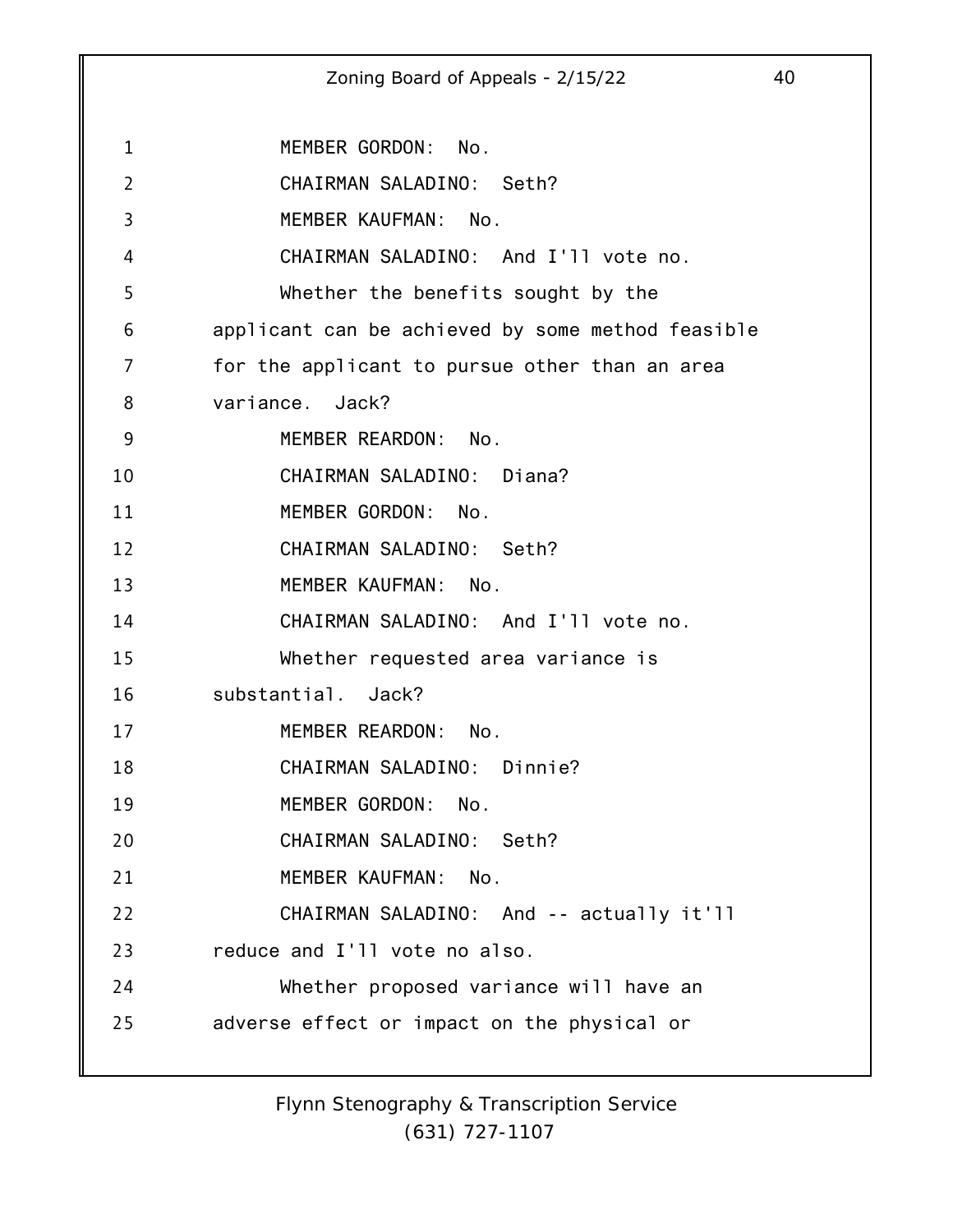1 2 3 4 5 6 7 8 9 10 11 12 13 14 15 16 17 18 19 20 21 22 23 24 25 environmental conditions in the neighborhood or district. Jack? MEMBER REARDON: No. CHAIRMAN SALADINO: Dinnie? MEMBER GORDON: No. CHAIRMAN SALADINO: Seth? MEMBER KAUFMAN: No. CHAIRMAN SALADINO: And I'll vote no. Whether the alleged difficulty was self-created which consideration shall be relevant to the decision of the Board of Appeals but shall not necessarily preclude the granting of an area variance. Jack? MEMBER REARDON: Yes. CHAIRMAN SALADINO: Dinnie? MEMBER GORDON: No, because -- well, no. CHAIRMAN SALADINO: You can explain. MEMBER GORDON: No because -- because -- CHAIRMAN SALADINO: Never mind, you can't explain *(laughter).* MEMBER KAUFMAN: Yes, and that was since 1838, so it's actually let's say about a hundred, whatever, seventy years old, it's self-created. MEMBER GORDON: Right. MEMBER KAUFMAN: No.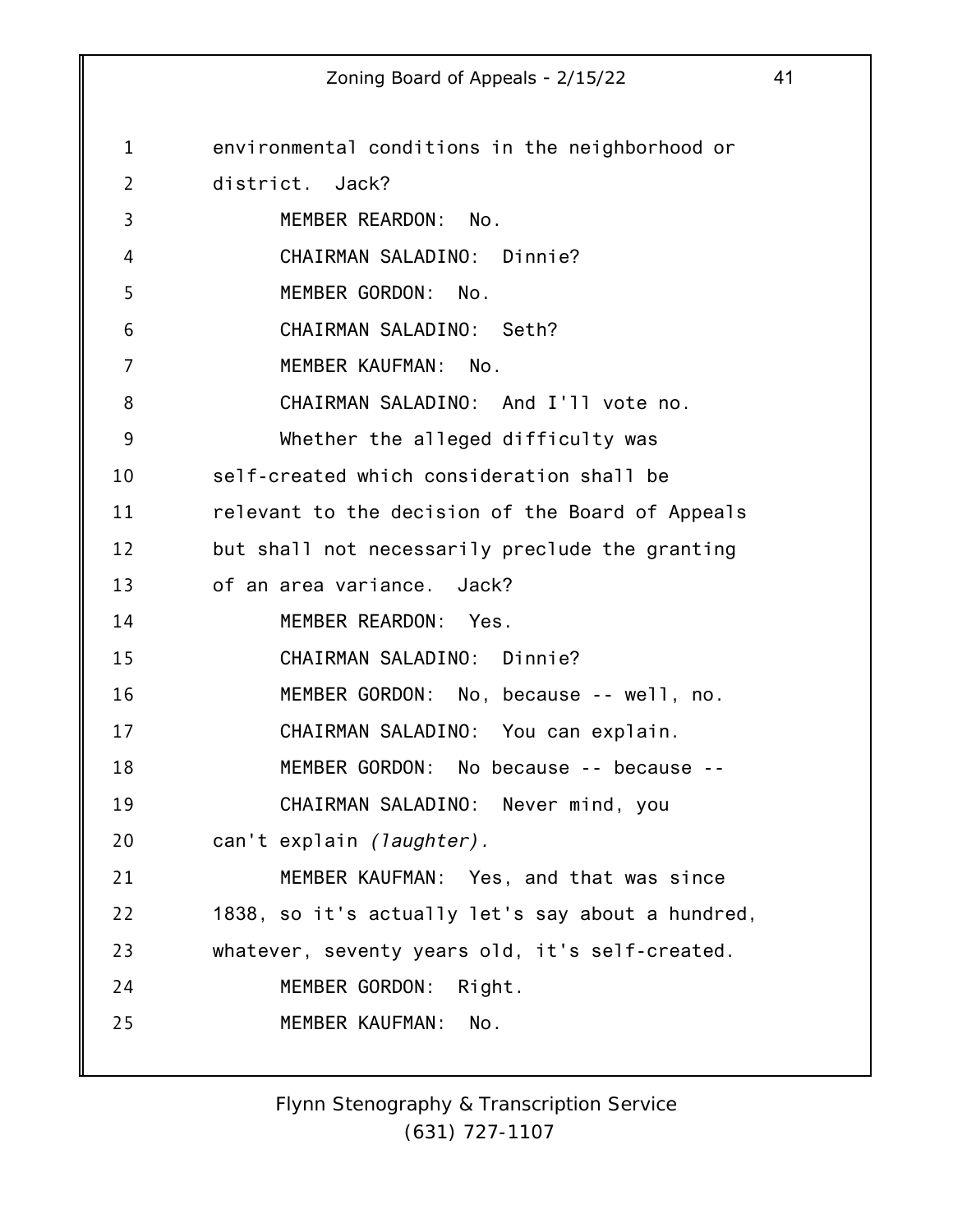|                | 42<br>Zoning Board of Appeals - 2/15/22           |
|----------------|---------------------------------------------------|
|                |                                                   |
| $\mathbf{1}$   | CHAIRMAN SALADINO: I'm going to vote no           |
| $\overline{2}$ | also.                                             |
| 3              | I'm going to make a motion that we grant          |
| 4              | these two area variances. So moved. Jack? Oh,     |
| 5              | wait, wait, let me get a second.                  |
| 6              | MEMBER GORDON: Second.                            |
| 7              | CHAIRMAN SALADINO: Jack?                          |
| 8              | MEMBER REARDON: I second and agree.               |
| 9              | CHAIRMAN SALADINO: Dinnie?                        |
| 10             | MEMBER GORDON: Yes.                               |
| 11             | CHAIRMAN SALADINO: Seth?                          |
| 12             | MEMBER KAUFMAN: Yes.                              |
| 13             | CHAIRMAN SALADINO: And I'll vote yes.             |
| 14             | That's it; easy peasy.                            |
| 15             | Item number -- I'm not sure of the number         |
| 16             | any more. Item No. 6 is any other Zoning Board    |
| 17             | of Appeals business that might properly come      |
| 18             | before this Board.                                |
| 19             | (No Response)                                     |
| 20             | Anybody? No. Maybe, should we -- should           |
| 21             | we make -- I have one thing for the Building      |
| 22             | Department, and the Village Administrator brought |
| 23             | it up last month, that why do we accept minutes   |
| 24             | and then in a separate resolution approve         |
| 25             | minutes, and I didn't have an answer. I don't     |
|                |                                                   |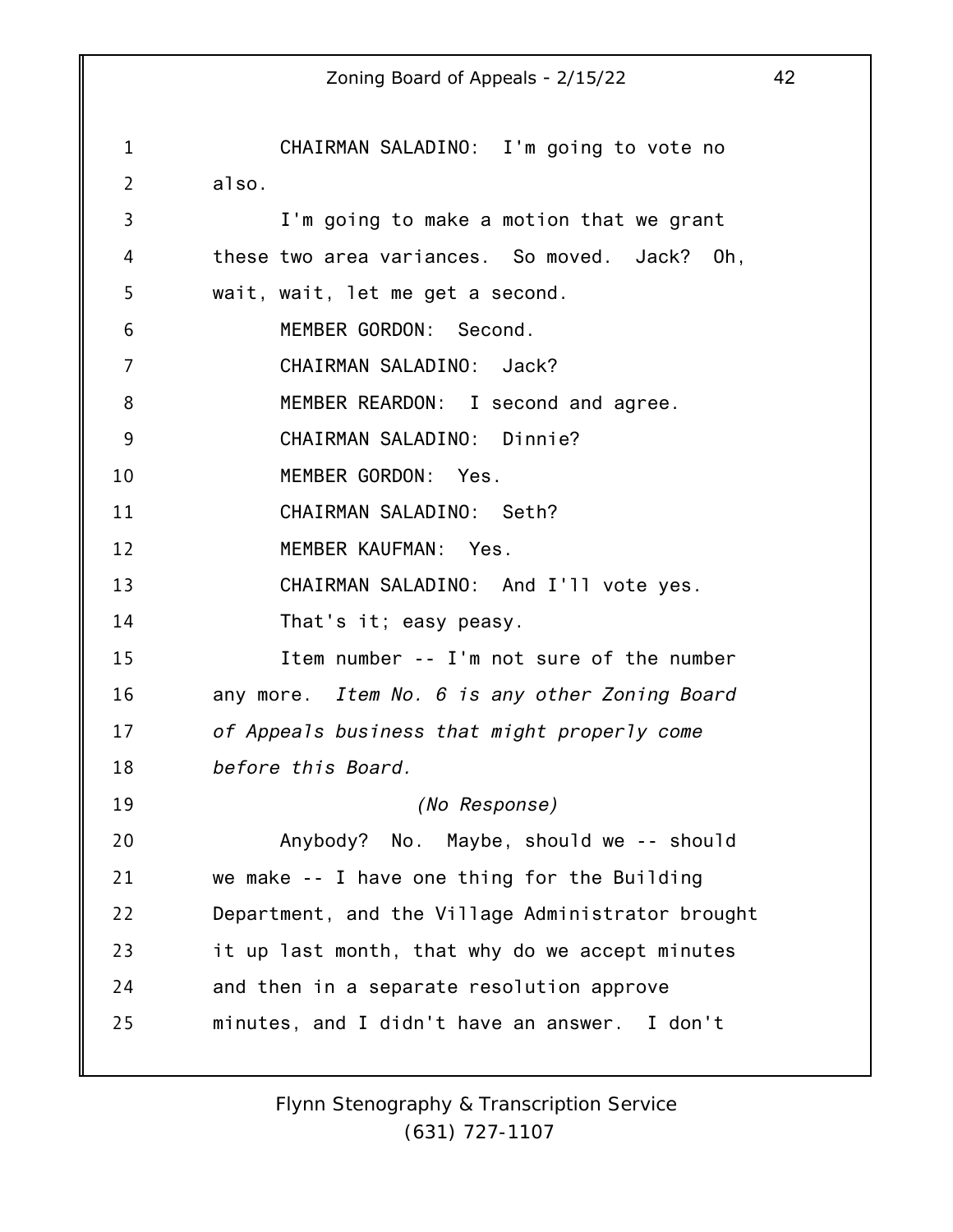1 2 3 4 5 6 7 8 9 10 11 12 13 14 15 16 17 18 19 20 21 22 23 24 25 really know why we do that, so I'm going to defer to the attorney. Is there any reason we do that? COUNSEL CONNOLLY: No. *(\*Laughter\*)* CHAIRMAN SALADINO: Okay. So would we all be comfortable in just eliminating that practice? MEMBER GORDON: Combining them. CHAIRMAN SALADINO: Combining, accept and approve like every other. MS. AURICHIO: That's what I did for this meeting. CHAIRMAN SALADINO: I'm sorry? MS. AURICHIO: That's what I did here. CHAIRMAN SALADINO: I see that, but we're going to make it official. MS. AURICHIO: Okay. CHAIRMAN SALADINO: We're going to make it official. MS. AURICHIO: All right. CHAIRMAN SALADINO: This way -- and just as an explanation to the public in the back there and stuff, we kind of inherited that, you know, so we just went with what we had. MEMBER KAUFMAN: I can't believe they all walked out, this is the best part.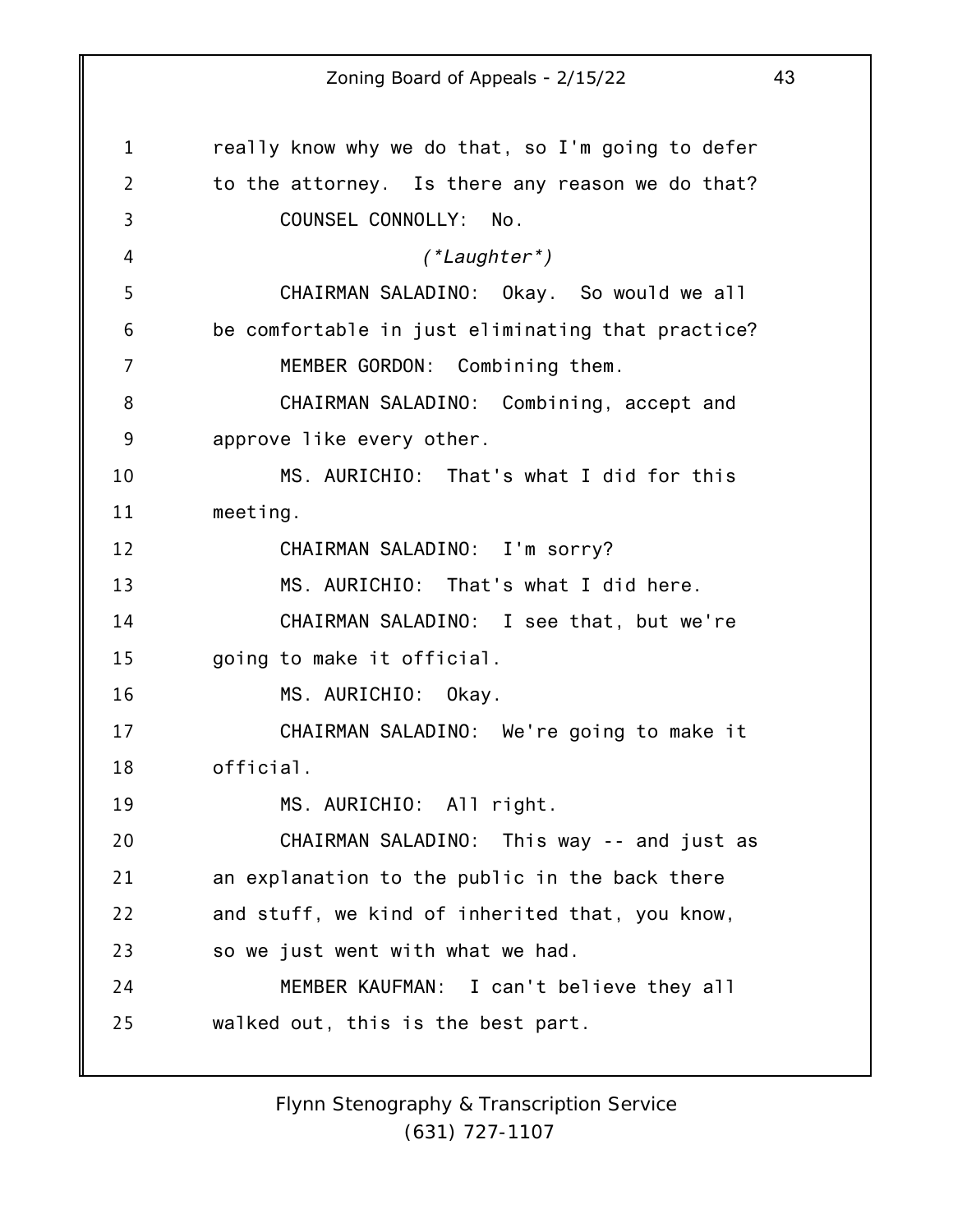1 2 3 4 5 6 7 8 9 10 11 12 13 14 15 16 17 18 19 20 21 22 23 24 25 Zoning Board of Appeals - 2/15/22 44 CHAIRMAN SALADINO: What? MEMBER KAUFMAN: This is the best part of the meeting. CHAIRMAN SALADINO: *(Laughter)* And -- ADMINISTRATOR PALLAS: I just want to say, Mr. Chairman, it's a bold move. *(\*Laughter\*)* CHAIRMAN SALADINO: I have to be honest with you, I never gave it a thought. I just thought that was the way it was and so shall it be and so shall it be forever. I don't know. And are we going to make any suggestions to the -- do we have any suggestions for the Building Department about our concerns about -- MEMBER KAUFMAN: I was just saying, you know, what is the -- is the point for us to actually review these things and determine if allowing -- you know, using this as a trigger, the fact that they're changing the building to review if these things are actually detrimental, or are we just supposed to rubber stamp them? I mean, that's not the implications of them, or what's the implication of putting these in there? ADMINISTRATOR PALLAS: Generally, it's to -- as the Chairman said, to legitimize the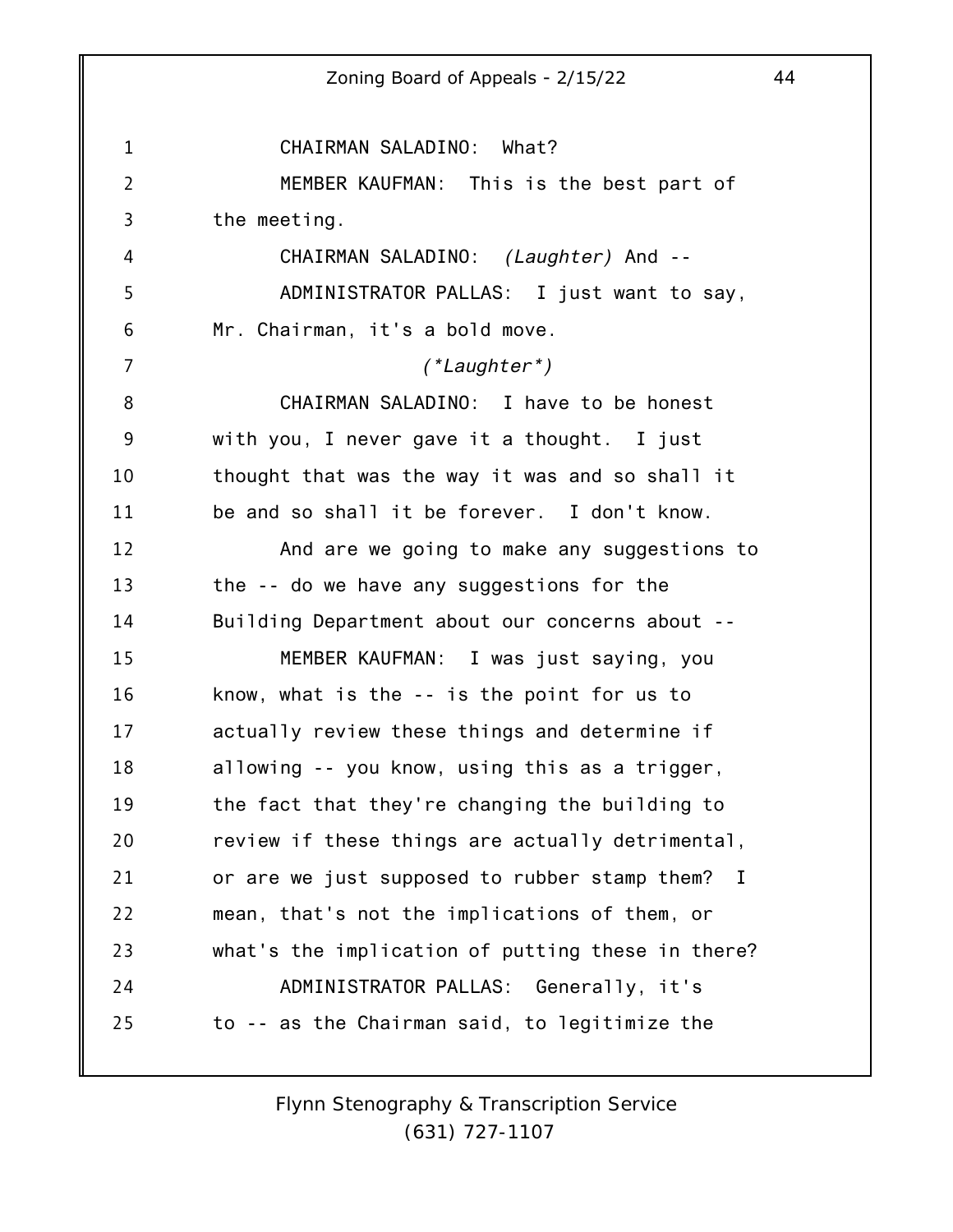1 2 3 4 5 6 7 8 9 condition that it's in. For example, if this -- I'm going to use this application as an example for two different reasons. If ten years from now none of us are in the same role we're in now and they want to make another change, someone would look at this and say, *Yeah, but they never got disapproved in the first place.* Now we're rolling the clock back to -- to that, so that's one of the issues.

10 11 12 13 14 15 16 But using, again, as a very specific example, the idea that a part of this building was removed, then that space that was there, it doesn't exist as part of the structure any longer. So now you're adding on to a structure, you are increasing the degree of non-conformity in this particular case.

17 18 19 20 21 22 23 24 25 MEMBER KAUFMAN: So then it follows that we should actually, you know, assess these things. You don't have to, just because they're preexisting, say yes if in the course of changing that building we feel like it's going to exacerbate the problem by increasing the degree of non-conformance. ADMINISTRATOR PALLAS: I'm not going to speak for how you look at it. I'm just telling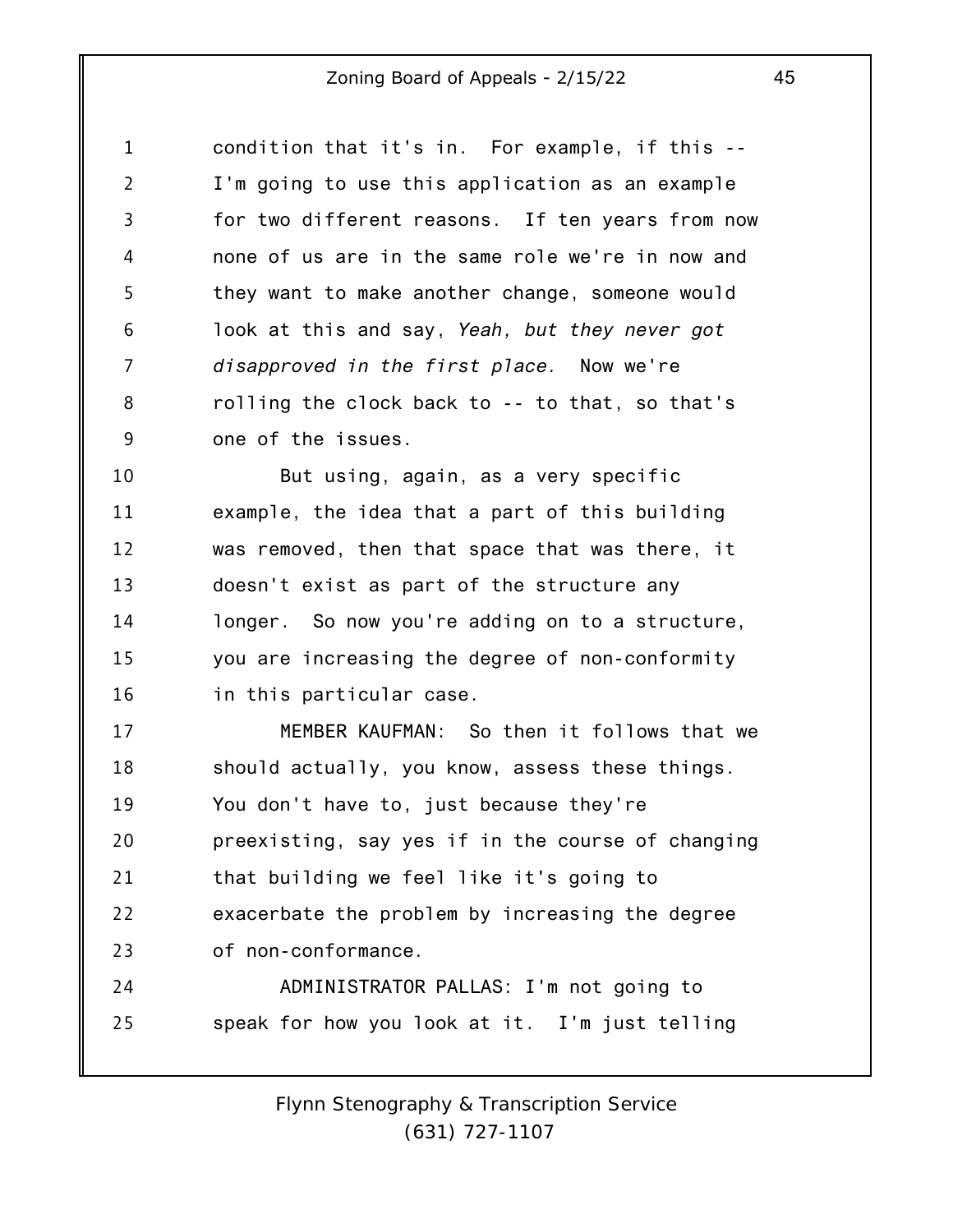| $\mathbf 1$    | $you - -$                                         |
|----------------|---------------------------------------------------|
| $\overline{2}$ | MEMBER KAUFMAN: I'm saying to Jack --             |
| 3              | ADMINISTRATOR PALLAS: <i>(Inaudible)</i> .        |
| 4              | MEMBER KAUFMAN: Yeah, but that -- so              |
| 5              | again, then that makes sense to bring these       |
| 6              | things up and that's the reason why we're looking |
| 7              | at it.                                            |
| 8              | MEMBER REARDON: That's on a -- you know,          |
| 9              | and if that's on a line where construction is     |
| 10             | going on, but if work is going on in the back of  |
| 11             | the house and we're approving variances for the   |
| 12             | front stoop which isn't touched and it's not part |
| 13             | of the project, that's --                         |
| 14             | MEMBER KAUFMAN: But that's -- to me that's        |
| 15             | the answer, though, which is like, Yeah, we are   |
| 16             | supposed to actually look at these, and even      |
| 17             | through most of the time they're fine, it's not   |
| 18             | always going to be the case. So then I think, to  |
| 19             | me at least, it's fine to do, keep on doing what  |
| 20             | you're doing.                                     |
| 21             | CHAIRMAN SALADINO: I always kind of look          |
| 22             | at with the front yard it was always -- it was    |
| 23             | always a quandary. But with a side yard,          |
| 24             | especially with -- I mean, it would be -- it's    |
| 25             | the seeable that a different applicant, not this  |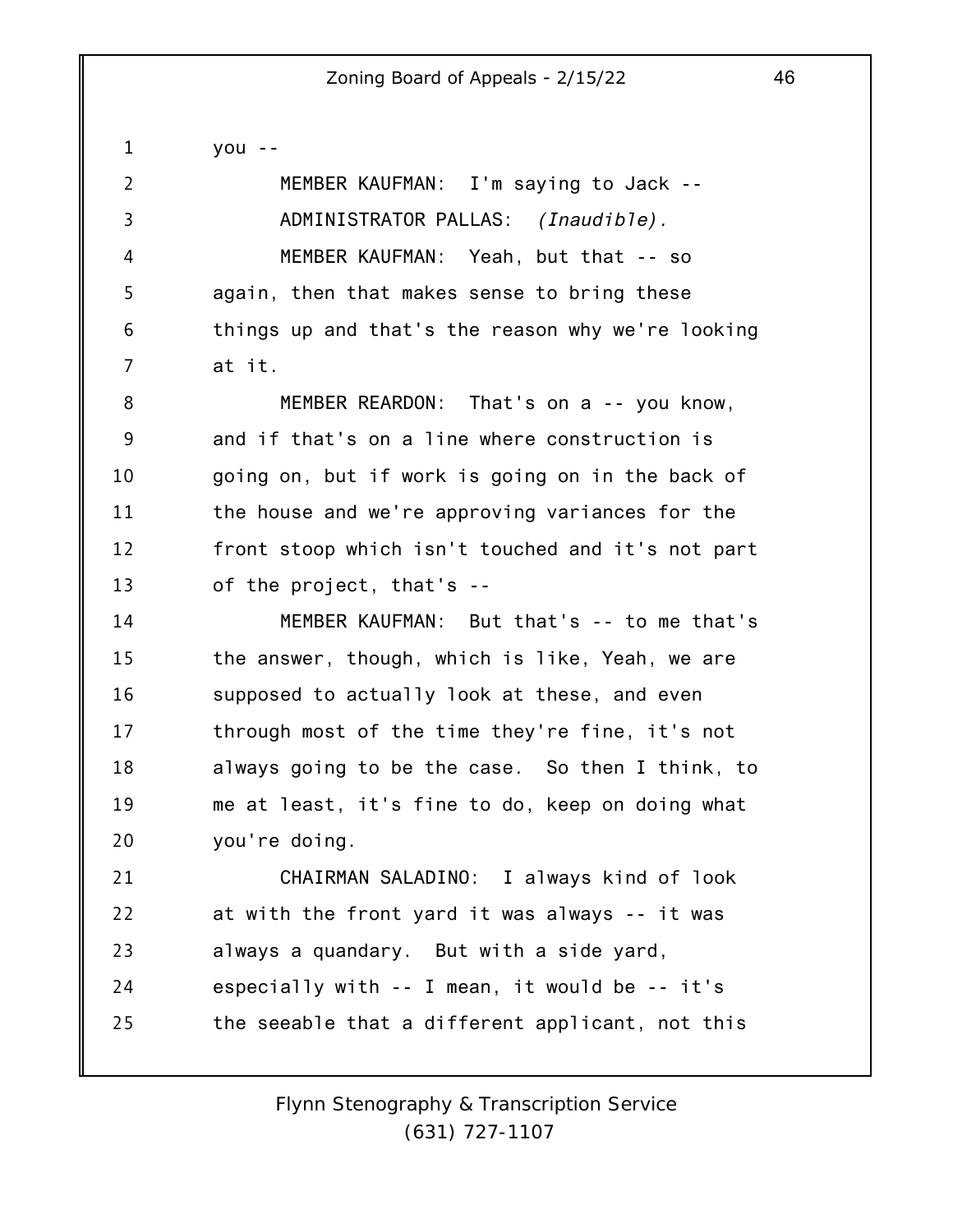1 2 3 4 5 6 application, but an application like this on a different piece of property chose to just remove the wings in the back, and then a new owner would buy this house and decide, *Well, I want to add on to this;* he would have to comply, he would have to come and ask.

7 8 9 10 11 12 13 So I don't see the difference between that scenario and the scenario we just addressed. I think if it's new construction or a new addition, they're increasing the non-conformity by tearing down the old portion, so now it's that is not there anymore, and creating a new portion. So that increases the non-conformity.

14 15 16 17 MEMBER GORDON: How does it increase the non-conformity? It's the same number of feet and the purpose of the setback is to regulate the feet, so I don't really see how it's --

18 19 MEMBER KAUFMAN: Because it depends on the project and I know keeping that length the same.

20 21 22 MEMBER GORDON: Well, then we would -- MEMBER KAUFMAN: Exactly, but that's the point.

23 24 25 MEMBER GORDON: Then if there were -- for instance, we've had a couple of recent ones where there was an old pre-existing non-conforming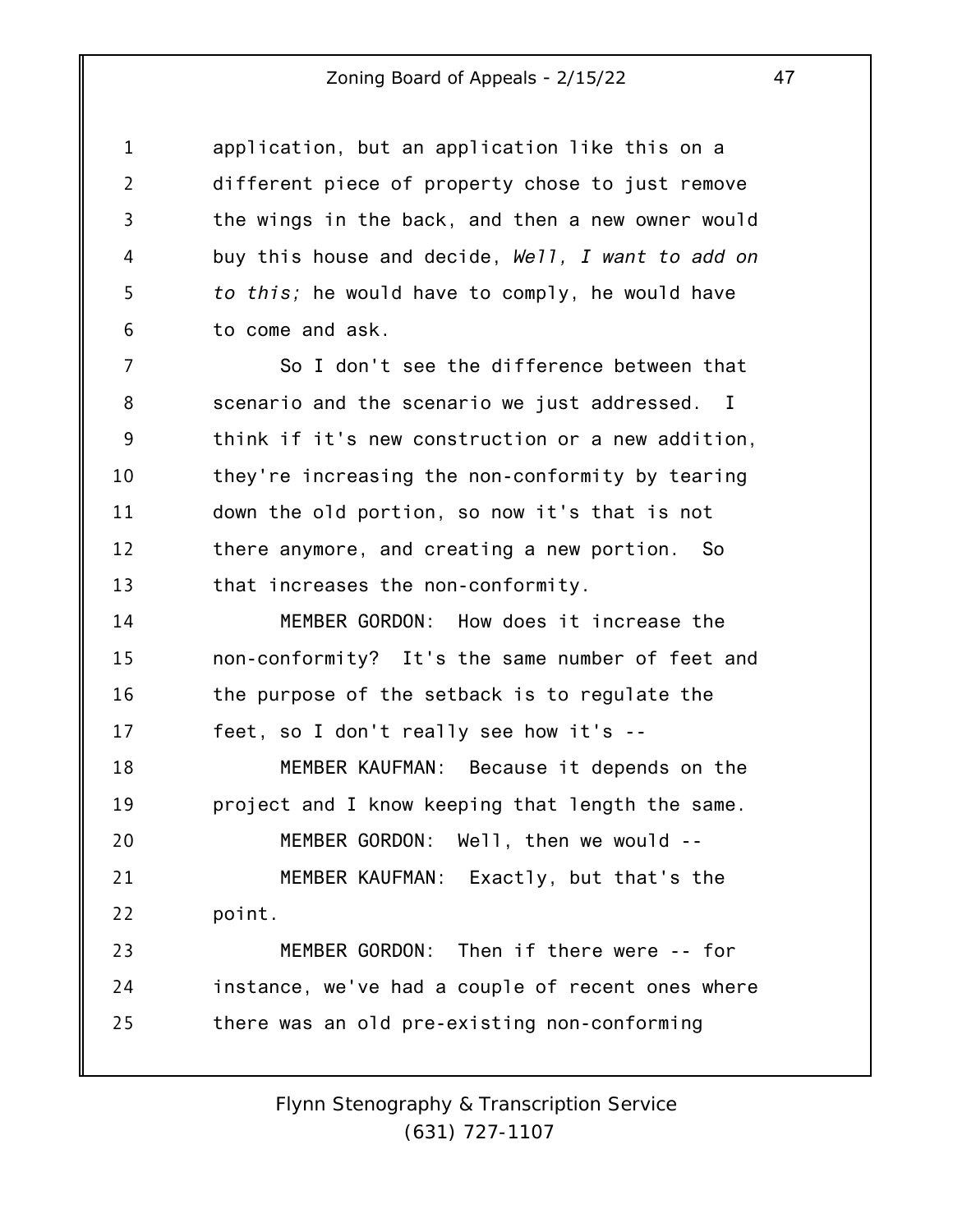1 2 3 4 5 6 7 8 9 10 11 12 13 14 15 16 17 18 19 20 21 22 23 24 25 Zoning Board of Appeals - 2/15/22 48 setback on the side, but the applicant was going to put a little bump out, you know, for a nice little window. MEMBER KAUFMAN: Yeah, I remember. MEMBER GORDON: And that's different, that does change. MEMBER KAUFMAN: But I think -- CHAIRMAN SALADINO: Well, let me ask -- I'm sorry, Seth. MEMBER KAUFMAN: Go ahead. CHAIRMAN SALADINO: Let me ask you. Suppose -- and you hate to deal with hypotheticals, but they come up and it happens. Suppose this applicant -- well, this is closed this case, so we could say an applicant like this decided just to remove that portion of the house, those two wings in the back, just remove it. And a new owner decided in the future, *Well, I want to put an addition on the back of the house.* I don't see why he wouldn't have to conform, why he wouldn't have have to come to the Zoning Board to -- you know, even though the old portion -- MEMBER GORDON: Yeah, it doesn't exist anymore, yeah. MEMBER KAUFMAN: But the question --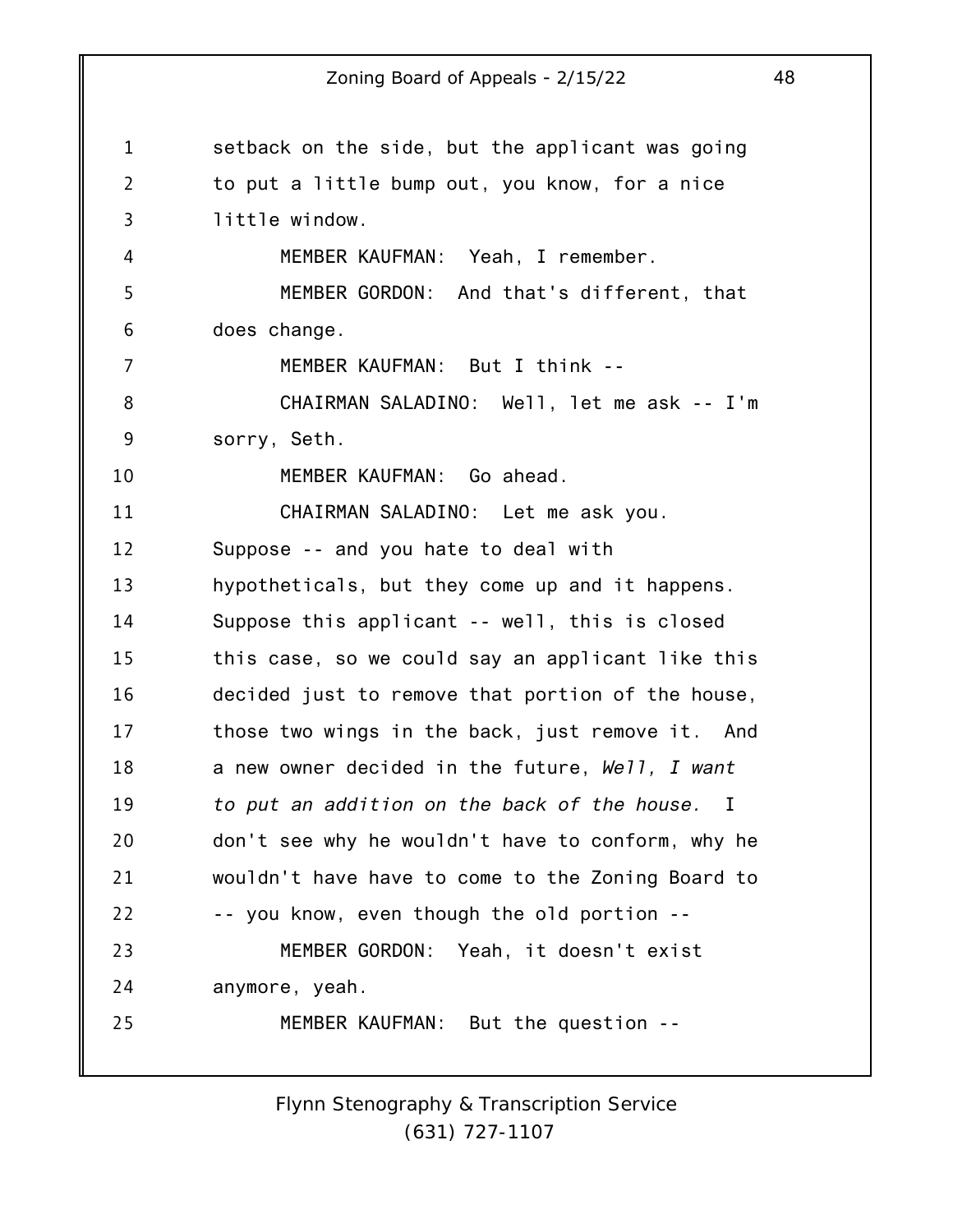1 2 CHAIRMAN SALADINO: Well, once they tear it down it doesn't exist anymore.

3 4 5 6 7 8 9 10 11 12 13 14 15 16 17 18 19 20 21 MEMBER KAUFMAN: But isn't the question we're trying to answer here why are we getting these variances this way, because that's what - and the answer is because sometimes they will have to be reviewed, they will -- there may well be a change. We may well turn them down, they're not just rubber-stamped. So that's what I'm saying. The policy makes sense to me, then. We have to review these things, even if most of the time there's nothing to do. That's enough for me. MEMBER GORDON: The point that both Paul and John are making about the future is about -- MEMBER KAUFMAN: So there's nothing to complain about. In other words, I see the point of the process now, so. CHAIRMAN SALADINO: So, what are you going to do about it? MEMBER KAUFMAN: Nothing.

22 23 24 25 *(\*Laughter\*)* CHAIRMAN SALADINO: All right. The last item on our agenda is *Item No,* I think *No. 7*, *is a motion to adjourn.* So moved.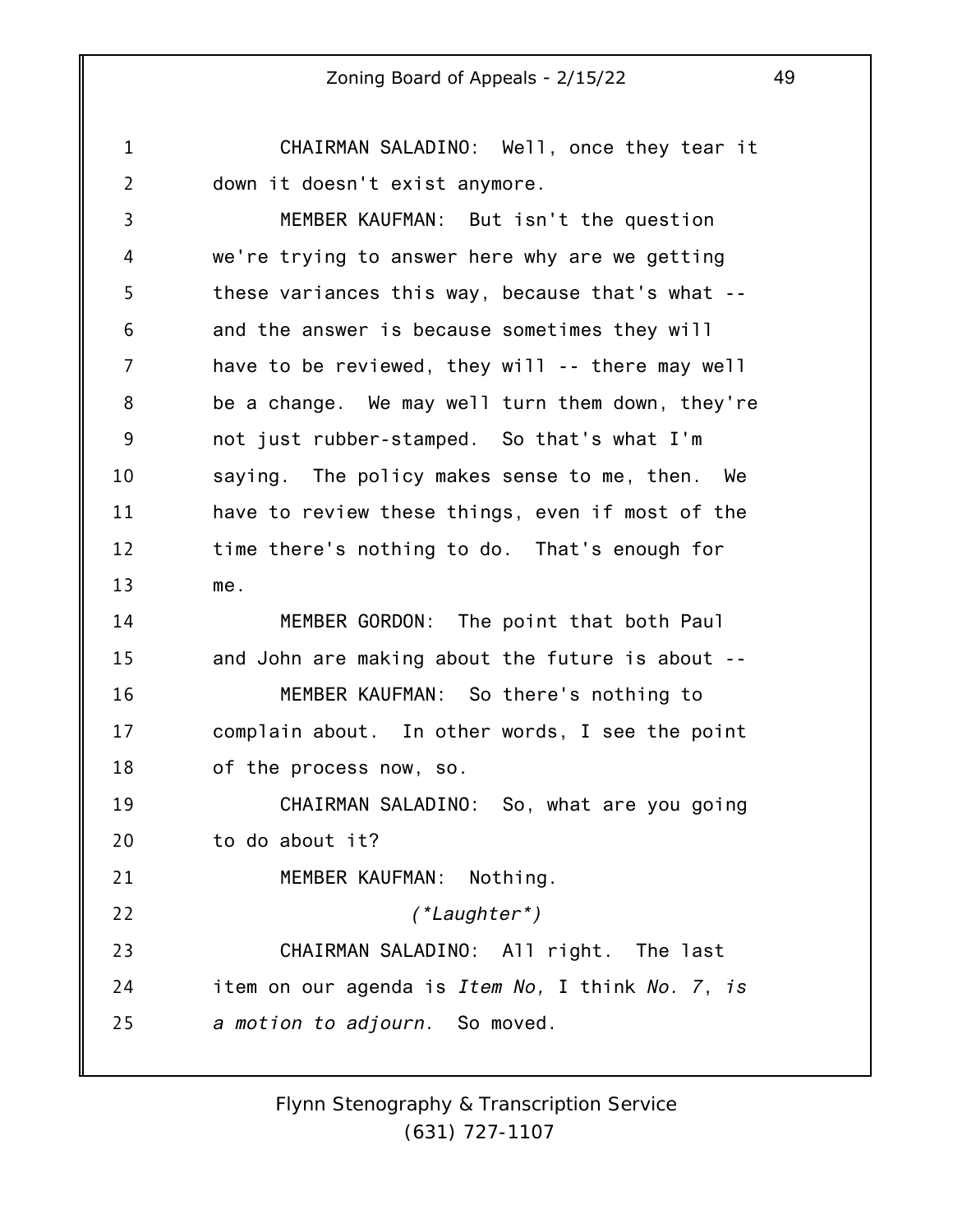Zoning Board of Appeals - 2/15/22 50 MEMBER REARDON: Second. CHAIRMAN SALADINO: All in favor? MEMBER GORDON: Aye. MEMBER KAUFMAN: Aye. MEMBER REARDON: Aye. CHAIRMAN SALADINO: And I'll vote aye. Thank you, folks. Guys in the back, thank you for coming. *(\*The meeting was adjourned at 6:53 p.m.\*)*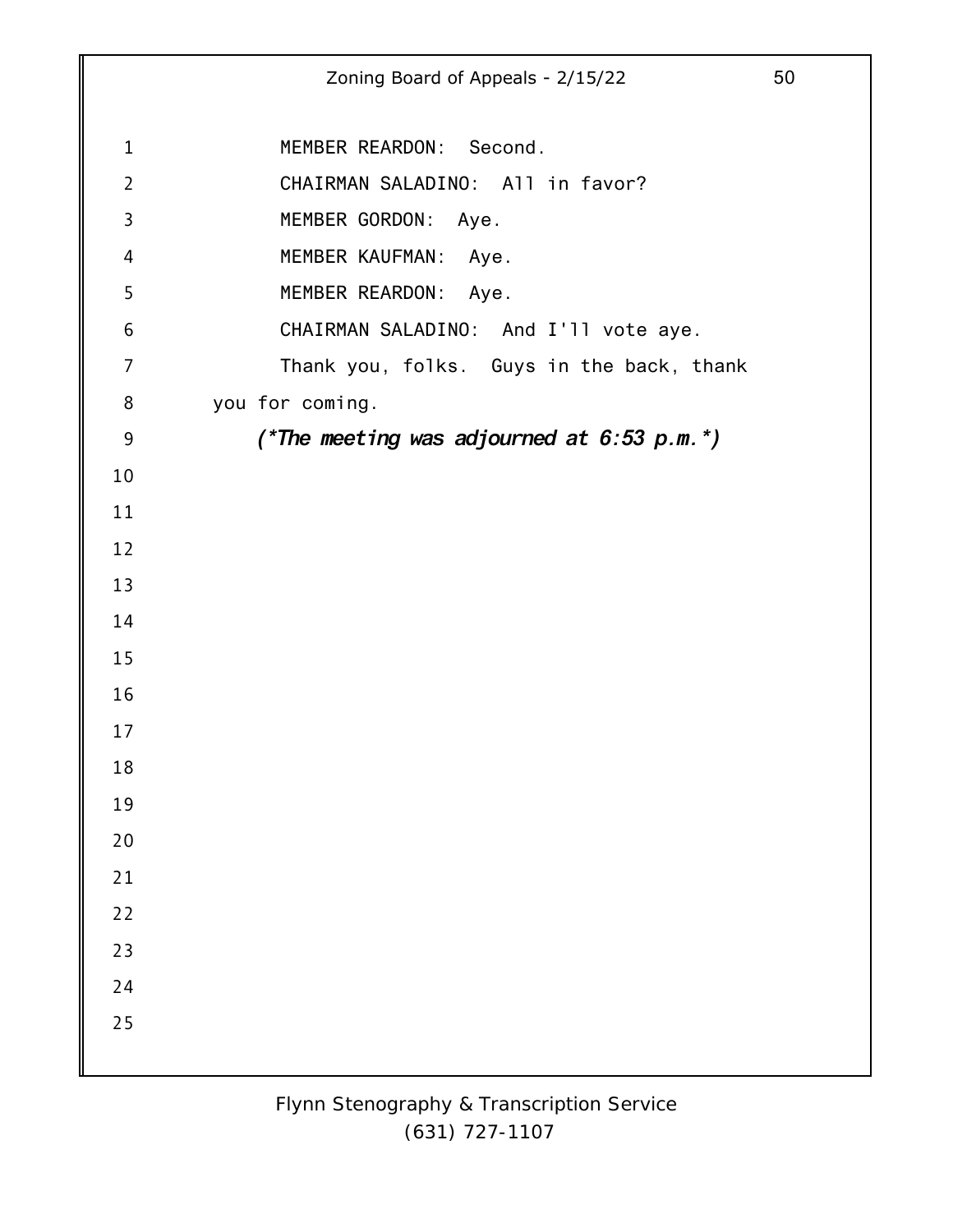|                 | 51<br>Zoning Board of Appeals - 2/15/22           |  |
|-----------------|---------------------------------------------------|--|
|                 |                                                   |  |
| 1               | CERTIFICATION                                     |  |
| $\overline{2}$  |                                                   |  |
| 3               | STATE OF NEW YORK<br>$\rightarrow$                |  |
| 4               | $)$ SS:                                           |  |
| 5               | COUNTY OF SUFFOLK<br>$\rightarrow$                |  |
| $6\phantom{1}6$ |                                                   |  |
| 7               | I, ALISON MAHONEY, a Court Reporter and           |  |
| 8               | Notary Public for and within the State of New     |  |
| $9\,$           | York, do hereby certify:                          |  |
| 10              | THAT, the above and foregoing contains a          |  |
| 11              | true and correct transcription of the proceedings |  |
| 12              | taken on February 15, 2022, at Station One        |  |
| 13              | Firehouse, Third & South Streets, Greenport, NY   |  |
| 14              | 11944.                                            |  |
| 15              | I further certify that I am not related to        |  |
| 16              | any of the parties to this action by blood or     |  |
| 17              | marriage, and that I am in no way interested in   |  |
| 18              | the outcome of this matter.                       |  |
| 19              | IN WITNESS WHEREOF, I have hereunto set my        |  |
| 20              | hand this 24th of February, 2022.                 |  |
| 21              |                                                   |  |
| 22              |                                                   |  |
| 23              | <u>Alison Mahoney</u><br>Alison Mahoney           |  |
| 24              |                                                   |  |
| 25              |                                                   |  |
|                 |                                                   |  |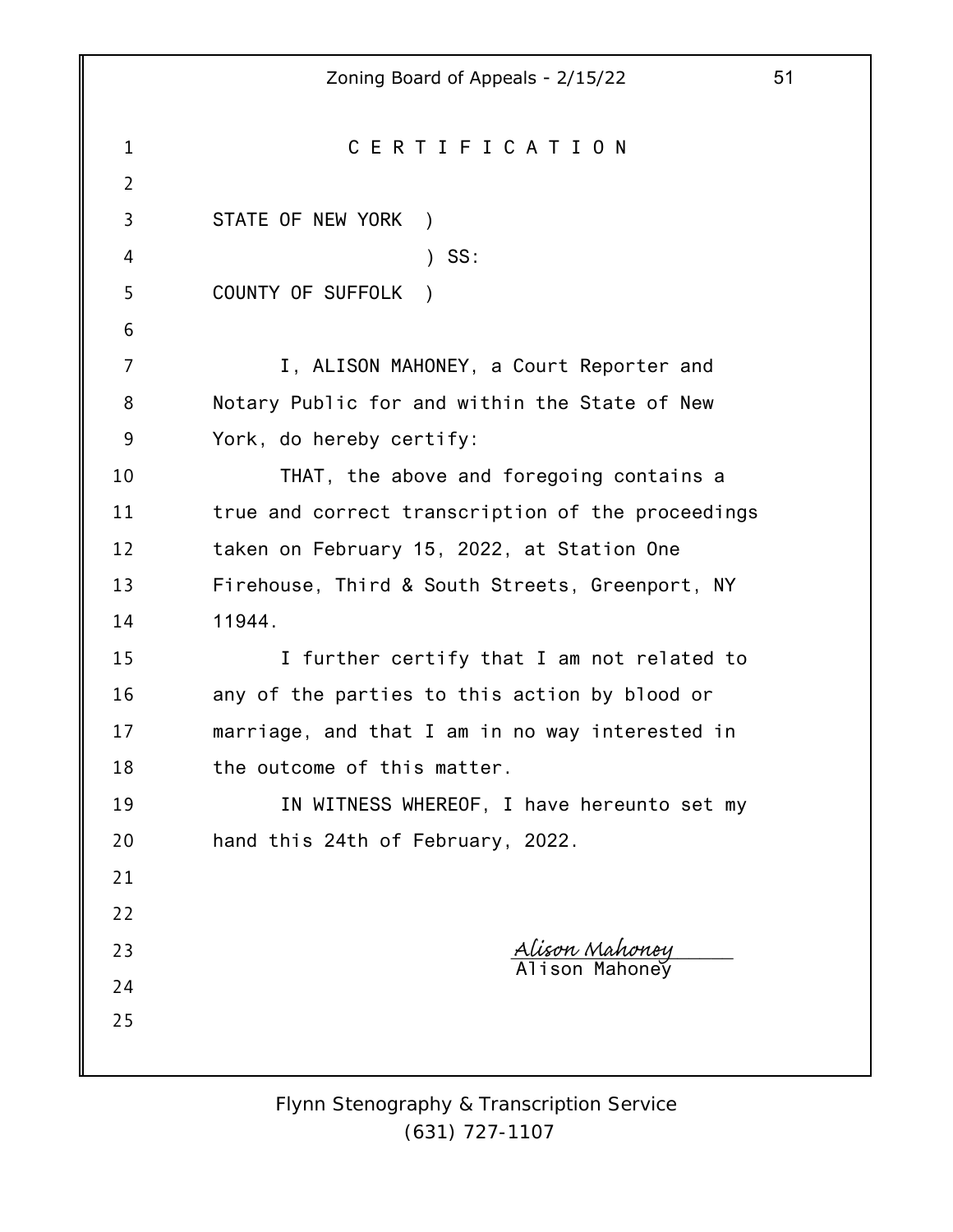| 1                              | 6:01 [1] - 2:1<br>$6:53$ [1] - 50:9                  | 44:24, 45:24, 46:3<br>adverse [1] - 40:25               | apply [3] - 9:6, 10:4,<br>15:11          | 37:24, 37:25, 38:5,<br>38:6, 38:7, 50:3, |
|--------------------------------|------------------------------------------------------|---------------------------------------------------------|------------------------------------------|------------------------------------------|
| $1$ [2] - 2:5, 39:19           |                                                      | age [2] - 7:23, 10:19                                   | applying [1] - 9:15                      | 50:4, 50:5, 50:6                         |
| 1001 $[1]$ - 28:2              | 7                                                    | Agency [1] - 37:18                                      | appreciate [1] - 21:7                    | Aye [1] - 3:12                           |
| 1001-5-2-2 [1] - 29:9          |                                                      | agenda [8] - 4:7, 4:8,                                  | approach $[1] - 31:4$                    |                                          |
| 110th $[1] - 4:22$             | $7$ [1] - 49:24                                      | 11:13, 20:25, 27:13,                                    | appropriate $[7] - 4:2$ ,                | B                                        |
| 11944 [4] - 1:9, 3:7,          | $7.1$ [1] - 29:18                                    | 27:15, 28:8, 49:24                                      | 5:20, 15:24, 16:16,                      |                                          |
| 27:24, 51:14                   | 78 [2] - 14:21, 15:1                                 | agree [7] - 9:20,                                       | 17:3, 38:23, 39:5                        | backyard $[2]$ - 5:19,                   |
| $130$ [1] - 4:25               |                                                      | 17:25, 18:23, 18:24,                                    | Appropriateness <sub>[2]</sub> -         | 24:23<br><b>balancing</b> $[4] - 18.6$ , |
| $133$ [1] - 4:18               | 9                                                    | 31:10, 36:16, 42:8                                      | 14:17, 15:3                              | 19:15, 22:25, 39:18                      |
| 141 [2] - 4:24, 23:18          | $94-38$ [1] - 4:22                                   | agreed [1] - 29:21<br>agreement [1] - 33:10             | approval [5] - 10:19,                    | <b>ball</b> $[1] - 34:13$                |
| 145 [3] - 3:20, 29:6,<br>29:7  | $99$ [1] - 4:21                                      | agrees [1] - 5:23                                       | 13:2, 13:10, 14:13,<br>26:1              | Bay [2] - 4:25, 5:8                      |
| $15$ [3] - 1:11, 3:15,         |                                                      | ahead [1] - 48:10                                       | approve [8] - 2:6, 2:7,                  | <b>beginning</b> [1] - 21:12             |
| 51:12                          | A                                                    | Alison $[1] - 51:23$                                    | 2:19, 9:19, 14:14,                       | <b>behind</b> [1] - 39:4                 |
| $151$ [1] - 4:19               |                                                      | <b>ALISON</b> [1] - 51:7                                | 33:2, 42:24, 43:9                        | <b>benefits</b> $[1] - 40.5$             |
| 15th $[1]$ - 3:5               | able [1] - 15:13                                     | alleged $[1] - 41.9$                                    | approved $[4] - 9.18$ ,                  | best [2] - 43:25, 44:2                   |
| $178$ [1] - 4:23               | absolutely $[2] - 14:2$ ,                            | Allen [1] - 4:19                                        | 10:12, 10:17, 10:20                      | between [1] - 47:7                       |
| $18$ [1] - 2:16                | 14:4                                                 | allowed [2] - 25:21,                                    | Approved [2] - 2:16,                     | beyond [1] - 24:22                       |
| $1810$ [1] - 22:8              | $accept[6] - 2.5, 2.7,$                              | 34:6                                                    | 3:2                                      | $big$ [1] - 25:18                        |
| $182$ [1] - 11:21              | 2:18, 27:20, 42:23,<br>43:8                          | allowing $[1] - 44.18$                                  | approving [1] - 46:11                    | <b>bit</b> $[2] - 11:8$ , $25:17$        |
| <b>1838</b> [5] $- 8:10, 16:7$ | $acceptable$ [1] - 22:20                             | almost [1] - 32:24                                      | Architect $[1] - 5.7$                    | <b>block</b> [4] - 13:7, 16:4,           |
| 17:11, 29:16, 41:22            | Accepted [2] - 2:16,                                 | alone [1] - 20:6                                        | architect [4] - 21:2,                    | 20:3, 38:22                              |
| 18th $[1] - 2.8$               | 3:2                                                  | ALSO [1] - 1:22                                         | 21:19, 26:14, 38:10                      | <b>blood</b> $[1] - 51:16$               |
|                                | accessory [2] - 12:3,                                | alter [1] - 29:21                                       | area [12] - 3:21, 4:6,                   | <b>BOARD</b> [3] - 1:4, 1:24,<br>1:25    |
| $\mathbf{2}$                   | 29:20                                                | alteration $[1]$ - 8:15                                 | 4:7, 17:7, 18:7,<br>19:12, 19:19, 39:22, | board [3] - 10:17.                       |
| $2$ [1] - 2:18                 | accomplishes [1] -                                   | Amanda [1] - 20:24                                      | 40:7, 40:15, 41:13,                      | 17:3, 23:5                               |
| $201$ [1] - 5:1                | 17:1                                                 | <b>AMANDA[1] - 1:25</b>                                 | 42:4                                     | <b>Board</b> [22] - 2:3, 2:8,            |
| $2021$ [2] - 2:19, 3:2         | achieved $[1] - 40.6$                                | answer [4] - 42:25,<br>46:15, 49:4, 49:6                | argue [1] - 20:9                         | 2:20, 3:5, 12:7,                         |
| $2022$ [7] - 1:11, 2:8,        | acknowledge [1] - 8:9                                | apologize [2] - 8:22,                                   | arrange [1] - 27:21                      | 14:22, 17:16, 17:20,                     |
| 2:16, 3:6, 3:15,               | action $[1] - 51.16$                                 | 27:11                                                   | Article [2] - 14:21,                     | 18:12, 20:2, 22:11,                      |
| 51:12, 51:20                   | <b>Action [1] - 38:2</b>                             | appeal [1] - 17:21                                      | 14:25                                    | 33.9, 35.4, 35.7,                        |
| $205$ [1] - 5:8                | add [3] - 16:25, 22:18,                              | appeals [1] - 14:18                                     | as-of-right [2] - 20:8,                  | 35:22, 36:2, 36:3,                       |
| $21$ [1] - 3:2                 | 47:4                                                 | <b>APPEALS</b> [1] - 1:4                                | 20:12                                    | 37:17, 41:11, 42:16,                     |
| $21st$ [1] - 2:19              | adding [1] - 45:14<br><b>addition</b> $[5] - 5:14$ , | Appeals [6] - 2:4, 2:8,                                 | assess <sub>[1]</sub> - 45:18            | 42:18, 48:21                             |
| 24th [1] - 51:20               | 22:10, 30:11, 47:9,                                  | 2:20, 3:5, 41:11,                                       | assuming [3] - 12:14,                    | <b>Board's</b> $[2] - 35:9$ ,            |
|                                | 48:19                                                | 42:17                                                   | 15:14, 38:21                             | 36:16<br><b>bold</b> $[1] - 44:6$        |
| 3                              | additions [1] - 31:22                                | appear [2] - 12:14,                                     | <b>ATTENDANCE[1]-</b><br>1:22            | <b>book</b> $[1]$ - 33:19                |
| $3[1] - 3:4$                   | address [8] - 5:5, 5:8,                              | 15:12                                                   | Attorney [1] - 33:9                      | <b>box</b> $[1] - 31:20$                 |
| 320 $[1]$ - 22:5               | 6:12, 7:5, 11:20,                                    | appearance [1] -                                        | <b>attorney</b> [3] - 14:19,             | break [1] - 26:17                        |
| 3rd $[1]$ - 1:8                | 22:3, 23:16, 35:10                                   | 22:16                                                   | 33:10, 43:2                              | bring $[4] - 8.14$ , $34.4$ ,            |
|                                | addressed $[1] - 47.8$                               | <b>applicant</b> [21] - 3:25,<br>4:14, 5:3, 5:4, 5:23,  | <b>ATTORNEY</b> [1] - 1:24               | 37:10, 46:5                              |
| 4                              | adjourn [1] - 49:25                                  | 12:13, 13:13, 15:24,                                    | attributable $[1]$ - $7:23$              | bringing $[2]$ - $9.9$ ,                 |
|                                | adjourned $[1]$ - $50:9$                             | 16:3, 25:24, 28:4,                                      | <b>AURICHIO</b> [6] - 1:25,              | 38:23                                    |
| $4 - 7 - 1$ [1] - 28:3         | adjust $[1]$ - 27:16                                 | 28:11, 29:21, 35:25,                                    | 4:12, 43:10, 43:13,                      | <b>brought</b> [6] - 10:14,              |
| $4/0/0/1$ [5] - 2:17, 3:3,     | administrative [2] -                                 | 36:15, 40:6, 40:7,                                      | 43:16, 43:19                             | 34:8, 34:9, 36:18,                       |
| 3:15, 27:6, 29:4               | 9:10, 37:13                                          | 46:25, 48:1, 48:14,                                     | <b>Avenue</b> $[13] - 3:20$ ,            | 38:19, 42:22                             |
| 440 [3] - 3:17, 27:19,         | administratively [1] -<br>9:18                       | 48:15                                                   | 4:19, 4:25, 5:8,                         | <b>Brown</b> $[1] - 5:7$                 |
| 27:23                          | Administrator [1] -                                  | applicants $[1]$ - $9:5$                                | 11:22, 16:5, 16:6,                       | <b>building</b> $[25] - 5:14$ ,          |
| 5                              | 42:22                                                | application [14] -                                      | 17:13, 23:19, 24:5,                      | 5:15, 7:13, 7:21,<br>8:12, 15:11, 15:14, |
|                                | <b>ADMINISTRATOR[22]</b>                             | 6:21, 27:14, 27:20,                                     | 29:7<br>aye [30] - 2:12, 2:13,           | 16.9, 16.23, 17:1,                       |
| $5$ [2] - 3:20, 29:6           | $-1.23, 7.15, 7.18,$                                 | 27:22, 28:7, 28:9,<br>28:20, 32:19, 34:20,              | 2:14, 2:15, 2:23,                        | 17:11, 20:23, 29:17,                     |
|                                | 7:24, 8:8, 8:11, 8:19,                               | 35:23, 39:11, 45:2,                                     | 2:24, 2:25, 3:1, 3:11,                   | 30:19, 30:25, 31:1,                      |
| 6                              | 10:8, 10:11, 10:22,                                  | 47:1                                                    | 3:13, 3:14, 27:2,                        | 31:18, 31:20, 32:8,                      |
|                                | 11:1, 13:17, 14:9,                                   | applications [2] -                                      | 27:3, 27:4, 27:5,                        | 32.9, 34.11, 34.16,                      |
| $6$ [2] - 11:5, 42:16          | 15.6, 27.8, 27.11,                                   | 32:19, 32:20                                            | 28:25, 29:1, 29:2,                       | 44:19, 45:11, 45:21                      |
| 6:00 [2] $- 1:12, 3:6$         | 3PBVAAA, Gtenog                                      | "alphield <sub>[1</sub> 4 3/2521/ISCT CLAIBIAT SEERVAEE |                                          | <b>Building</b> [20] - 6:21,             |
|                                |                                                      |                                                         |                                          |                                          |
|                                |                                                      | 1107 - 127 - 1101                                       |                                          |                                          |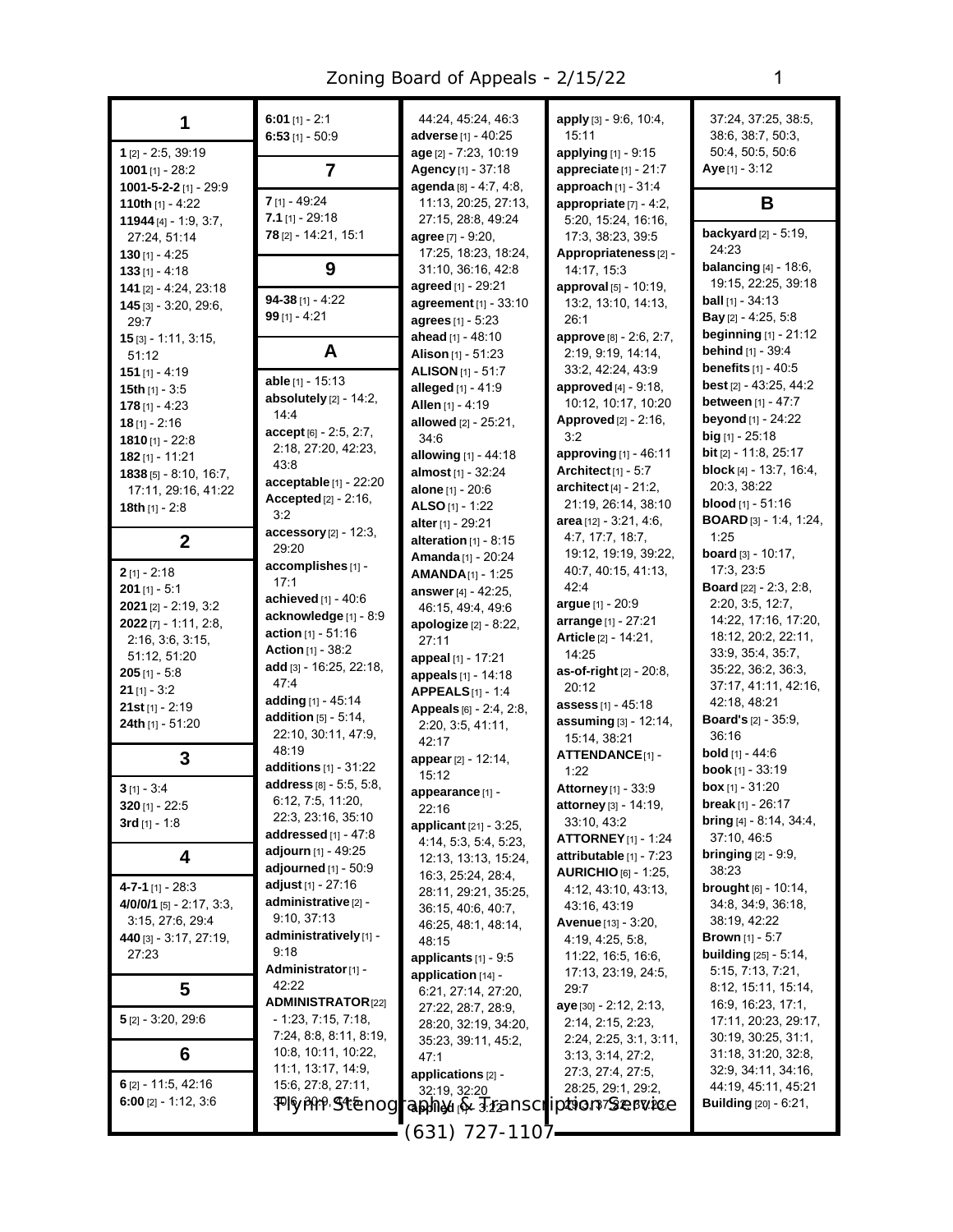| 8:17, 11:9, 14:7,<br>14:20, 17:23, 18:10,<br>25:12, 25:24, 26:5,<br>26:12, 28:10, 33:8,<br>36.7, 36.9, 36.11,<br>38:19, 42:21, 44:14<br>buildings $[1]$ - 17:13<br><b>built</b> [2] - 10:5, 16:7<br><b>bump</b> $[1] - 48:2$<br><b>business</b> [1] - 42:17<br><b>buy</b> [1] - 47:4 | 26:20, 27:1, 27:5,<br>27:10, 27:16, 28:17,<br>28:20, 28:24, 29:3,<br>29:5, 30:16, 30:21,<br>30:24, 32:17, 33:23,<br>34:18, 34:21, 35:6,<br>35:12, 35:16, 36:7,<br>36:14, 36:19, 36:22,<br>37:4, 37:8, 37:12,<br>37:16, 37:21, 37:25,<br>38:4, 38:7, 38:25,<br>39.9, 39.16, 39.25, | 50:8<br><b>comment</b> [1] - 10:9<br>comments [1] - 29:9<br>Commission [2] -<br>12:10, 15:13<br>complain [1] - 49:17<br>comply $[3] - 17:14$ ,<br>18:25, 47:5<br>concept $[1] - 31:10$<br><b>concerned</b> [6] - 7:9,<br>12:5, 24:10, 24:16,<br>25:4, 32:23 | 32:14<br>corner [1] - 22:6<br>COFFECT [6] - 8:19,<br>11:23, 23:22, 29:11,<br>30:20, 51:11<br>corrected $[1]$ - 14:1<br>cost $[2] - 9.22, 10.6$<br>COUNSEL [11] -<br>14:25, 15:4, 30:3,<br>30.8, 35.11, 35:22,<br>36:11, 36:20, 38:15,<br>39:12, 43:3 | 6:21, 8:17, 11:10,<br>14:8, 14:20, 17:23,<br>18:10, 25:12, 25:25,<br>26:6, 26:12, 28:10,<br>33.8, 36.8, 36.12,<br>38:19, 42:22, 44:14<br>Department's [1] -<br>36:10<br>design $[1] - 21:2$<br>determine [1] - 44:17<br>detriment [2] - 19:17,<br>39:21 |
|--------------------------------------------------------------------------------------------------------------------------------------------------------------------------------------------------------------------------------------------------------------------------------------|-----------------------------------------------------------------------------------------------------------------------------------------------------------------------------------------------------------------------------------------------------------------------------------|-------------------------------------------------------------------------------------------------------------------------------------------------------------------------------------------------------------------------------------------------------------|------------------------------------------------------------------------------------------------------------------------------------------------------------------------------------------------------------------------------------------------------|---------------------------------------------------------------------------------------------------------------------------------------------------------------------------------------------------------------------------------------------------------|
| C                                                                                                                                                                                                                                                                                    | 40.2, 40.4, 40.10,<br>40:12, 40:14, 40:18,                                                                                                                                                                                                                                        | concerns [3] - 21:21,<br>32:18, 44:14                                                                                                                                                                                                                       | <b>COUNTY</b> $[2] - 1:2$ ,<br>51:5                                                                                                                                                                                                                  | detrimental $[2]$ - $23:6$ ,<br>44:20                                                                                                                                                                                                                   |
| car [1] - 25:22                                                                                                                                                                                                                                                                      | 40:20, 40:22, 41:4,                                                                                                                                                                                                                                                               | concluded [1] - 14:11                                                                                                                                                                                                                                       | <b>County</b> [2] - 28:2, 29:8                                                                                                                                                                                                                       | dialogue $[1] - 9:24$                                                                                                                                                                                                                                   |
| care [3] - 22:13, 25:18,                                                                                                                                                                                                                                                             | 41.6, 41.8, 41.15,                                                                                                                                                                                                                                                                | concrete [2] - 24:20,                                                                                                                                                                                                                                       | couple [3] - 11:4,                                                                                                                                                                                                                                   | <b>Diana</b> [1] - 40:10                                                                                                                                                                                                                                |
| 39:3<br>carefully [1] - 24:19                                                                                                                                                                                                                                                        | 41:17, 41:19, 42:1,<br>42.7, 42.9, 42.11,                                                                                                                                                                                                                                         | 38:21                                                                                                                                                                                                                                                       | 21:8, 47:24                                                                                                                                                                                                                                          | <b>Diana's</b> $[1]$ - 35:16                                                                                                                                                                                                                            |
| Carpenter [2] - 22:5,                                                                                                                                                                                                                                                                | 42:13, 43:5, 43:8,                                                                                                                                                                                                                                                                | condition $[1] - 45:1$<br>conditions $[1] - 41:1$                                                                                                                                                                                                           | course [1] - 45:20<br>Court [2] - 15:1, 51:7                                                                                                                                                                                                         | difference $[1] - 47:7$<br>different $[6] - 2:6$ ,                                                                                                                                                                                                      |
| 22:6                                                                                                                                                                                                                                                                                 | 43:12, 43:14, 43:17,                                                                                                                                                                                                                                                              | conform $[2] - 31:13$ ,                                                                                                                                                                                                                                     | create $[1] - 4:1$                                                                                                                                                                                                                                   | 32:10, 45:3, 46:25,                                                                                                                                                                                                                                     |
| carry [1] - 11:11                                                                                                                                                                                                                                                                    | 43.20, 44.1, 44.4,                                                                                                                                                                                                                                                                | 48:20                                                                                                                                                                                                                                                       | <b>created</b> $[5] - 19:18$                                                                                                                                                                                                                         | 47:2, 48:5                                                                                                                                                                                                                                              |
| cars [1] - 25:15                                                                                                                                                                                                                                                                     | 44 8, 46 21, 48 8,<br>48:11, 49:1, 49:19,                                                                                                                                                                                                                                         | conformance [1] -                                                                                                                                                                                                                                           | 33.15, 39.22, 41.10,                                                                                                                                                                                                                                 | <b>difficult</b> $[1] - 18:20$                                                                                                                                                                                                                          |
| case $[5]$ - 9:21, 15:15,                                                                                                                                                                                                                                                            | 49.23, 50.2, 50.6                                                                                                                                                                                                                                                                 | 45:23                                                                                                                                                                                                                                                       | 41:23                                                                                                                                                                                                                                                | difficulty [1] - 41.9                                                                                                                                                                                                                                   |
| 45:16, 46:18, 48:15<br>causing $[1] - 20.7$                                                                                                                                                                                                                                          | Chairman [4] - 10:8,                                                                                                                                                                                                                                                              | conforming [12] -                                                                                                                                                                                                                                           | creating [1] - 47:12<br>critical [1] - 16:23                                                                                                                                                                                                         | dimension [1] - 30:12                                                                                                                                                                                                                                   |
| ceiling [1] - 4:1                                                                                                                                                                                                                                                                    | 27.8, 44.6, 44.25                                                                                                                                                                                                                                                                 | 7:14, 7:17, 7:19, 8:1,<br>8:4, 9:8, 10:5, 17:10,                                                                                                                                                                                                            | cross $[1] - 33:18$                                                                                                                                                                                                                                  | dimensions [1] -<br>31:18                                                                                                                                                                                                                               |
| Central [13] - 3:20,                                                                                                                                                                                                                                                                 | Chairman's [1] - 32:16                                                                                                                                                                                                                                                            | 18:25, 31:7, 35:19,                                                                                                                                                                                                                                         | crossed [1] - 9:11                                                                                                                                                                                                                                   | <b>DINNIE</b> $[1]$ - 1:15                                                                                                                                                                                                                              |
| 4:18, 4:19, 4:25,                                                                                                                                                                                                                                                                    | change [8] - 19:16,                                                                                                                                                                                                                                                               | 47:25                                                                                                                                                                                                                                                       | current [1] - 19:1                                                                                                                                                                                                                                   | Dinnie [5] - 39:25,                                                                                                                                                                                                                                     |
| 11:22, 16:5, 16:6,                                                                                                                                                                                                                                                                   | 20:7, 34:16, 36:20,                                                                                                                                                                                                                                                               | conformings [1] -                                                                                                                                                                                                                                           | customer [1] - 9:21                                                                                                                                                                                                                                  | 40.18, 41:4, 41:15,                                                                                                                                                                                                                                     |
| 17:13, 22:7, 23:18,                                                                                                                                                                                                                                                                  | 39:20, 45:5, 48:6,<br>49:8                                                                                                                                                                                                                                                        | 36:4                                                                                                                                                                                                                                                        |                                                                                                                                                                                                                                                      | 42:9                                                                                                                                                                                                                                                    |
| 24:4, 29:7<br>certainly [4] - 13:19,                                                                                                                                                                                                                                                 | changed [1] - 29:19                                                                                                                                                                                                                                                               | conformity $[4] - 45:15$ ,                                                                                                                                                                                                                                  | D                                                                                                                                                                                                                                                    | direct $[1] - 14.11$                                                                                                                                                                                                                                    |
| 15:18, 15:19, 17:6                                                                                                                                                                                                                                                                   | changes [1] - 22:12                                                                                                                                                                                                                                                               | 47:10, 47:13, 47:15<br><b>connect</b> [1] - 24:8                                                                                                                                                                                                            | <b>Daniel</b> $[1] - 4:20$                                                                                                                                                                                                                           | disagree [1] - 17:25                                                                                                                                                                                                                                    |
| Certificate [2] - 14:17,                                                                                                                                                                                                                                                             | changing [5] - 20:9,                                                                                                                                                                                                                                                              | <b>CONNIE</b> [1] - 1:20                                                                                                                                                                                                                                    | <b>date</b> $[1]$ - 16:8                                                                                                                                                                                                                             | disapproval [1] -<br>36:15                                                                                                                                                                                                                              |
| 15:2                                                                                                                                                                                                                                                                                 | 22:15, 34:10, 44:19,                                                                                                                                                                                                                                                              | CONNOLLY [12] -                                                                                                                                                                                                                                             | <b>David</b> [1] - 4:20                                                                                                                                                                                                                              | Disapproval [6] -                                                                                                                                                                                                                                       |
| certify [2] - 51:9,                                                                                                                                                                                                                                                                  | 45:20                                                                                                                                                                                                                                                                             | 1:24, 14:25, 15:4,                                                                                                                                                                                                                                          | days [1] - 10:21                                                                                                                                                                                                                                     | 12:16, 13:22, 17:22,                                                                                                                                                                                                                                    |
| 51:15                                                                                                                                                                                                                                                                                | character [10] - 16:22,<br>19:17, 20:10, 22:12,                                                                                                                                                                                                                                   | 30:3, 30:8, 35:11,                                                                                                                                                                                                                                          | deal [5] - 11:13, 19:7,                                                                                                                                                                                                                              | 18:5, 33:25, 35:10                                                                                                                                                                                                                                      |
| CHAIRMAN [143] -                                                                                                                                                                                                                                                                     | 22:15, 23:3, 23:4,                                                                                                                                                                                                                                                                | 35:22, 36:11, 36:20,                                                                                                                                                                                                                                        | 25:18, 31:15, 48:12                                                                                                                                                                                                                                  | disapproved [1] - 45:7                                                                                                                                                                                                                                  |
| 1:14, 2:2, 2:11, 2:15,<br>2:22, 3:1, 3:10, 3:14,                                                                                                                                                                                                                                     | 23:7, 39:20                                                                                                                                                                                                                                                                       | 38:15, 39:12, 43:3                                                                                                                                                                                                                                          | dealing $[1] - 31:15$                                                                                                                                                                                                                                | discuss $[3] - 11:7$ ,                                                                                                                                                                                                                                  |
| 3:25, 4:13, 5:9, 5:21,                                                                                                                                                                                                                                                               | check [1] - 15:7                                                                                                                                                                                                                                                                  | consider [4] - 5:22,<br>23:11, 35:21, 35:23                                                                                                                                                                                                                 | December [2] - 2:19,<br>3:2                                                                                                                                                                                                                          | 11:12, 26:14<br>discussion [3] -                                                                                                                                                                                                                        |
| 6:1, 6:11, 6:16, 6:19,                                                                                                                                                                                                                                                               | chose [1] - 47:2                                                                                                                                                                                                                                                                  | consideration [2] -                                                                                                                                                                                                                                         | decide [4] - 25:13,                                                                                                                                                                                                                                  | 27:13, 27:19, 31:5                                                                                                                                                                                                                                      |
| 6:23, 6:25, 7:5, 7:8,                                                                                                                                                                                                                                                                | clarification [1] -                                                                                                                                                                                                                                                               | 25:2, 41:10                                                                                                                                                                                                                                                 | 26.12, 34.5, 47.4                                                                                                                                                                                                                                    | Discussion $[1]$ - 29:6                                                                                                                                                                                                                                 |
| 8:21, 9:1, 10:10,                                                                                                                                                                                                                                                                    | 10:12                                                                                                                                                                                                                                                                             | considered [3] -                                                                                                                                                                                                                                            | decided $[2] - 48:16$ ,                                                                                                                                                                                                                              | <b>distance</b> $[1] - 30.9$                                                                                                                                                                                                                            |
| 11:2, 11:7, 11:16,                                                                                                                                                                                                                                                                   | clear [2] - 20.20, 23:25<br>clearly $[2] - 7:25, 34:5$                                                                                                                                                                                                                            | 24:19, 35:18, 35:20                                                                                                                                                                                                                                         | 48:18                                                                                                                                                                                                                                                | <b>District</b> $[8] - 4.4, 4.5,$                                                                                                                                                                                                                       |
| 11:18, 11:24, 12:2,<br>12:8, 12:11, 12:15,                                                                                                                                                                                                                                           | <b>Clerk</b> $[1] - 4.9$                                                                                                                                                                                                                                                          | considering $[1]$ - 23:9                                                                                                                                                                                                                                    | <b>decides</b> $[2] - 36.8$ ,                                                                                                                                                                                                                        | 12:22, 13:4, 14:10,                                                                                                                                                                                                                                     |
| 12:19, 12:25, 13:3,                                                                                                                                                                                                                                                                  | client $[1]$ - 38:22                                                                                                                                                                                                                                                              | construct [2] - 16:16,                                                                                                                                                                                                                                      | 36.23                                                                                                                                                                                                                                                | 15:22, 27:25, 28:1                                                                                                                                                                                                                                      |
| 13:6, 13:8, 13:11,                                                                                                                                                                                                                                                                   | clock $[1]$ - 45:8                                                                                                                                                                                                                                                                | 31:3<br>constructing [1] -                                                                                                                                                                                                                                  | decision $[1] - 41:11$<br>declares [1] - 37:17                                                                                                                                                                                                       | district $[1] - 41.2$<br>done [4] - 25:5, 25:18,                                                                                                                                                                                                        |
| 13:14, 13:18, 13:21,                                                                                                                                                                                                                                                                 | close $[2] - 8.7, 26.23$                                                                                                                                                                                                                                                          | 5:13                                                                                                                                                                                                                                                        | <b>Dee</b> $[2] - 9.4, 9.25$                                                                                                                                                                                                                         | 37:4, 37:9                                                                                                                                                                                                                                              |
| 13:25, 14:2, 14:4,                                                                                                                                                                                                                                                                   | closed [2] - 27:6,                                                                                                                                                                                                                                                                | construction [8] -                                                                                                                                                                                                                                          | deep $[1]$ - 16:25                                                                                                                                                                                                                                   | door [2] - 19:24, 19:25                                                                                                                                                                                                                                 |
| 14:6, 14:12, 14:16,                                                                                                                                                                                                                                                                  | 48:14                                                                                                                                                                                                                                                                             | 30:4, 31:11, 31:13,                                                                                                                                                                                                                                         | defer $[1] - 43:1$                                                                                                                                                                                                                                   | <b>dot</b> $[1]$ - 33:18                                                                                                                                                                                                                                |
| 15:2, 15:5, 15:8,<br>15:18, 16:1, 16:8,                                                                                                                                                                                                                                              | closer [1] - 24:25                                                                                                                                                                                                                                                                | 31:24, 32:2, 46:9,                                                                                                                                                                                                                                          | definition [1] - 32:5                                                                                                                                                                                                                                | dotted [1] - 9:12                                                                                                                                                                                                                                       |
| 17:6, 17:17, 17:20,                                                                                                                                                                                                                                                                  | Code [3] - 15:7, 15:17,<br>31:12                                                                                                                                                                                                                                                  | 47:9                                                                                                                                                                                                                                                        | definitively $[1]$ - 36:24                                                                                                                                                                                                                           | down [8] - 16:6, 24:7,                                                                                                                                                                                                                                  |
| 18:3, 18:16, 19:4,                                                                                                                                                                                                                                                                   | colleagues $[1] - 6:3$                                                                                                                                                                                                                                                            | contained $[1] - 6.9$<br>contains $[1] - 51:10$                                                                                                                                                                                                             | <b>degree</b> [2] - 45:15,                                                                                                                                                                                                                           | 24:16, 33:4, 33:6,                                                                                                                                                                                                                                      |
| 19:11, 19:14, 19:22,                                                                                                                                                                                                                                                                 | combining $[2] - 43:7$ ,                                                                                                                                                                                                                                                          | contention [1] - 31:8                                                                                                                                                                                                                                       | 45:22<br><b>Dennis</b> [1] - 4:18                                                                                                                                                                                                                    | 47:11, 49:2, 49:8<br>drawing $[1] - 17:3$                                                                                                                                                                                                               |
| 20:21, 21:3, 22:1,                                                                                                                                                                                                                                                                   | 43.8                                                                                                                                                                                                                                                                              | continue [1] - 34:7                                                                                                                                                                                                                                         | deny [4] - 34:1, 38:12,                                                                                                                                                                                                                              | driveway [7] - 24:13,                                                                                                                                                                                                                                   |
| 22:22, 23:14, 24:13,                                                                                                                                                                                                                                                                 | comfortable $[1]$ - 43:6                                                                                                                                                                                                                                                          | control [1] - 9:6                                                                                                                                                                                                                                           | 39:6, 39:14                                                                                                                                                                                                                                          | 24:18, 24:22, 25:3,                                                                                                                                                                                                                                     |
| 25.6, 25.20, 26.4,                                                                                                                                                                                                                                                                   | commught 1972000                                                                                                                                                                                                                                                                  | <i><b><i>dørki</i>nced</b> p/-/29/25CT/pdfarmer@6jViCC</i>                                                                                                                                                                                                  |                                                                                                                                                                                                                                                      | 25:22, 25:23, 26:9                                                                                                                                                                                                                                      |
|                                                                                                                                                                                                                                                                                      |                                                                                                                                                                                                                                                                                   | (631, 72) 1107                                                                                                                                                                                                                                              |                                                                                                                                                                                                                                                      |                                                                                                                                                                                                                                                         |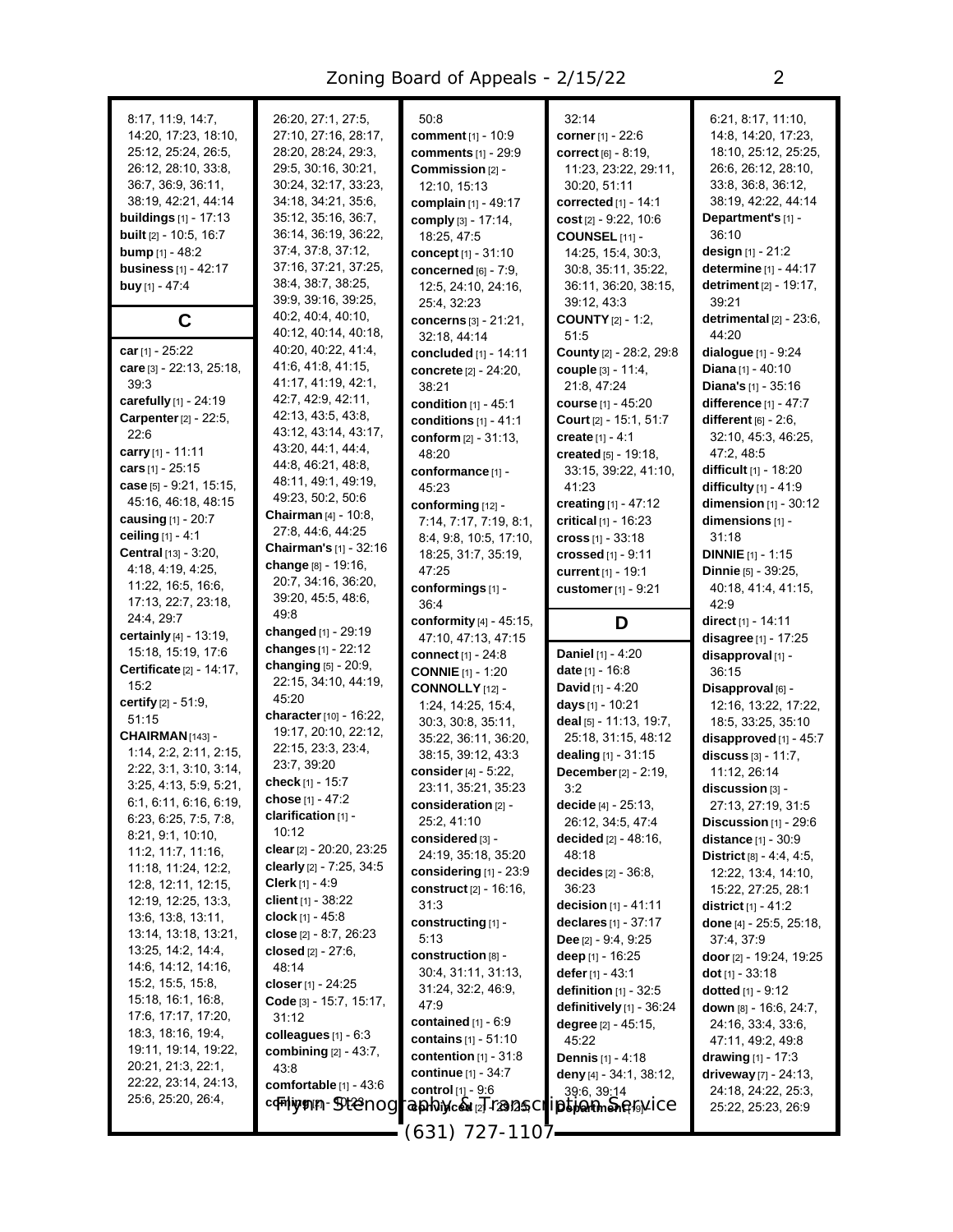| dry $[2] - 6:17, 6:22$                                         | 3:10, 27:1, 28:24,<br>37:21, 38:4, 50:2    | G                                               | <b>hereunto</b> $[1]$ - 51:19<br><b>hesitation</b> $[1]$ - 29:22 | 44:22<br>$impressive_{[1]}$ - 8:10                 |
|----------------------------------------------------------------|--------------------------------------------|-------------------------------------------------|------------------------------------------------------------------|----------------------------------------------------|
| Е                                                              | feasible $[1] - 40.6$                      | game [2] - 10:24,                               | <b>High</b> $[1] - 4:23$                                         | improvements [1] -                                 |
| <b>EAF</b> $[2] - 6.4$                                         | February [3] - 1:11,<br>51:12, 51:20       | 34:13                                           | <b>Hill</b> $[1] - 4.23$                                         | 16:3<br>IN [2] - 1:22, 51:19                       |
| easy [2] - 29:20, 42:14                                        | Federal [1] - 16:12                        | general [1] - 34:19                             | historic [2] - 16:20,<br>22:15                                   | inadvertently [1] -                                |
| effect [1] - 40:25                                             | fee [1] - 9:14                             | generally [1] - 44:24<br>gentleman [1] - 22:18  | <b>Historic</b> $[10] - 4.5$ ,                                   | 27:12                                              |
| either [4] - 14:19,                                            | feet [6] - 29:18, 32:4,                    | Giacalone $[1] - 4.22$                          | 12:10, 12:21, 13:3,                                              | inappropriate [1] -                                |
| 15:7, 33:25, 34:8                                              | 38:24, 39:2, 47:15,                        | <b>GORDON</b> [51] - 1:15,                      | 14:7, 14:10, 15:12,                                              | 16:15                                              |
| elaborate [1] - 32:23                                          | 47:17                                      | 2:10, 2:13, 2:23, 3:9,                          | 15:22, 22:11, 28:1                                               | <b>Inaudible)</b> $[1] - 46:3$                     |
| <b>elevation</b> $[1]$ - 16:18                                 | few [2] - 31:6, 32:4                       | 3:13, 7:11, 7:13,                               | <b>home</b> $[3] - 15:11$ ,                                      | incorrect [1] - 12:24                              |
| elevations $[1]$ - 21:16                                       | filled $[1] - 4.14$                        | 7:16, 7:20, 8:3, 8:9,                           | 16:15, 22:15                                                     | increase [1] - 47:14                               |
| Eli [4] - 11:21, 21:13,                                        | $fine_{[6]} - 9:11, 28:19,$                | 8:16, 8:20, 16:10,                              | <b>homeowner</b> $[2] - 9:13$ ,                                  | increases [1] - 47:13                              |
| 21:15, 22:19                                                   | 35:1, 35:4, 46:17,                         | 18:18, 26:13, 26:25,                            | 21:19                                                            | increasing $[4]$ - $6:15$ ,                        |
| <b>ELI</b> $[1]$ - 21:13                                       | 46:19                                      | 27:2, 29:2, 29:10,                              | homeowners [1] -                                                 | 45:15, 45:22, 47:10                                |
| eliminating $[1] - 43.6$                                       | finish $[1]$ - 17:9                        | 29:25, 30:14, 30:20,                            | 10:3                                                             | incur $[2] - 9:21, 10:6$                           |
| elsewhere [1] - 26:9                                           | Firehouse [3] - 1:7,                       | 30:22, 31:17, 36:9,                             | <b>honest</b> $[3] - 14:24$ ,                                    | indiscernible [1] -                                |
| ends $[1] - 25:3$                                              | 3:6, 51:13                                 | 36:13, 37:2, 37:15,                             | 15:6, 44:8                                                       | 32:12                                              |
| environmental [1] -                                            | First [3] - 3:17, 27:19,                   | 37:19, 37:22, 38:5,                             | honestly [1] - 12:16                                             | individual $[1]$ - 29:12                           |
| 41:1                                                           | 27:23                                      | 39:10, 40:1, 40:11,                             | hope $[1] - 21:1$                                                | information [1] -                                  |
| <b>Eric</b> $[1] - 27:22$                                      | $first$ [5] $-3.19$ , 13:15,               | 40:19, 41:5, 41:16,                             | house $[23] - 5:13$ ,                                            | 33:14                                              |
| especially $[1]$ - 46:24                                       | 15:12, 15:21, 45:7                         | 41:18, 41:24, 42:6,                             | 8:13, 16:4, 16:12,                                               | inherited [1] - 43:22                              |
| essentially [1] - 8:18                                         | firsthand $[1]$ - 26:19                    | 42:10, 43:7, 47:14,                             | 19:2, 19:24, 19:25,                                              | Innamorato $[1]$ - 3:22                            |
| evening $[1]$ - 2:2                                            | fits $[1] - 31:19$                         | 47:20, 47:23, 48:5,                             | 20:1, 22:7, 22:12,                                               | inside $[1] - 4:2$                                 |
| exacerbate [1] - 45:22                                         | five [3] - 38:24, 39:2,                    | 48:23, 49:14, 50:3                              | 22.13, 22.14, 23.3,                                              | <b>inspired</b> $[1]$ - 21:2                       |
| exactly [2] - 33:21,                                           | 39:18                                      | grant $[4]$ - 14:13,<br>18:19, 34:1, 42:3       | 23:4, 23:22, 26:7,                                               | instance [1] - 47:24                               |
| 47:21                                                          | fix [2] - 16:15, 34:11                     | granting [4] - 18:14,                           | 33:4, 33:6, 46:11,<br>47:4, 48:16, 48:19                         | instead [1] - 36:1                                 |
| <b>example</b> $[3] - 45:1$ ,                                  | fixed [1] - 29:15                          | 19:18, 39:22, 41:12                             | houses $[2] - 16.5$ ,                                            | intention [1] - 14:10                              |
| 45:2, 45:11                                                    | fixing $[1] - 34:12$                       | <b>great</b> $[2] - 33:19$ ,                    | 24:8                                                             | interested [1] - 51:17                             |
| exist $[4] - 34:7, 45:13,$                                     | flippant $[1] - 32:22$                     | 33:20                                           | HPC [16] - 12:14,                                                | interpret $[1] - 32:13$                            |
| 48:23, 49:2<br><b>existent</b> $[1] - 32:24$                   | floor $[1] - 4:2$                          | <b>GREENPORT</b> $[1]$ - 1:1                    | 12.17, 13:2, 13:14,                                              | interpretation [1] -                               |
| existing [7] - 5:15,                                           | folks [2] - 2:2, 50:7<br>follow [1] - 18:6 | Greenport $[9] - 1.9$ ,                         | 13:15, 14:14, 14:16,                                             | 36:2                                               |
| 18:25, 30:11, 32:3,                                            | followed [1] - 31:12                       | 2:3, 3:7, 4:20, 4:25,                           | 14:19, 14:23, 15:22,                                             | interrupting [1] -<br>27:12                        |
| 32:5, 35:19, 47:25                                             | following [1] - 32:4                       | 18:12, 24:8, 27:23,                             | 15:25, 17:4, 19:6,                                               | involved [3] - 9:15,                               |
| exists $[1] - 23:12$                                           | follows $[2] - 30:7$ ,                     | 51:13                                           | 20:3, 20:14, 23:12                                               | 11:23, 15:20                                       |
| experience [1] - 6:6                                           | 45:17                                      | guy [3] - 9:2, 39:4                             | HPC's $[1]$ - 20:25                                              | irreplaceable [1] -                                |
| expertise [1] - 17:7                                           | foolish [1] - 18:20                        | guys [2] - 29:9, 50:7                           | <b>Hudson</b> [1] - 4:24                                         | 16:20                                              |
| explain [3] - 17:17,                                           | footage [5] - 4:2, 5:16,                   |                                                 | huge [1] - 25:18                                                 | issue [2] - 17:14,                                 |
| 41:17, 41:20                                                   | 6:14, 19:9, 30:15                          | Н                                               | Hulsebosch [1] - 4:20                                            | 17:15                                              |
| explanation $[1]$ -                                            | <b>footprint</b> $[1] - 5:15$              |                                                 | hundred [5] - 13:4,                                              | <b>issues</b> [1] - 45:9                           |
| 43:21                                                          | foregoing [1] - 51:10                      | half $[1] - 17:12$                              | 13:5, 18:22, 18:24,                                              | it'll [5] - 15:20, 15:22,                          |
| expressed $[2]$ - 18:4,                                        | foresight $[1] - 33:14$                    | <b>hand</b> $[1] - 51:20$                       | 41:22                                                            | 32:11, 40:22                                       |
| 33:12                                                          | forever [1] - 44:11                        | happy [1] - 16:2                                | hypotheticals [1] -                                              | item [11] - 2:5, 2:18,                             |
| extensions $[1]$ - 32:8                                        | <b>form</b> $[1] - 4:13$                   | <b>hard</b> [1] - 6:7                           | 48:13                                                            | 3.4, 3.17, 3.20,                                   |
|                                                                | foundation $[1]$ - 32:3                    | Hastings [1] - 4:24                             |                                                                  | 27:13, 27:18, 29:5,                                |
| F.                                                             | frame $[1] - 16.12$                        | <b>hate</b> $[1] - 48.12$<br>hazard [1] - 26:11 |                                                                  | 42:15, 42:16, 49:24                                |
|                                                                | <b>front</b> $[23] - 5.18, 12.2,$          | head [1] - 8:25                                 | $i's$ [2] - 9:12, 33:18                                          | <b>Item</b> $[3] - 11.5, 29.6,$                    |
| fabric $[1] - 16:20$                                           | 13:22, 16:9, 16:11,                        | hear $[1] - 13:12$                              | idea [3] - 6:12, 9:10,                                           | 49:24                                              |
| facade $[1] - 16:22$                                           | 16:17, 16:21, 17:9,                        | hearing [3] - 3:19,                             | 45:11                                                            | items [1] - 11:13                                  |
| fact $[2] - 11.3, 44.19$                                       | 18.9, 18.16, 19.8,                         | 26:23, 27:21                                    | <b>ideas</b> [1] - 32:16                                         | itself $[1] - 37:17$                               |
| facts $[1] - 18.5$                                             | 22:20, 29:15, 29:17,                       | <b>Hearing</b> $[3] - 3:21, 5:3$ ,              | <b>identical</b> $[2] - 30:10$ ,                                 |                                                    |
| <b>fairness</b> $[1]$ - 18:11<br><b>fallow</b> $[1] - 31:2$    | 30:23, 31:19, 33:4,                        | 27:6                                            | 31:18                                                            | J                                                  |
|                                                                | 33:25, 35:7, 36:24,                        | <b>Hedges</b> $[1] - 5:1$                       | <b>ignore</b> [1] - 37:1                                         |                                                    |
| <b>Family</b> $[2] - 4.4, 27.25$<br><b>family</b> $[1]$ - 26:6 | 46:12, 46:22                               | height $[3] - 4.1, 11.22,$                      | $II$ [1] - 38:2                                                  | <b>JACK</b> $[1]$ - 1:17<br>Jack [9] - 9:2, 39:23, |
| far $[8] - 6.13, 7.9,$                                         | <b>future</b> [5] - 32:20,                 | 23:10                                           | <b>impact</b> $[1] - 40:25$                                      | 40.8, 40.16, 41.2,                                 |
| 17:8, 17:9, 18:8,                                              | 35:24, 36:6, 48:18,<br>49:15               | helped [1] - 24:21                              | impacting $[1]$ - 30:5                                           | 41.13, 42.4, 42.7,                                 |
| 19:4, 19:5, 25:11                                              |                                            | helpful [1] - 35:24                             | implication [1] - 44:23                                          | 46:2                                               |
| favor $[8]$ - 2:11, 2:22,                                      |                                            | Flynn Stenograppbyw&5Fransc                     | /porplicationsenv/Ce                                             | <b>James</b> [1] - $4:21$                          |
|                                                                |                                            |                                                 |                                                                  |                                                    |
|                                                                |                                            | 1107 - 127 رו 631                               |                                                                  |                                                    |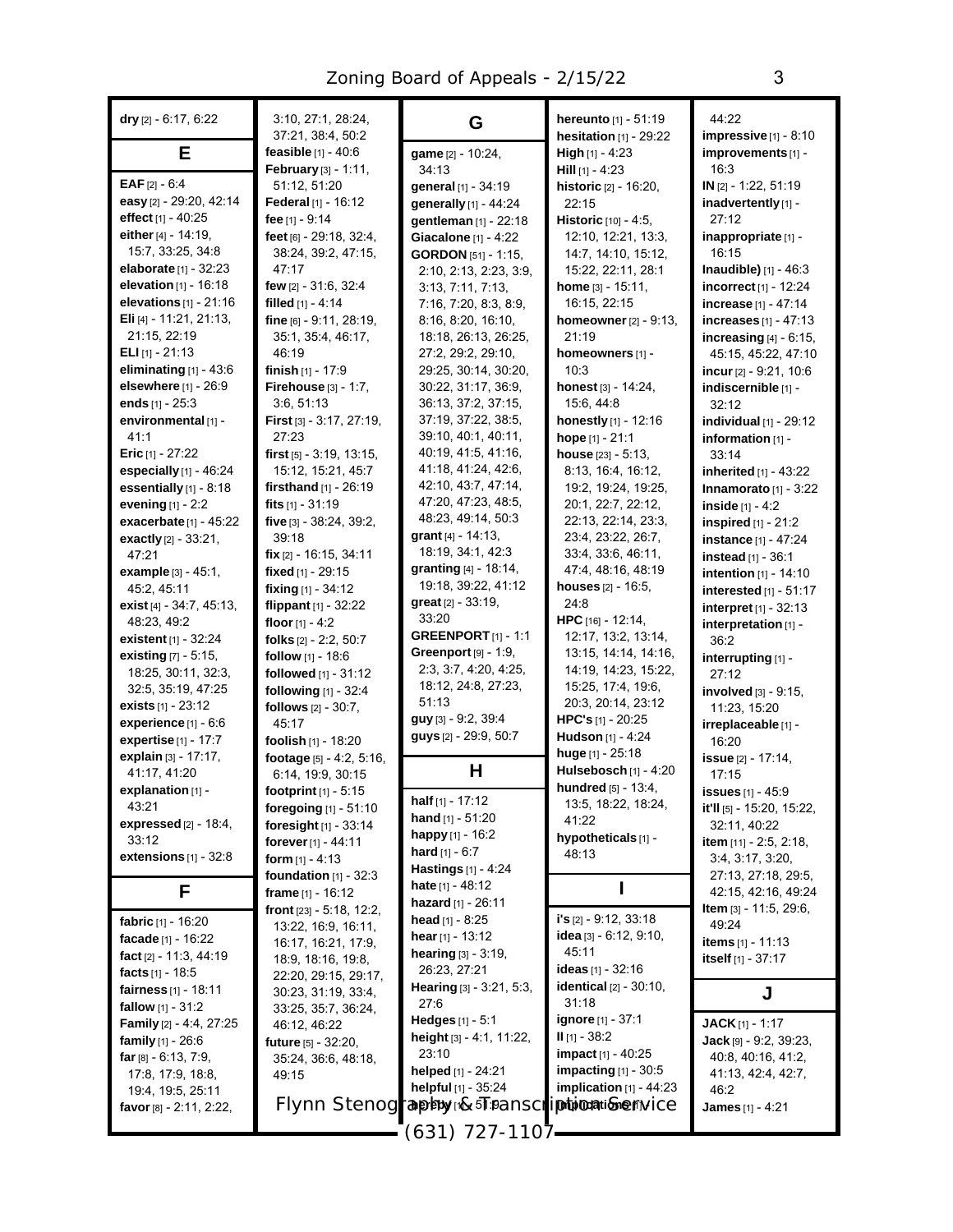| <b>January</b> [2] - 2:7, 2:16                        | $less$ [1] - 39:2                                 | 21:13                                       | mentioned $[3]$ - 7:3,<br>9:25             | N                                              |
|-------------------------------------------------------|---------------------------------------------------|---------------------------------------------|--------------------------------------------|------------------------------------------------|
| <b>job</b> $[1]$ - 36:10                              | letter [1] - 36:15<br>Lieblein [3] - 4:24,        | <b>matter</b> $[2] - 11:3$ ,<br>51:18       | method [1] - 40:6                          | name [8] - 5:4, 5:6,                           |
| John [1] - 49:15<br><b>JOHN</b> $[1]$ - 1:14          | 23:18, 24:4                                       | McMahon [1] - 4:18                          | middle [1] - 24:16                         | 11:19, 11:21, 21:11,                           |
| <b>Joseph</b> $[1] - 4:22$                            | <b>LIEBLEIN</b> $[9] - 23:18$                     | mean [8] - 7:24, 8:11,                      | might [4] - 7:1, 10:6,                     | 22.3, 23.16, 24.3                              |
| judgment [1] - 29:14                                  | 23:24, 24:1, 24:4,                                | 31:23, 31:24, 34:3,                         | 35:24, 42:17                               | nearby [2] - 19:18,                            |
| jurisdiction [1] - 36:17                              | 24:6, 24:15, 25:14,                               | 36:17, 44:22, 46:24                         | mind $[1] - 41:19$                         | 39:21                                          |
|                                                       | 26:3, 26:15                                       | <b>meant</b> $[1] - 37:7$                   | minutes $[5] - 2:7$ ,                      | necessarily $[1]$ - 41:12                      |
| Κ                                                     | line [7] - 16:14, 24:6,                           | meeting [8] - 2:1, 2:8,                     | 2:19, 11:4, 42:23,                         | need [6] - 17:2, 23:20,                        |
|                                                       | 24:7, 26:10, 33:15,                               | 2:20, 3:5, 28:22,                           | 42:25                                      | 34:11, 34:12, 34:16,                           |
| Kae [1] - 4:24                                        | 39:3, 46:9                                        | 43:11, 44:3, 50:9                           | Minutes [2] - 2:16, 3:2                    | 39:14                                          |
| <b>KAUFMAN</b> [50] - 1:16,                           | lines [3] - 24:2, 26:17,                          | Meeting [2] - 2:4, 3:15                     | mistake [1] - 13:23                        | needs [1] - 35:4                               |
| 2:12, 2:25, 3:11,                                     | 30:7                                              | <b>MEMBER</b> [137] - 1:15,                 | month $[3] - 28.8$ ,                       | neighborhood [7] -                             |
| 11:15, 12:1, 20:6,                                    | <b>list</b> $[5]$ - 7:18, 8:1, 8:2,               | 1:16, 1:17, 1:20,                           | 28:11, 42:23                               | 19:17, 20:7, 20:10,                            |
| 20:14, 20:16, 20:19,                                  | 8:23, 38:20                                       | 2:10, 2:12, 2:13,                           | months $[1] - 31:6$                        | 23.4, 23:7, 39:21,                             |
| 23:8, 27:4, 28:23,                                    | listed [2] - 4:7, 7:17                            | 2:14, 2:21, 2:23,                           | most [3] - 16:22,                          | 41:1                                           |
| 28:25, 31:21, 32:7,<br>33:21, 34:2, 34:19,            | live [2] - 13:7, 22:6<br><b>LLC</b> $[1] - 5:1$   | 2:24, 2:25, 3:9, 3:11,<br>3.12, 3.13, 7.11, | 46:17, 49:11                               | neighbors [1] - 39:3                           |
| 34:23, 35:14, 37:6,                                   |                                                   | 7:13, 7:16, 7:20, 8:3,                      | motion [13] - 2:5, 2:6,                    | never [4] - 33:7, 41:19,                       |
| 37:24, 38:3, 39:5,                                    | located $[7] - 4.3, 4.4,$<br>12:20, 12:21, 27:23, | 8:9, 8:16, 8:20, 9:3,                       | 2:18, 3:4, 26:23,<br>27:14, 27:20, 28:21,  | 44.9, 45.6<br>new [15] - 30:3, 30:4,           |
| 39:15, 40:3, 40:13,                                   | 27:24, 27:25                                      | 10:18, 10:23, 11:6,                         | 37:14, 37:17, 38:1,                        | 31:3, 31:11, 31:12,                            |
| 40:21, 41:7, 41:21,                                   | look [13] - 10:13,                                | 11:15, 12:1, 12:5,                          | 42:3, 49:25                                | 31:23, 32:2, 32:9,                             |
| 41:25, 42:12, 43:24,                                  | 19:22, 19:23, 20:3,                               | 15:16, 16:10, 18:18,                        | move [5] - 5:23, 38:10,                    | 47:3, 47:9, 47:12,                             |
| 44:2, 44:15, 45:17,                                   | 22.9, 32.15, 32.22,                               | 20:6, 20:14, 20:16,                         | 38:12, 39:13, 44:6                         | 48:18                                          |
| 46:2, 46:4, 46:14,                                    | 34:9, 34:14, 45:6,                                | 20:19, 21:8, 21:11,                         | moved [10] - 2:9, 2:20,                    | New [2] - 4:21, 51:8                           |
| 47:18, 47:21, 48:4,                                   | 45:25, 46:16, 46:21                               | 21:15, 21:18, 21:21,                        | 3:8, 5:19, 26:24,                          | NEW [2] - 1:2, 51:3                            |
| 48:7, 48:10, 48:25,                                   | looking [6] - 9:13,                               | 21:23, 23:8, 26:13,                         | 37:18, 38:2, 39:1,                         | newspaper [1] - 4:11                           |
| 49:3, 49:16, 49:21,                                   | 29:10, 29:11, 32:18,                              | 26:25, 27:2, 27:3,                          | 42:4, 49:25                                | $next$ [12] - 3.4, 3.17,                       |
| 50:4                                                  | 34:15, 46:6                                       | 27:4, 28:15, 28:19,                         | moving [1] - 28:13                         | 19:24, 19:25, 23:5,                            |
| <b>Kay</b> [1] - 24:4                                 |                                                   | 28:23, 28:25, 29:1,                         | MR [70] - 3:24, 5:6,                       | 27:18, 28:8, 28:11,                            |
| keep [1] - 46:19<br>keeping [1] - 47:19               | M                                                 | 29:2, 29:10, 29:25,<br>30:14, 30:20, 30:22, | 5:11, 5:25, 6:10,                          | 28:21, 29:5, 29:17,                            |
| kind [5] - 6:11, 11:5,                                | M-A-R-T-I-N [1] -                                 | 31:17, 31:21, 32:1,                         | 6:13, 6:18, 6:20,                          | 39:4                                           |
| 34:22, 43:22, 46:21                                   | 21:14                                             | 32:7, 33:21, 34:2,                          | 6:24, 7:3, 7:7, 7:12,                      | nice $[1] - 48:2$                              |
|                                                       | Mahoney [1] - 51:23                               | 34:19, 34:23, 35:14,                        | 11:17, 11:21, 11:25,<br>12.4, 12.6, 12.9,  | non [19] - 7:14, 7:17,<br>7:19, 8:1, 8:4, 9:8, |
| L                                                     | <b>MAHONEY</b> [3] - 8:25,                        | 36.9, 36.13, 37.2,                          | 12:13, 12:18, 12:23,                       | 10:5, 17:10, 18:25,                            |
|                                                       | 24:3, 51:7                                        | 37:6, 37:10, 37:15,                         | 13:1, 13:5, 13:7,                          | 31:7, 32:24, 35:19,                            |
| land [3] - 19:7, 31:1,                                | mailings $[3] - 4:16$ ,                           | 37:19, 37:20, 37:22,                        | 13.9, 13.12, 13.16,                        | 36.4, 45.15, 45.23,                            |
| 31:2                                                  | 4:17                                              | 37:23, 37:24, 38:3,                         | 13:20, 13:24, 14:1,                        | 47:10, 47:13, 47:15,                           |
| <b>Lane</b> $[1] - 5:1$                               | <b>Manmohan</b> $[1] - 4:23$                      | 38:5, 38:6, 39:5,                           | 14: 3, 14: 5, 14: 13,                      | 47:25                                          |
| last [3] - 31:6, 42:23,                               | Map [2] - 28:2, 29:8                              | 39:10, 39:15, 39:24,                        | 15:10, 15:23, 16:2,                        | non-conformance <sup>[1]</sup>                 |
| 49:23                                                 | March [2] - 3:5, 3:15                             | 40:1, 40:3, 40:9,                           | 16:12, 17:8, 17:19,                        | $-45.23$                                       |
| <b>laughter</b> $[1] - 37.8$                          | marriage $[1] - 51:17$                            | 40:11, 40:13, 40:17,<br>40:19, 40:21, 41:3, | 18:2, 18:14, 18:23,                        | non-conforming [12] -                          |
| <b>Laughter</b> $[6] - 26:18$ ,<br>33.22, 43.4, 44.4, | <b>MARTIN</b> $[46] - 11:21$ ,                    | 41.5, 41.7, 41.14,                          | 19:10, 19:13, 19:20,                       | 7:14, 7:17, 7:19, 8:1,                         |
| 44:7, 49:22                                           | 11:25, 12:4, 12:6,                                | 41:16, 41:18, 41:21,                        | 20:13, 20:15, 20:17,<br>20:20, 21:1, 21:6, | 8:4, 9:8, 10:5, 17:10,                         |
| <b>laughter)</b> [5] - 14:24,                         | 12:9, 12:13, 12:18,<br>12:23, 13:1, 13:5,         | 41:24, 41:25, 42:6,                         | 21:10, 21:13, 21:17,                       | 18:25, 31:7, 35:19,<br>47:25                   |
| 21:4, 25:19, 36:19,                                   | 13:7, 13:9, 13:12,                                | 42:8, 42:10, 42:12,                         | 21:20, 21:22, 21:25,                       | non-conformings [1]                            |
| 41:20                                                 | 13.16, 13.20, 13.24,                              | 43:7, 43:24, 44:2,                          | 23:6, 23:13, 23:18,                        | $-36:4$                                        |
| <b>Laughter)</b> $[1] - 36:22$                        | 14.1, 14.3, 14.5,                                 | 44:15, 45:17, 46:2,                         | 23:23, 23:24, 24:6,                        | non-conformity [4] -                           |
| law [2] - 22:25, 23:2                                 | 14:13, 15:10, 15:23,                              | 46.4, 46.8, 46.14,                          | 24:15, 25:14, 26:3,                        | 45:15, 47:10, 47:13,                           |
| <b>Lead</b> [1] - 37:17                               | 16.2, 16.12, 17.8,                                | 47:14, 47:18, 47:20,                        | 26:15, 29:24, 38:18,                       | 47:15                                          |
| least [2] - 33:6, 46:19                               | 17:19, 18:2, 18:14,                               | 47:21, 47:23, 48:4,                         | 39:8                                       | non-existent [1] -                             |
| <b>left</b> $[1]$ - 27:12                             | 18:23, 19:10, 19:13,                              | 48.5, 48.7, 48.10,<br>48:23, 48:25, 49:3,   | $MS$ [10] - 4:12, 8:25,                    | 32:24                                          |
| <b>legal</b> $[1]$ - 26:6                             | 19:20, 20:13, 20:15,                              | 49:14, 49:16, 49:21,                        | 22:5, 24:1, 24:3,                          | nonconforming [1] -                            |
| $legitimize [3] - 34:4,$                              | 20:17, 20:20, 21:1,                               | 50:1, 50:3, 50:4,                           | 24:4, 43:10, 43:13,                        | 35:25                                          |
| 39:2, 44:25                                           | 21:6, 21:10, 21:13,                               | 50:5                                        | 43.16, 43.19                               | <b>none</b> $[1] - 45.4$                       |
| legitimizing $[1]$ - 31:9                             | 21:17, 21:20, 21:22,                              | <b>Member</b> [5] $- 2:17$ ,                |                                            | <b>NOT</b> $[1]$ - 1:19                        |
| <b>leisure</b> $[1] - 21:5$<br>length $[1] - 47:19$   | 21:25, 23:6, 23:13                                | 3 3, 3 16, 27, 21, 29:4                     |                                            | Notary [1] - 51:8                              |
|                                                       | Mactinyiin19tenog                                 | raphy & Transcription Service               |                                            | nothing $[4] - 10:20$ ,                        |
|                                                       |                                                   | (631) 727-1107                              |                                            |                                                |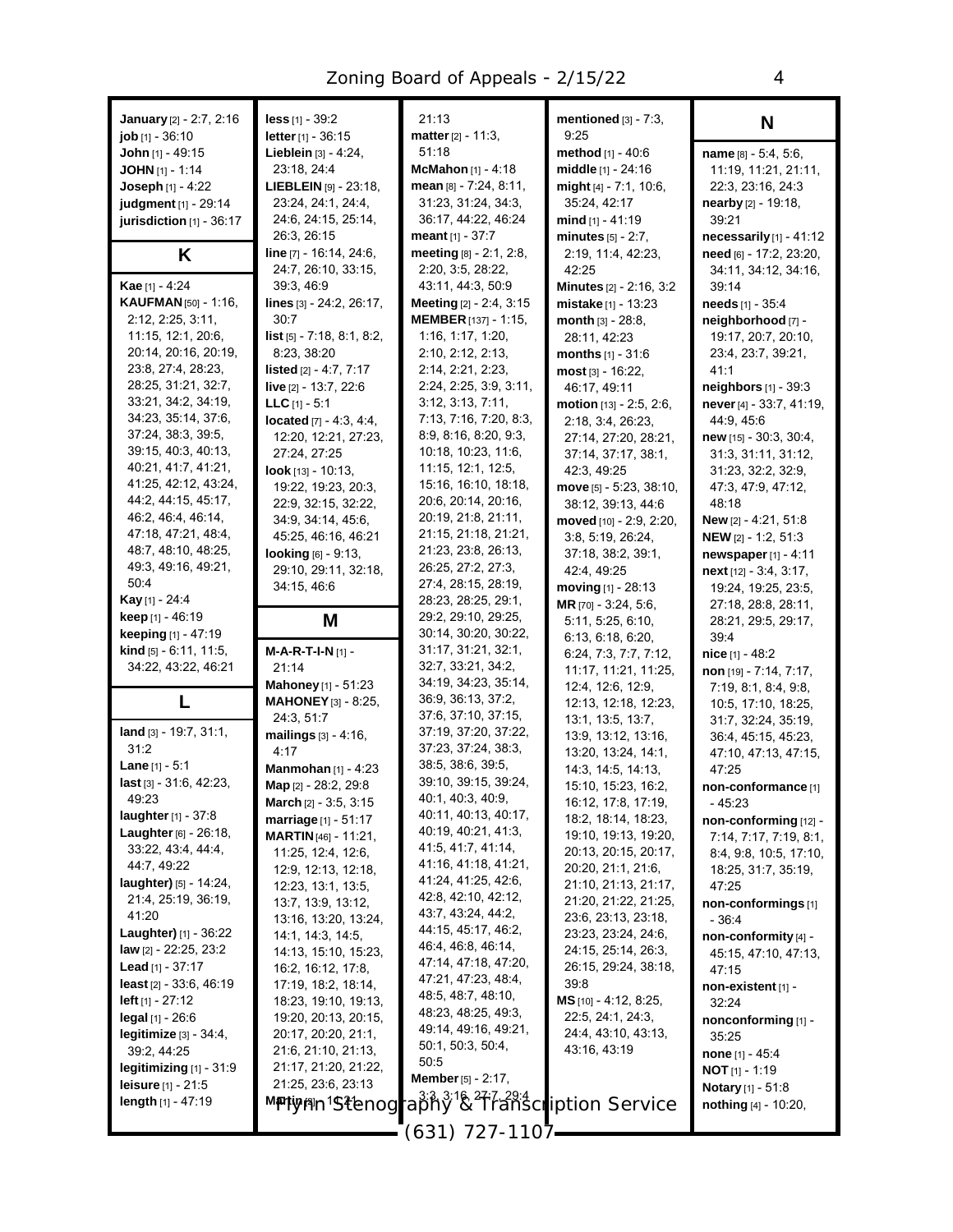| 49:12, 49:16, 49:21<br>Notice [6] - 12:15,<br>13:21, 17:21, 18:5,<br>33.25, 35:10<br>notice [2] - 4:10,<br>12:19<br><b>Notified</b> [1] - 4:18<br>number [3] - 42:15,<br>47:15<br>NY [10] - 1:9, 3:7, 4:20,<br>4.22, 4.23, 4.24,<br>4.25, 5.1, 27:23,<br>51:13<br>O          | P<br>$p.m [4] - 1:12, 2:1, 3:6,$<br>50:9<br>Pal $[1] - 4:23$<br>Pal-Singh $[1] - 4.23$<br>pallas [1] - 20:23<br><b>PALLAS</b> [22] - 1:23,<br>7:15, 7:18, 7:24, 8:8,<br>8:11, 8:19, 10:8,<br>10:11, 10:22, 11:1,<br>13:17, 14:9, 15:6,<br>27:8, 27:11, 30:6,<br>30.9, 44.5, 44.24,<br>45:24, 46:3 | 8:17, 11:9, 17:22,<br>17:24, 18:1, 18:9,<br>33:11, 36:21, 49:10<br><b>portion</b> $[6] - 31:3$ ,<br>33:6, 47:11, 47:12,<br>48:16, 48:22<br><b>position</b> $[3] - 17:18$ ,<br>20:15, 20:18<br><b>positive</b> $[1] - 14.18$<br>possible [2] - 27:14,<br>29:6<br><b>pour</b> $[1] - 24:21$<br>poured [1] - 24:19<br><b>practice</b> $[1] - 43.6$<br>pre [2] - 35:19, 47:25 | 25:7, 27:22, 27:24,<br>28:1, 39:3, 47:2<br><b>Property</b> $[1] - 5:1$<br>proposed $[3] - 4.5$ ,<br>21:16, 40:24<br>$proposes_{[1]} - 3:25$<br>provide [1] - 23:21<br><b>public</b> $[8] - 3:19$ ,<br>11:19, 22:2, 23:15,<br>26:21, 26:23, 27:21,<br>43.21<br><b>Public</b> $[4] - 3.21, 5.2$ ,<br>27:6, 51:8<br>published [1] - 4:10<br>purchasing $[1]$ - $9:7$ | 21:15, 21:18, 21:21,<br>21:23, 27:3, 28:15,<br>28:19, 29:1, 32:1,<br>37:10, 37:20, 37:23,<br>38.6, 39.24, 40.9,<br>40.17, 41.3, 41.14,<br>42.8, 46.8, 50.1,<br>50:5<br><b>reason</b> $[2] - 43:2, 46:6$<br><b>reasons</b> $[1] - 45:3$<br>recent $[1] - 47:24$<br>reconsider $[1]$ - 21:2<br>reconstruction [1] -<br>8:12<br>record $[1] - 39:13$ |
|------------------------------------------------------------------------------------------------------------------------------------------------------------------------------------------------------------------------------------------------------------------------------|---------------------------------------------------------------------------------------------------------------------------------------------------------------------------------------------------------------------------------------------------------------------------------------------------|---------------------------------------------------------------------------------------------------------------------------------------------------------------------------------------------------------------------------------------------------------------------------------------------------------------------------------------------------------------------------|-------------------------------------------------------------------------------------------------------------------------------------------------------------------------------------------------------------------------------------------------------------------------------------------------------------------------------------------------------------------|---------------------------------------------------------------------------------------------------------------------------------------------------------------------------------------------------------------------------------------------------------------------------------------------------------------------------------------------------|
| <b>obvious</b> [1] - 34:3<br>obviously [1] - 17:11<br>occur $[1] - 9.22$<br>occurrence <sup>[2]</sup> - 9:5,<br>9:17<br><b>odd</b> [1] - $33:15$<br><b>odd-line</b> $[1]$ - 33:15<br>OF $[6] - 1.1, 1.2, 1.4,$<br>51:3, 51:5<br>official $[2] - 43:15$ ,<br>43:18            | park [1] - $25:21$<br>parked [1] - 25:15<br>parking [7] - 7:2,<br>23:20, 24:11, 25:7,<br>25:10, 25:25, 26:7<br>parse [1] - 31:25<br>part $[12] - 23:21$ ,<br>24:20, 30:4, 30:18,<br>30.25, 31:1, 39:10,<br>43:25, 44:2, 45:11,<br>45:13, 46:12<br>particular [2] - 34:20,                         | pre-existing [2] -<br>35:19, 47:25<br>precedent $[1]$ - 36:5<br>preclude [1] - 41:12<br>predates [1] - 17:11<br>preexisting [12] -<br>7:14, 7:17, 7:19,<br>7:25, 8:4, 9:8, 18:8,<br>29:15, 31:7, 36:1,<br>36:4, 45:20<br>preoccurring [1] -<br>10:5                                                                                                                       | <b>purpose</b> $[1] - 47:16$<br>purposes [1] - 37:18<br>pursue [1] - 40:7<br>purview [1] - 19:6<br>put [12] - 3.18, 6.21,<br>7:7, 10:1, 10:24,<br>24:17, 24:18, 28:7,<br>32:10, 38:19, 48:2,<br>48:19<br>putting [2] - 31:23,<br>44:23                                                                                                                            | rectify [1] - 39:7<br>redeeming [1] - 16:22<br>reduce $[1] - 40:23$<br>reduction [1] - 30:15<br>regarding $[2] - 3:21$ ,<br>27:21<br><b>REGULAR</b> $[1] - 1:5$<br><b>Regular</b> [1] - 2:4<br>regular $[1] - 9.4$<br>regulate [1] - 47:16<br>regulations $[1]$ - $7:22$<br>related [1] - 51:15                                                   |
| <b>old</b> $[8] - 7:21, 16:5,$<br>35:2, 35:3, 41:23,<br>47:11, 47:25, 48:22<br><b>oldest</b> [1] - 16:4<br>once $[3]$ - 14:11, 25:2,<br>49:1<br><b>One</b> $[5] - 1:7, 3:6, 4:3,$<br>27:24, 51:12<br>one $[13] - 10.3, 19.14,$<br>19:24, 22:14, 23:19,<br>25:21, 26:8, 28:6, | 45:16<br><b>parties</b> $[1] - 51.16$<br>$pass[1] - 25:2$<br>past [1] - 10:15<br><b>PAUL</b> $[1]$ - 1:23<br>Paul [2] - 30:3, 49:14<br>paved [1] - 24:11<br>peasy [1] - 42:14<br>people [1] - 9:16<br>percent [3] - 13:4,                                                                         | prescribed [2] - 22:25,<br>23:2<br>Present [5] - 2:17, 3:3,<br>3:16, 27:7, 29:4<br><b>PRESENT</b> $[1]$ - 1:19<br>Preservation [2] -<br>12:10, 15:12<br>presumably [1] -<br>29:20<br>presume [1] - 9:14                                                                                                                                                                   | Q<br>quandary [1] - 46:23<br>questions $[8] - 9.2$ ,<br>19:15, 21:9, 23:1,<br>28.6, 28.9, 39.17,<br>39:18<br>quick [2] - 15:7, 23:19<br>R                                                                                                                                                                                                                         | relevant [1] - 41:11<br>remain [1] - 16:18<br>remains [1] - 29:8<br>remember [2] - 18:13,<br>48.4<br>remodeling $[1]$ - 19:2<br>remove [4] - 38:20,<br>47:2, 48:16, 48:17<br>removed [1] - 45:12<br>renovating $[1] - 9.7$                                                                                                                        |
| 33.3, 33.4, 38.19,<br>42:21, 45:9<br>ones [2] - 8:6, 47:24<br>open [1] - 5:2<br>opinion [3] - 15:25,<br>17:25, 18:3<br>opinions [2] - 18:4,<br>33:11<br>option [3] - 35:9,<br>35:13, 35:21                                                                                   | 13:5, 18:24<br>perfect [1] - 33:19<br>period [1] - 16:12<br>permit [2] - 15:11,<br>15:14<br>personally [1] - 11:8<br>perspective $[2] - 9.9$ ,<br>9:14<br>persuaded [1] - 30:2<br>physical $[1]$ - 40:25<br>piece [2] - 9:8, 47:2                                                                 | pretty [2] - 16:13, 33:1<br>previous [1] - 32:19<br>problem [9] - 16:24,<br>22:23, 22:24, 26:11,<br>32:24, 33:13, 33:14,<br>38:22, 45:22<br>proceeding $[1]$ - 15:1<br>proceedings [1] -<br>51:11<br>process [4] - 13:10,<br>14:11, 14:18, 49:18                                                                                                                          | $R-2$ [3] $-4.3$ , 12:20,<br>27:24<br>raise [2] - 4:1, 26:16<br>raised $[1] - 5:18$<br>raising [2] - 16:13,<br>20:8<br>read $[2] - 4:16, 4:17$<br>real [1] - 15:7<br>realize $[1] - 22:10$<br>really [7] - 8:4, 20:14,                                                                                                                                            | renovation $[5] - 4.5$ ,<br>21:16, 30:4, 32:1,<br>32:6<br><b>Reporter</b> [1] - 51:7<br>represent [1] - 4:15<br>representative[1] -<br>4:15<br>representing [1] - 5:7<br>request $[1] - 38.16$<br>requested [1] - 40:15<br>requests $[1] - 29:12$                                                                                                 |
| order $[1] - 2:1$<br>ordinance [1] - 17:12<br>original $[2] - 16:19$ ,<br>31:19<br>otherwise [3] - 30:2,<br>34:7, 34:24<br><b>outcome</b> $[1]$ - 51:18<br>overly [1] - 32:23<br>own [1] - 11:10<br><b>owner</b> [2] - 47:3,<br>48:18<br><b>owners</b> [1] - 18:11           | $pin [1] - 3:18$<br><b>place</b> $[1] - 45:7$<br>placement [1] - 29:16<br><b>plan</b> $[3] - 7:9, 25:9,$<br>26:1<br>plans $[2] - 6.16, 22.9$<br>point [6] - 10.2, 34:25,<br>44:16, 47:22, 49:14,<br>49:17<br>points $[1] - 37:11$<br>policies [1] - 10:13<br>policy (18/7 8-73, C/700             | produced [2] - 19:16,<br>39:20<br>progress $[1] - 33:11$<br>project [3] - 14:15,<br>46.13, 47:19<br>properly $[1] - 42:17$<br>properties [2] - 19:18,<br>39:21<br>property $[17] - 4:3$ ,<br>5:10, 6:9, 9:8, 12:17,<br>12:20, 12:21, 13:1,<br>7 218/21/18:11 T.12971,SCT IP PIOPP SSEP WEE<br>–1107 - 127 - 1107                                                          | 23:11, 29:13, 39:14,<br>43:1, 47:17<br>rear [9] - 5:13, 16:17,<br>17:1, 18:8, 19:8,<br>23:22, 31:14, 31:15,<br>38:24<br>rear-yard [1] - 18:8<br><b>REARDON</b> [35] - 1:17,<br>2:14, 2:21, 2:24,<br>3.12, 9.3, 10.18,<br>10:23, 11:6, 12:5,                                                                                                                       | require [2] - 25:9, 36:5<br>required [6] - 7:2, 9:5,<br>12:14, 13:1, 25:24,<br>26:7<br>requirements [2] -<br>17:10, 29:16<br>requires $[3] - 4.6$ ,<br>25:7, 28:1<br>resolution $[1]$ - 42:24<br>resolve [1] - 34:16<br>respond $[3] - 17:20$ ,<br>17:21, 22:23                                                                                   |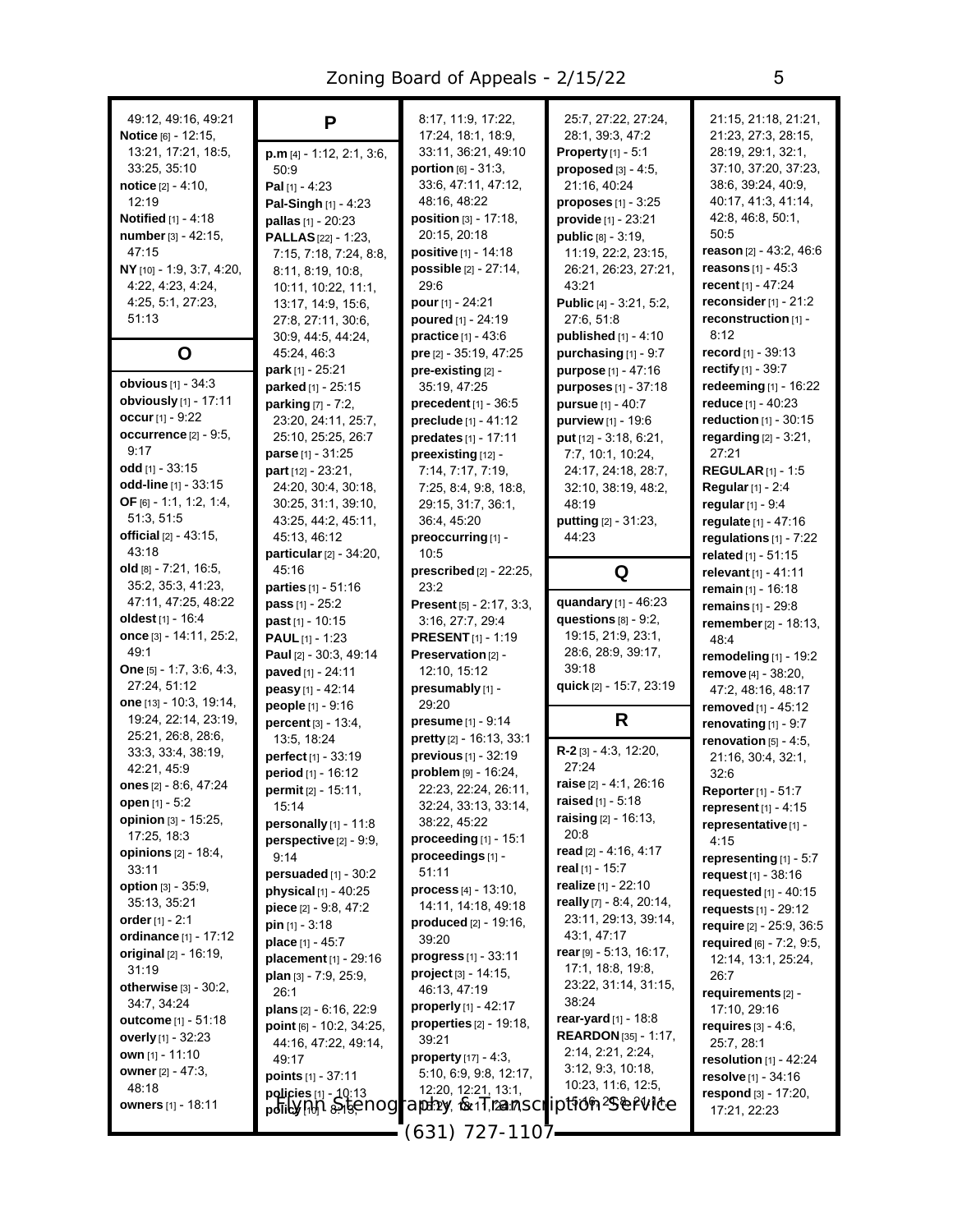| response $[1]$ - 15:23<br><b>Response</b> [1] - 42:19<br>responsive $[1]$ - 30:13<br>revealing $[1] - 32:25$<br>review [4] - 20:11,<br>44:17, 44:20, 49:11<br><b>Review</b> [1] - 22:11<br>reviewed [1] - 49:7<br><b>Richmond</b> $[1] - 4:23$<br><b>rid</b> [1] - 5:12<br>road $[1] - 8:7$<br><b>ROBERT</b> [1] - 1:24<br><b>Robert</b> [2] - 4:19, 5:7<br>role $[1]$ - 45:4<br>rolling $[1] - 45.8$<br>roof $[4] - 4.1, 5.17,$ | 28:20, 28:24, 29:3,<br>29.5, 30.16, 30.21,<br>30:24, 32:17, 33:23,<br>34:18, 34:21, 35:6,<br>35:12, 35:16, 36:7,<br>36:14, 36:19, 36:22,<br>37:4, 37:8, 37:12,<br>37:16, 37:21, 37:25,<br>38.4, 38.7, 38.25,<br>39:9, 39:16, 39:25,<br>40.2, 40.4, 40.10,<br>40:12, 40:14, 40:18,<br>40.20, 40.22, 41.4,<br>41.6, 41.8, 41.15,<br>41.17, 41.19, 42.1,<br>42.7, 42.9, 42.11, | setbacks [5] - 5:20,<br>7:22, 8:6, 18:9,<br>31:14<br>seth [4] - 11:13, 40:2,<br>40:12, 42:11<br>Seth [3] - 40:20, 41:6,<br>48.9<br><b>SETH</b> [1] - 1:16<br>seventy [1] - 41:23<br>sewage [1] - 24:9<br>sewer [4] - 24:1, 24:6,<br>26:10, 26:17<br>shall $[4] - 41:10$ ,<br>41:12, 44:10, 44:11<br><b>SHANK</b> $[1]$ - 22:5<br><b>Shank</b> [1] - 22:5 | sorry [4] - 30:17,<br>37:19, 43:12, 48:9<br><b>Sorry</b> [1] - $6:24$<br>sought [1] - 40:5<br>sound [1] - 32:22<br>South [3] - 1:8, 3:7,<br>51:13<br>south [1] - 5:12<br>space [2] - 26:8, 45:12<br><b>spaces</b> [8] - 7:2.<br>23:21, 25:7, 25:10,<br>25:22, 25:25, 26:8,<br>26:9<br>specific [1] - 45:10<br>spoken [1] - 21:18<br>spots [1] - 24:11 | <b>SUFFOLK</b> [2] - 1:2,<br>51:5<br>Suffolk [2] - 28:2, 29:8<br>suggest [3] - 33:3,<br>33:5, 33:7<br>suggestion $[1]$ - 35:17<br>suggestions [2] -<br>44:12, 44:13<br><b>suppose</b> [2] - 48:12,<br>48:14<br><b>supposed</b> [2] - 44:21,<br>46:16<br>Supreme [1] - 15:1<br>surface [1] - 24:25<br>system [1] - 25:11 |
|----------------------------------------------------------------------------------------------------------------------------------------------------------------------------------------------------------------------------------------------------------------------------------------------------------------------------------------------------------------------------------------------------------------------------------|-----------------------------------------------------------------------------------------------------------------------------------------------------------------------------------------------------------------------------------------------------------------------------------------------------------------------------------------------------------------------------|----------------------------------------------------------------------------------------------------------------------------------------------------------------------------------------------------------------------------------------------------------------------------------------------------------------------------------------------------------|-------------------------------------------------------------------------------------------------------------------------------------------------------------------------------------------------------------------------------------------------------------------------------------------------------------------------------------------------------|-------------------------------------------------------------------------------------------------------------------------------------------------------------------------------------------------------------------------------------------------------------------------------------------------------------------------|
| 16:14, 20:8                                                                                                                                                                                                                                                                                                                                                                                                                      | 42.13, 43.5, 43.8,<br>43:12, 43:14, 43:17,                                                                                                                                                                                                                                                                                                                                  | shape [1] - 32:10                                                                                                                                                                                                                                                                                                                                        | square [5] - 5:16,                                                                                                                                                                                                                                                                                                                                    | Τ                                                                                                                                                                                                                                                                                                                       |
| rubber [3] - 34:24,<br>44:21, 49.9                                                                                                                                                                                                                                                                                                                                                                                               | 43.20, 44.1, 44.4,<br>44.8, 46.21, 48.8,                                                                                                                                                                                                                                                                                                                                    | shaped [1] - 32:11<br>shed [9] - 5:19, 5:23,                                                                                                                                                                                                                                                                                                             | 6:14, 19:9, 28:11,<br>30:15                                                                                                                                                                                                                                                                                                                           | $t's$ [2] - 9:11, 33:18                                                                                                                                                                                                                                                                                                 |
| rubber-stamped [1] -                                                                                                                                                                                                                                                                                                                                                                                                             | 48:11, 49:1, 49:19,                                                                                                                                                                                                                                                                                                                                                         | 5:24, 38:11, 38:14,                                                                                                                                                                                                                                                                                                                                      | $SS$ [1] - 51:4                                                                                                                                                                                                                                                                                                                                       | table [2] - 28:18, 28:21<br><b>Tabled</b> $[1] - 29:3$                                                                                                                                                                                                                                                                  |
| 49.9<br>ruining [1] - 16:19                                                                                                                                                                                                                                                                                                                                                                                                      | 49:23, 50:2, 50:6                                                                                                                                                                                                                                                                                                                                                           | 38:17, 38:21, 39:2,<br>39:13                                                                                                                                                                                                                                                                                                                             | stamp [1] - 44:21<br>stamped [1] - 49:9                                                                                                                                                                                                                                                                                                               | tact $[1]$ - 16:18                                                                                                                                                                                                                                                                                                      |
| rule [3] - 19:21, 36:3,                                                                                                                                                                                                                                                                                                                                                                                                          | salt [1] - 31:20                                                                                                                                                                                                                                                                                                                                                            | <b>Shook</b> [1] - 8:25                                                                                                                                                                                                                                                                                                                                  | stamping [1] - 34:25                                                                                                                                                                                                                                                                                                                                  | $tag [1] - 9:3$                                                                                                                                                                                                                                                                                                         |
| 36:17                                                                                                                                                                                                                                                                                                                                                                                                                            | sanitary [1] - 25:11                                                                                                                                                                                                                                                                                                                                                        | shortening $[1]$ - 32:4                                                                                                                                                                                                                                                                                                                                  | stand $[1] - 33:16$                                                                                                                                                                                                                                                                                                                                   | <b>Tax</b> $[2]$ - 28:2, 29:8                                                                                                                                                                                                                                                                                           |
| ruling [1] - 18:20                                                                                                                                                                                                                                                                                                                                                                                                               | <b>saw</b> [1] - 21:22                                                                                                                                                                                                                                                                                                                                                      | show $[3] - 22:19$ ,                                                                                                                                                                                                                                                                                                                                     | stands [1] - 25:15                                                                                                                                                                                                                                                                                                                                    | tear $[5]$ - 30:18, 30:25,                                                                                                                                                                                                                                                                                              |
| runoff $[2] - 6.5, 6.15$                                                                                                                                                                                                                                                                                                                                                                                                         | scale $[2] - 16:21$ ,<br>22:16                                                                                                                                                                                                                                                                                                                                              | 25:24, 26:5                                                                                                                                                                                                                                                                                                                                              | start [2] - 9:24, 34:10                                                                                                                                                                                                                                                                                                                               | 33:4, 33:5, 49:1                                                                                                                                                                                                                                                                                                        |
| runs [4] - 24:6, 24:7,                                                                                                                                                                                                                                                                                                                                                                                                           | scape $[1] - 16:18$                                                                                                                                                                                                                                                                                                                                                         | <b>shrinking</b> [2] - 5:16,                                                                                                                                                                                                                                                                                                                             | State [1] - 51:8                                                                                                                                                                                                                                                                                                                                      | tearing [1] - 47:10                                                                                                                                                                                                                                                                                                     |
| 24:15, 26:10                                                                                                                                                                                                                                                                                                                                                                                                                     | <b>scenario</b> [2] - 47:8                                                                                                                                                                                                                                                                                                                                                  | 6:14                                                                                                                                                                                                                                                                                                                                                     | <b>STATE</b> $[2] - 1:2, 51:3$                                                                                                                                                                                                                                                                                                                        | ten <sub>[1]</sub> - 45:3                                                                                                                                                                                                                                                                                               |
| <b>Ruth</b> $[1] - 22:5$                                                                                                                                                                                                                                                                                                                                                                                                         | schedule $[3] - 3.4$ ,                                                                                                                                                                                                                                                                                                                                                      | sic $[1] - 4:20$<br>side [18] - 5:18, 12:2,                                                                                                                                                                                                                                                                                                              | state $[1] - 24:3$                                                                                                                                                                                                                                                                                                                                    | tenure [1] - 18:12<br>test $[4]$ - 18.6, 19.15,                                                                                                                                                                                                                                                                         |
| <b>Ryan</b> $[1]$ - 5:6                                                                                                                                                                                                                                                                                                                                                                                                          | 12:12, 27:20                                                                                                                                                                                                                                                                                                                                                                | 17.9, 18.8, 19.8,                                                                                                                                                                                                                                                                                                                                        | stating $[1] - 39:13$                                                                                                                                                                                                                                                                                                                                 | 22.25, 39:18                                                                                                                                                                                                                                                                                                            |
| S                                                                                                                                                                                                                                                                                                                                                                                                                                | Scheduled [1] - 3:15                                                                                                                                                                                                                                                                                                                                                        | 20:1, 25:16, 29:14,                                                                                                                                                                                                                                                                                                                                      | Station [3] - 1:7, 3:6,<br>51:12                                                                                                                                                                                                                                                                                                                      | <b>THAT</b> $[1]$ - 51:10                                                                                                                                                                                                                                                                                               |
|                                                                                                                                                                                                                                                                                                                                                                                                                                  | second [14] - 2:10,                                                                                                                                                                                                                                                                                                                                                         | 30:5, 30:17, 30:22,                                                                                                                                                                                                                                                                                                                                      | stenographer [5] -                                                                                                                                                                                                                                                                                                                                    | <b>that'll</b> $[1]$ - 26:11                                                                                                                                                                                                                                                                                            |
|                                                                                                                                                                                                                                                                                                                                                                                                                                  |                                                                                                                                                                                                                                                                                                                                                                             |                                                                                                                                                                                                                                                                                                                                                          |                                                                                                                                                                                                                                                                                                                                                       |                                                                                                                                                                                                                                                                                                                         |
| safety [1] - 26:11                                                                                                                                                                                                                                                                                                                                                                                                               | 2:21, 3:9, 4:2, 5:17,                                                                                                                                                                                                                                                                                                                                                       | 31:4, 31:13, 31:16,                                                                                                                                                                                                                                                                                                                                      | 5:5, 8:24, 11:20,                                                                                                                                                                                                                                                                                                                                     | <b>thbe</b> [1] - 22:18                                                                                                                                                                                                                                                                                                 |
| Sagaponack $[1]$ - 5:1                                                                                                                                                                                                                                                                                                                                                                                                           | 15.9, 22.10, 26.25,                                                                                                                                                                                                                                                                                                                                                         | 33:6, 46:23, 48:1                                                                                                                                                                                                                                                                                                                                        | 22:4, 23:16                                                                                                                                                                                                                                                                                                                                           | <b>THE</b> $[1]$ - 1:25                                                                                                                                                                                                                                                                                                 |
| SALADINO [143] -                                                                                                                                                                                                                                                                                                                                                                                                                 | 28:23, 38:3, 42:5,                                                                                                                                                                                                                                                                                                                                                          | sides [1] - 25:16                                                                                                                                                                                                                                                                                                                                        | stoop $[1] - 46:12$                                                                                                                                                                                                                                                                                                                                   | themselves $[1]$ - $9:23$                                                                                                                                                                                                                                                                                               |
| $1:14$ , $2:2$ , $2:11$ , $2:15$ ,                                                                                                                                                                                                                                                                                                                                                                                               | 42:6, 42:8, 50:1                                                                                                                                                                                                                                                                                                                                                            | Sidor [1] - 5:6                                                                                                                                                                                                                                                                                                                                          | stories [3] - 19:25,                                                                                                                                                                                                                                                                                                                                  | <b>thinking</b> $[1] - 28:7$                                                                                                                                                                                                                                                                                            |
| 2:22, 3:1, 3:10, 3:14,                                                                                                                                                                                                                                                                                                                                                                                                           | <b>seconded</b> [1] - 37:20<br>SECRETARY <sub>[1]</sub> -                                                                                                                                                                                                                                                                                                                   | SIDOR [17] - 3:24, 5:6,                                                                                                                                                                                                                                                                                                                                  | 20:1, 20:2                                                                                                                                                                                                                                                                                                                                            | <b>Third</b> $[2] - 3:7, 51:13$                                                                                                                                                                                                                                                                                         |
| 3:25, 4:13, 5:9, 5:21,                                                                                                                                                                                                                                                                                                                                                                                                           | 1:25                                                                                                                                                                                                                                                                                                                                                                        | 5:11, 5:25, 6:10,                                                                                                                                                                                                                                                                                                                                        | storm [2] - 6:5, 6:7                                                                                                                                                                                                                                                                                                                                  | three [5] - 7:1, 23:20,                                                                                                                                                                                                                                                                                                 |
| 6:1, 6:11, 6:16, 6:19,                                                                                                                                                                                                                                                                                                                                                                                                           | see [13] - 6:4, 7:8,                                                                                                                                                                                                                                                                                                                                                        | 6:13, 6:18, 6:20,<br>6:24, 7:3, 7:7, 7:12,                                                                                                                                                                                                                                                                                                               | story [4] - 5:17, 22:10,                                                                                                                                                                                                                                                                                                                              | 25:7, 25:9, 26:7                                                                                                                                                                                                                                                                                                        |
| 6:23, 6:25, 7:5, 7:8,<br>8.21, 9.1, 10.10,                                                                                                                                                                                                                                                                                                                                                                                       | 22:23, 25:8, 32:15,                                                                                                                                                                                                                                                                                                                                                         | 11:17, 23:23, 29:24,                                                                                                                                                                                                                                                                                                                                     | 22:14                                                                                                                                                                                                                                                                                                                                                 | tiny [1] - 38:13                                                                                                                                                                                                                                                                                                        |
| 11:2, 11:7, 11:16,                                                                                                                                                                                                                                                                                                                                                                                                               | 33:12, 33:14, 43:14,                                                                                                                                                                                                                                                                                                                                                        | 38:18, 39:8                                                                                                                                                                                                                                                                                                                                              | straight [1] - 31:23                                                                                                                                                                                                                                                                                                                                  | <b>TO</b> [1] - 1:25<br>today [1] - 21:22                                                                                                                                                                                                                                                                               |
| 11:18, 11:24, 12:2,                                                                                                                                                                                                                                                                                                                                                                                                              | 47:7, 47:17, 48:20,                                                                                                                                                                                                                                                                                                                                                         | sign $[1] - 16:10$                                                                                                                                                                                                                                                                                                                                       | street [2] - 16:18, 20:2<br>Street [7] - 3:17, 4:21,                                                                                                                                                                                                                                                                                                  | <b>Tom</b> $[1]$ - 3:22                                                                                                                                                                                                                                                                                                 |
| 12:8, 12:11, 12:15,                                                                                                                                                                                                                                                                                                                                                                                                              | 49:17                                                                                                                                                                                                                                                                                                                                                                       | simply [1] - 35:15                                                                                                                                                                                                                                                                                                                                       | 4:22, 4:24, 22:6,                                                                                                                                                                                                                                                                                                                                     | <b>tonight</b> $[2] - 5:23$ ,                                                                                                                                                                                                                                                                                           |
| 12:19, 12:25, 13:3,                                                                                                                                                                                                                                                                                                                                                                                                              | seeable [1] - 46:25                                                                                                                                                                                                                                                                                                                                                         | <b>Singh</b> $[1]$ - 4:23                                                                                                                                                                                                                                                                                                                                | 27:19, 27:23                                                                                                                                                                                                                                                                                                                                          | 20:22                                                                                                                                                                                                                                                                                                                   |
| 13.6, 13.8, 13.11,                                                                                                                                                                                                                                                                                                                                                                                                               | <b>seem</b> [1] - 9:19                                                                                                                                                                                                                                                                                                                                                      | single $[1]$ - 19:24                                                                                                                                                                                                                                                                                                                                     | street-scape [1] -                                                                                                                                                                                                                                                                                                                                    | <b>torn</b> [1] - 32:9                                                                                                                                                                                                                                                                                                  |
| 13:14, 13:18, 13:21,                                                                                                                                                                                                                                                                                                                                                                                                             | self [2] - 41:10, 41:23<br>self-created [2] -                                                                                                                                                                                                                                                                                                                               | site [5] - 7:9, 25:9,                                                                                                                                                                                                                                                                                                                                    | 16:18                                                                                                                                                                                                                                                                                                                                                 | <b>totality</b> $[1] - 20:3$                                                                                                                                                                                                                                                                                            |
| 13:25, 14:2, 14:4,                                                                                                                                                                                                                                                                                                                                                                                                               | 41:10, 41:23                                                                                                                                                                                                                                                                                                                                                                | 26:1, 27:21, 28:16                                                                                                                                                                                                                                                                                                                                       | <b>Streets</b> [3] - 1:8, 3:7,                                                                                                                                                                                                                                                                                                                        | totally $[1] - 22:10$                                                                                                                                                                                                                                                                                                   |
| 14:6, 14:12, 14:16,<br>15:2, 15:5, 15:8,                                                                                                                                                                                                                                                                                                                                                                                         | sense [2] - 46:5, 49:10                                                                                                                                                                                                                                                                                                                                                     | situation $[1]$ - 39:7                                                                                                                                                                                                                                                                                                                                   | 51:13                                                                                                                                                                                                                                                                                                                                                 | <b>touched</b> $[1] - 46:12$                                                                                                                                                                                                                                                                                            |
| 15:18, 16:1, 16:8,                                                                                                                                                                                                                                                                                                                                                                                                               | <b>separate</b> [1] - 42:24                                                                                                                                                                                                                                                                                                                                                 | solid [1] - 5:14<br><b>SOLOMAN</b> [1] - 1:20                                                                                                                                                                                                                                                                                                            | structural $[1]$ - 8:15                                                                                                                                                                                                                                                                                                                               | tow [1] - 10:24                                                                                                                                                                                                                                                                                                         |
| 17:6, 17:17, 17:20,                                                                                                                                                                                                                                                                                                                                                                                                              | <b>SEQRA</b> [3] - 37:15,                                                                                                                                                                                                                                                                                                                                                   | <b>Soloman)</b> $[5] - 2:17$ ,                                                                                                                                                                                                                                                                                                                           | structure [5] - 12:3,<br>29:20, 30:12, 45:13,                                                                                                                                                                                                                                                                                                         | transcription [1] -<br>51:11                                                                                                                                                                                                                                                                                            |
| 18:3, 18:16, 19:4,                                                                                                                                                                                                                                                                                                                                                                                                               | 37:18, 39:17                                                                                                                                                                                                                                                                                                                                                                | 3 3, 3 16, 27:7, 29:4                                                                                                                                                                                                                                                                                                                                    | 45:14                                                                                                                                                                                                                                                                                                                                                 | trigger $[1] - 44:18$                                                                                                                                                                                                                                                                                                   |
| 19:11, 19:14, 19:22,                                                                                                                                                                                                                                                                                                                                                                                                             | <b>SESSION</b> [1] - 1:5                                                                                                                                                                                                                                                                                                                                                    | <b>solution</b> $[1] - 32:24$                                                                                                                                                                                                                                                                                                                            | <b>stuff</b> $[4] - 34.14$ ,                                                                                                                                                                                                                                                                                                                          | true [1] - 51:11                                                                                                                                                                                                                                                                                                        |
| 20:21, 21:3, 22:1,                                                                                                                                                                                                                                                                                                                                                                                                               | <b>set</b> [2] - 12:11, 51:19                                                                                                                                                                                                                                                                                                                                               | someone [2] - 36:23,                                                                                                                                                                                                                                                                                                                                     | 34:25, 37:13, 43:22                                                                                                                                                                                                                                                                                                                                   | <b>Trustees</b> $[1]$ - 36:18                                                                                                                                                                                                                                                                                           |
| 22:22, 23:14, 24:13,                                                                                                                                                                                                                                                                                                                                                                                                             | <b>setback</b> $[8] - 17:10$ ,<br>29:14, 29:18, 30:5,                                                                                                                                                                                                                                                                                                                       | 45:5                                                                                                                                                                                                                                                                                                                                                     | subjective $[1]$ - 10:7                                                                                                                                                                                                                                                                                                                               | trying $[1] - 49.4$                                                                                                                                                                                                                                                                                                     |
| 25.6, 25.20, 26.4,<br>26:20, 27:1, 27:5,                                                                                                                                                                                                                                                                                                                                                                                         | 31:16, 38:23, 47:16,                                                                                                                                                                                                                                                                                                                                                        | someplace $[2] - 6.8$ ,                                                                                                                                                                                                                                                                                                                                  | submit [1] - 15:13                                                                                                                                                                                                                                                                                                                                    | turn [2] - 33:1, 49:8                                                                                                                                                                                                                                                                                                   |
| 27:10, 27:16, 28:17,                                                                                                                                                                                                                                                                                                                                                                                                             |                                                                                                                                                                                                                                                                                                                                                                             | 26:9                                                                                                                                                                                                                                                                                                                                                     | $substantial[3] - 8:12,$                                                                                                                                                                                                                                                                                                                              | Two $[2] - 4.4, 27.25$                                                                                                                                                                                                                                                                                                  |
|                                                                                                                                                                                                                                                                                                                                                                                                                                  | 4FIvnn Stenog                                                                                                                                                                                                                                                                                                                                                               | <b><i>Cometimes v/ 140850.</i></b><br>(631) 721-1107                                                                                                                                                                                                                                                                                                     | <i>VANQR</i> o RETVICE                                                                                                                                                                                                                                                                                                                                |                                                                                                                                                                                                                                                                                                                         |